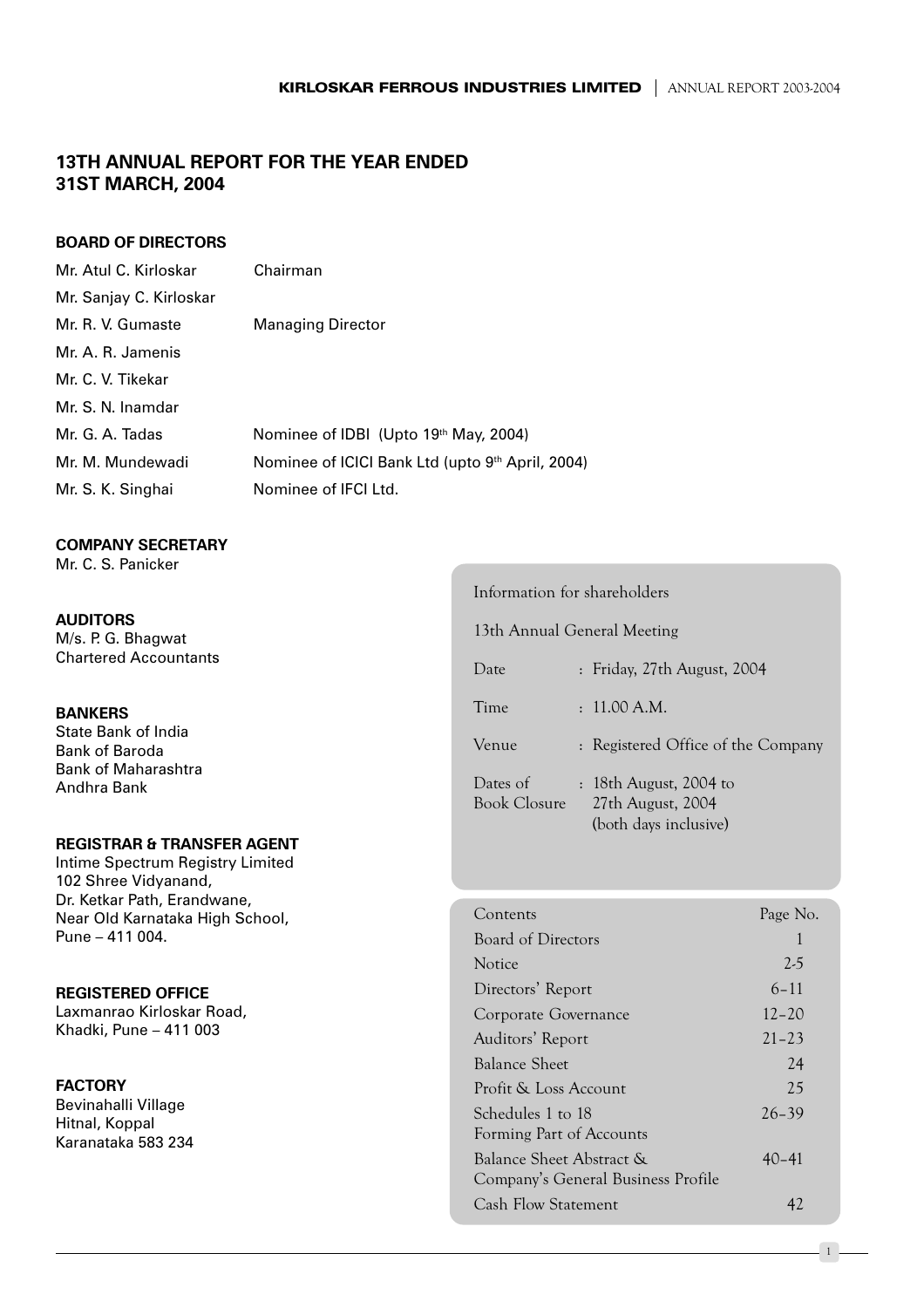# **NOTICE**

Notice is hereby given that the 13<sup>th</sup> Annual General Meeting of the Members of Kirloskar Ferrous Industries Limited will be held at the Registered Office of the Company at Laxmanrao Kirloskar Road, Khadki, Pune 411 003 on Friday, the 27<sup>th</sup> day of August, 2004 at 11 A.M. to transact the following business:

#### **ORDINARY BUSINESS**

#### Item No. 1

To receive, consider and adopt the audited Profit and Loss Account for the year ended on 31<sup>st</sup> March, 2004 and the Balance Sheet as at that date and also the reports of the Auditors and the Board of Directors thereon.

#### Item No. 2

To appoint a Director in place of Mr. Sanjay C. Kirloskar, who retires by rotation and being eligible, offers himself for re-appointment.

#### Item No. 3

To appoint a Director in place of Mr. C. V. Tikekar, who retires by rotation and being eligible, offers himself for re-appointment.

#### Item No. 4

To appoint Auditors to hold office from the conclusion of this Annual General Meeting until the conclusion of the next Annual General Meeting and to authorise the Board of Directors to fix their remuneration for the said period.

M/s. P.G. Bhagwat, Chartered Accountants, the retiring Auditors, being eligible, offer themselves for re-appointment.

### **SPECIAL BUSINESS**

#### Item No. 5

To consider and if thought fit, to pass, with or without modifications, the following resolution as an Ordinary Resolution:

"RESOLVED THAT consent of the Company be and is hereby accorded in terms of Section 293(1)(a) and other applicable provisions, if any, of the Companies Act, 1956, and subject also to the approval of Financial Institutions, if any, who are holding first charge on the immovable and movable properties of the Company, for mortgaging and/or charging by the Board of Directors of the Company of all or any of the immovable and movable properties of the Company, both present and future, situated at Bevinahalli, Taluka & District Koppal, Karnataka State, and the whole of the undertaking of the Company, to or in favour of consortium of banks comprising of State Bank of India, Bank of Baroda, Bank of Maharashtra, Andhra Bank and any other scheduled Bank whether Public sector Bank or private sector Bank, whether Indian or Foreign, as may be decided by the Board of Directors, to secure the working capital facilities granted /to be granted to the Company by the said consortium of banks.

RESOLVED FURTHER THAT Board of Directors of the Company, be and is hereby authorised to finalise with the existing charge holders and the consortium of bankers, led by State Bank of India or any other scheduled Bank(s) (whether Public sector Bank or Private sector Bank, whether Indian or Foreign) all agreements and documents necessary for creating aforesaid mortgage by way of second charge and to do all such acts, deeds, matters and things as may be considered necessary, desirable or expedient for implementing this resolution and to resolve any question or doubt relating thereto, or then considered by the Board of Directors to be in the interests of the Company.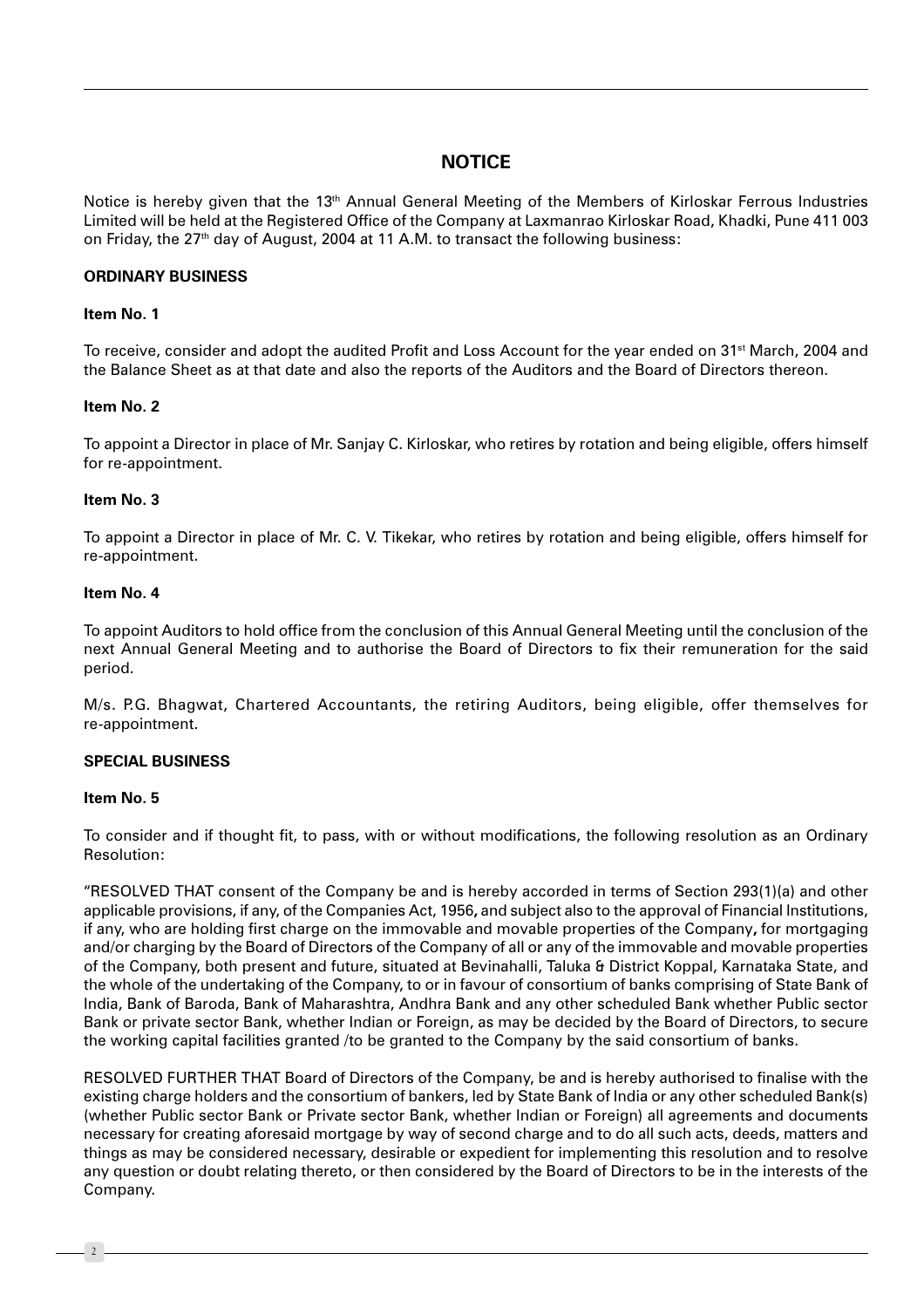#### Item No. 6

To consider and if thought fit, to pass, with or without modifications, the following resolution as an Ordinary Resolution:

"RESOLVED THAT consent of the Company be and is hereby accorded in terms of Section 293(1)(a) and other applicable provisions, if any, of the Companies Act, 1956, for mortgaging and/or charging by the Board of Directors of the Company of all or any of the immovable and movable properties of the Company, both present and future, situated at Bevinahalli, Taluka & District Koppal, Karnataka State, and the whole of the undertaking of the Company, to or in favour of public financial institution/s, Financial Institution/s and scheduled Bank(s) (whether Public sector Bank or private sector Bank, whether Indian or Foreign), as may be decided by the Board of Directors, to secure long term loan facilities granted / to be granted to the Company by the said institutions / banks.

RESOLVED FURTHER THAT Board of Directors of the Company, be and is hereby authorised to finalise with the existing charge holders, and the public financial institution(s), financial institution/s and scheduled bank(s) all agreements and documents necessary for creating aforesaid mortgage by way of first / second charge and to do all such acts, deeds, matters and things as may be considered necessary, desirable or expedient for implementing this resolution and to resolve any question or doubt relating thereto, or then considered by the Board of Directors to be in the interests of the Company.

**Registered Office:** Laxmanrao Kirloskar Road, Khadki. Pune  $-411003$ 

By order of the Board of Directors

Dated: 28<sup>th</sup> June, 2004

C. S. Panicker **Company Secretary** 

 $3 -$ 

# **EXPLANATORY STATEMENT PURSUANT TO SECTION 173(2) OF THE COMPANIES ACT, 1956:**

### Item No. 5

The Company has working capital facilities with the consortium of banks comprising of State Bank of India (SBI), Bank of Baroda (BOB), Bank of Maharashtra (BOM) and Andhra Bank (AB). These facilities are secured by hypothecation of Company's inventories and book-debts.

The term lending Institutions, who hold first charge on the fixed assets of the Company in respect of their term loans, had ceded second charge on the fixed assets in favour of SBI, BOB and BOM for the working capital facility of Rs.46 Crores given by the said banks.

At the 12<sup>th</sup> Annual General Meeting, the members had further approved the creation of mortgage for additional working capital facility for Rs. 100 Crores, thereby, extending the mortgage facility for total working capital facility of Rs.146 Crores.

In view of the increase in the price of the raw materials, the present working capital limits are inadequate and hence the company requires additional working capital facility up to Rs.150 Crores.

The Company has approached the existing Banks namely SBI, BOB, BOM and AB as well as some other public sector banks and private sector banks, whether Indian or Foreign, for additional working capital facility.

The entire working capital facility will be secured by:

- By hypothecation of Company's inventories and book-debts and  $\mathbf{1}$
- By second charge on the fixed assets and will be subject to existing first Charge in fayour of term lending  $2.$ institutions

Consent of the members of the Company is sought pursuant to Section 293(1)(a) of the Companies Act, 1956 to enable the Company to mortgage the immovable property of the Company in favour of the consortium of banks and any other public sector / private sector banks, whether Indian or Foreign, to secure the working capital facility.

None of the Directors of the Company are interested in the resolution.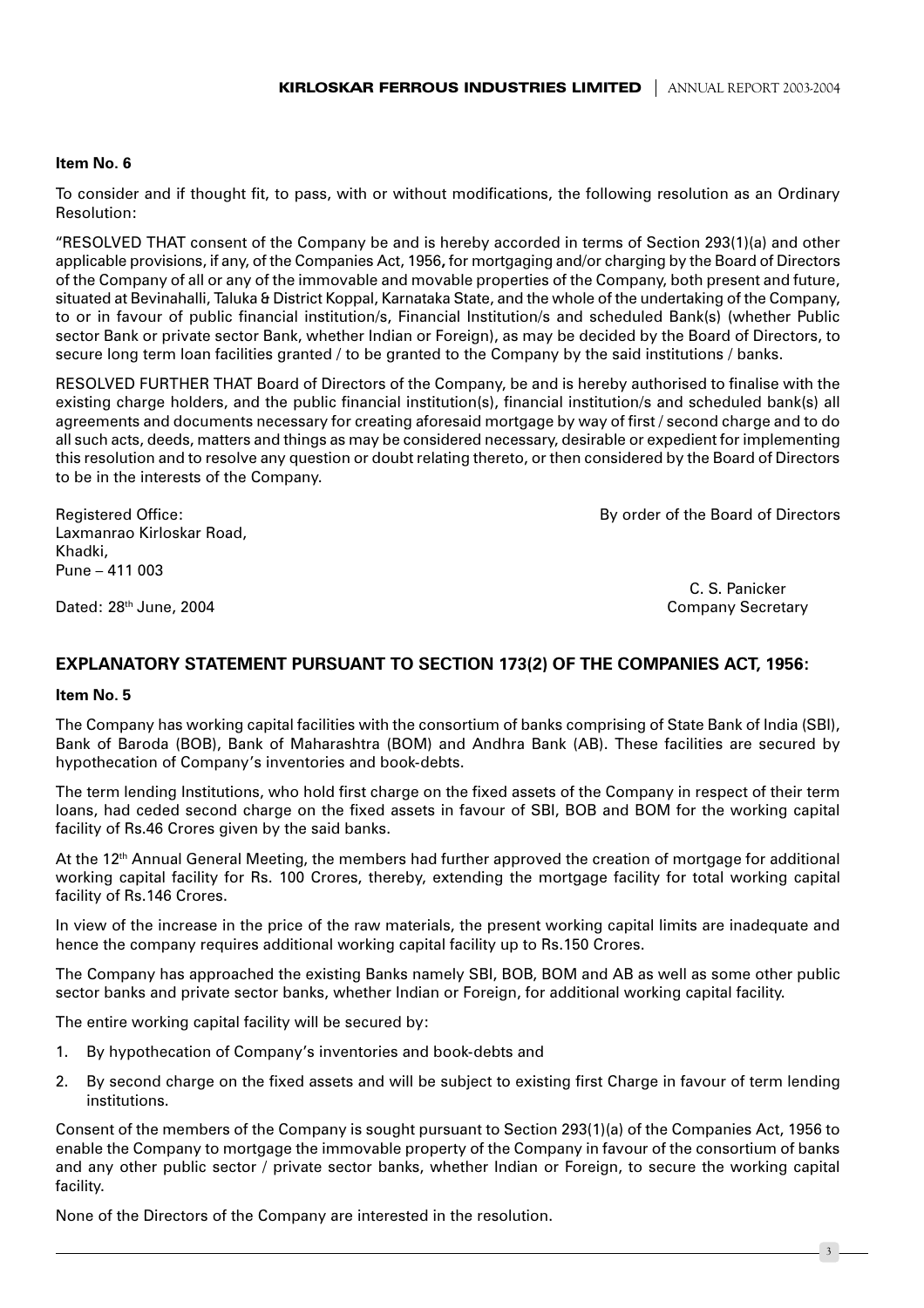#### Item No. 6

In view of the increase in the cost of raw materials, it has become necessary to setup coke oven plant for the manufacture of the coke from coal. The coke is presently being imported and the prices of the same has increased over the last one year. With the setting up of the coke oven plant, there will be savings in the raw material cost.

Also, there has been an increase in the price of Iron Ore owing to the huge demand for the same in the international market. It is therefore necessary for the Company to have its own iron ore mines to ensure captive source of supply. This will also facilitate in the reduction of raw material cost.

The setting up of coke oven plant as well as the acquisition of the iron ore mines and other related capital expenditure and working capital requirement for the project will be financed through long term loans.

In this connection, the company has approached public financial institutions, other financial institutions and commercial banks for the sanction of long term loans up to Rs.50 Crores.

This long term loan facility will be secured by mortgage of the fixed assets ranking pari-passu with the charge in favour of existing Charge holders.

Consent of the members of the Company is sought pursuant to Section 293(1)(a) of the Companies Act, 1956 to enable the Company to mortgage the immovable property of the Company in favour of the public financial institution/s, other financial institution/s and scheduled Bank/s whether Indian or Foreign, whether Public sector Bank or private sector Bank to secure the long term loan facility up to Rs.50 Crores.

None of the Directors of the Company are interested in the resolution.

By order of the Board of Directors

**Registered Office:** Laxmanrao Kirloskar Road, Khadki, Pune - 411 003

> C. S. Panicker **Company Secretary**

Dated: 28th June, 2004

### NOTES:

- Pursuant to Section 173 of the Companies Act, 1956 explanatory statement in respect of the item No. 5 and i) 6 above is annexed.
- ii) The Register of Members and the Share Transfer Books of the Company will remain closed for a period of 10 days from 18th August 2004 to 27th August 2004 (both days inclusive) in connection with the 13<sup>th</sup> Annual General Meeting.
- iii) A MEMBER OF THE COMPANY ENTITLED TO ATTEND AND VOTE AT THE SAID MEETING IS ENTITLED TO APPOINT A PROXY TO ATTEND AND VOTE INSTEAD OF HIMSELF AND THE PROXY NEED NOT BE A MEMBER OF THE COMPANY.

Proxies if any, in order to be effective, must be received at the Registered Office of the Company at Pune, not later than 48 hours before the time fixed for the meeting.

Proxies shall not have any right to speak at the meeting.

- iv) The documents relating to the items of Special Business are available for inspection at the Registered Office of the Company on any working day, during the business hours of the Company.
- Members who hold shares in physical form are requested to advise the Company or Intime Spectrum  $\vee$ Registry Ltd. (Registrar & Transfer Agents of the Company) immediately of any change in their address.
- vi) Members who hold shares in dematerialised form are requested to intimate details regarding change of address, etc. to the Depository Participants where they have their depository accounts.
- vii) Members may avail of the facility of dematerialisation by opening Depository accounts with the Depository participants of either National Securities Depository Limited or Central Depository Services (India) Limited and get equity share certificates held by them dematerialised.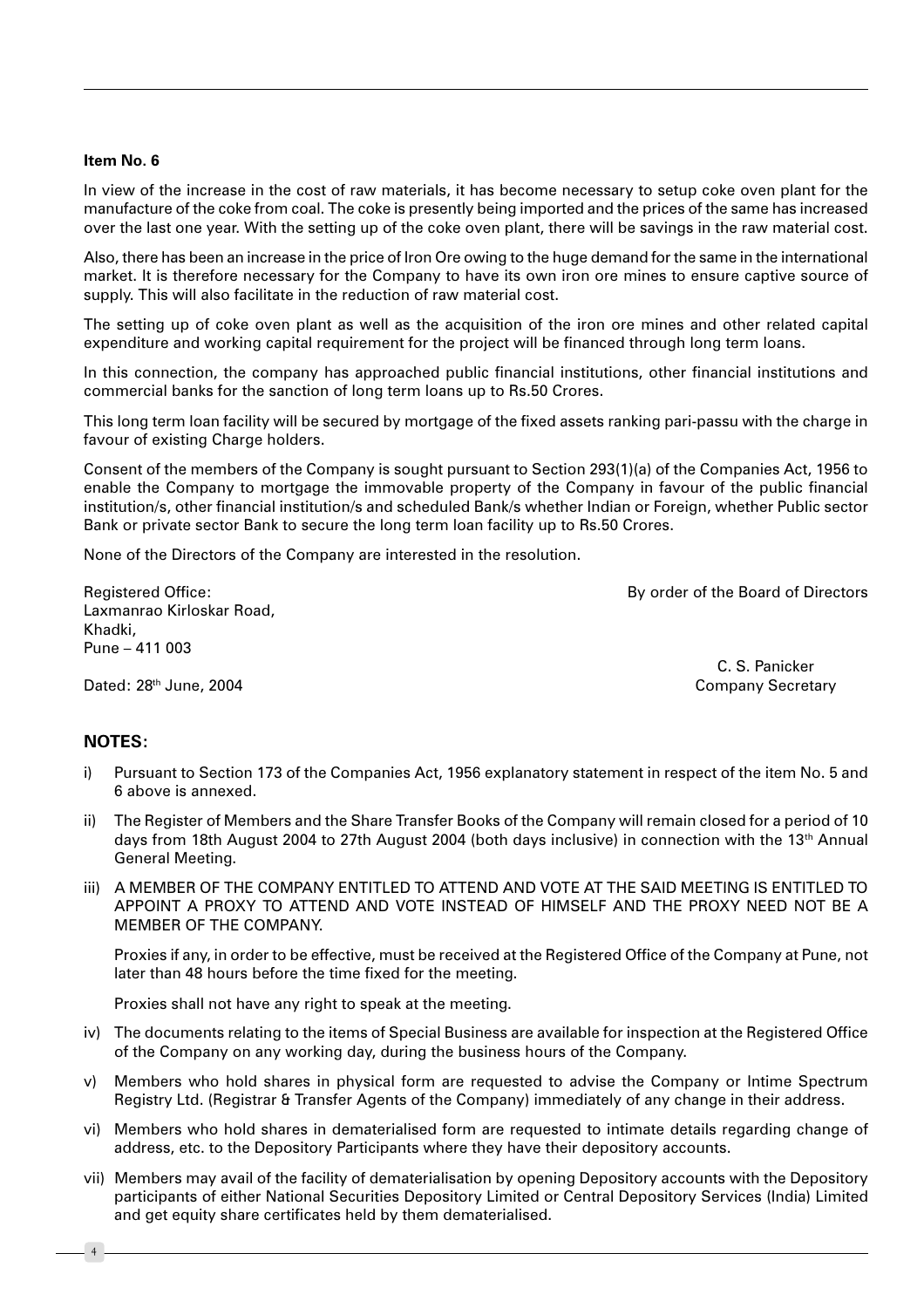- viii) Since Company's shares are in compulsory Dematerialised trading, to ensure better Investor service and elimination of risk of holding shares in Physical form, it is requested that the shareholders holding shares in Physical form to get their shares dematerialised at the earliest.
- ix) Members who hold shares in dematerialised form are requested to bring their Client Id and DP Id for easy identification.
- In case members wish to ask for any information about accounts or operations of the Company, they are  $x$ ) requested to send their queries in writing at least 7 days before the date of the meeting so that the information can be made available at the time of the meeting.
- xi) Members / Proxies are requested to bring their attendance slips duly filled in and their copy of the Annual Report for the Meeting.
- xii) Members having multiple folios are requested to intimate to the Company such folios to enable the Company to consolidate all shareholdings into one folio.

#### INFORMATION PURSUANT TO CLAUSE 49 OF THE LISTING AGREEMENT WITH THE STOCK EXCHANGE IN RESPECT OF THE DIRECTORS WHO ARE RETIRING BY ROTATION, AND BEING ELIGIBLE, HAVE OFFERED THEMSELVES FOR RE-APPOINTMENT AT THE ANNUAL GENERAL MEETING TO BE HELD ON 27TH AUGUST, 2004

Mr. Sanjay Chandrakant Kirloskar did his graduation in Mechanical Engineering from Illinois Institute of Technology, Chicago, U.S.A. He underwent practical training in a number of Kirloskar Group Companies. He held the positions of Vice President Operations at Kirloskar wadi factory and Executive Vice President of Kirloskar Brothers Limited.

Mr. Sanjay C Kirloskar is presently the Chairman and Managing Director of Kirloskar Brothers Limited, the market leader for fluid handling products in India. Under his leadership from the year 1985 when he became its Managing Director, the company has not only strengthened its leadership position in the domestic market but also made successful foray into new export markets. Mr. Sanjay Kirloskar was actively involved in visualizing and developing the joint venture companies - Kirloskar Copeland Limited and Kirloskar Ebara Pumps Limited with Copeland Corporation, U.S.A and Ebara Corporation, Japan respectively.

He is also on the Board of Kirloskar Brothers Ltd., Kirloskar Pneumatic Co. Ltd., Kirloskar Oil Engines Ltd., Kirloskar Copeland Limited., Kirloskar Ebara Pumps Limited., Kirloskar Silk Industries Limited., Pooja Credits Ltd., Maharashtra State Road Development Corporation Limited., Mahratta Chamber of Commerce Industries & Agriculture., and Federation of Indian Chambers of Commerce and Industries. In Kirloskar Ferrous Industries Limited, he is a member of the Board of Directors and also a member of Audit Committee, Share Transfer - cum - Investors / share holder's Grievance Committee and Remuneration Committee. He is also a member of the Audit Committee of Kirloskar Oil Engines Ltd., Shareholder's / Investor's Grievance Committee of Kirloskar Brothers Limited., Remuneration Committee of Kirloskar Brothers Limited., and Kirloskar Ebara Pumps Limited.

Mr. Chintaman V. Tikekar studied in Ferguson College and in College of Engineering and graduated in Metallurgical Engineering with distinction. He then worked in Heat-treatment Shop of Premier Automobiles for more than a year.

Thereafter he joined Tata Engineering Co. Ltd. (TELCO) and during the course of service he was sent by them to visit the plants of Daimler-Benz at Germany for specialised on-the-iob training in Heat-treatment of Automobile Components. Material testing and in process technologies. He worked in TELCO for thirty-eight vears in various capacities such as Chief Metallurgist, In-Charge of Foundries and as Senior Deputy General Manager. He was on committees of Indian Standard Institute for unifying Steel grades for Indian industry. He was assigned the job of improving quality of vendor supplying steel, forgings, castings and other items used in Automobile manufacture. In Telco, he was the Chairman of Material Rationalization Committee responsible for selection of all raw materials so that varieties are reduced, material costs are brought down and yet quality of the vehicles is improved.

After retiring from the service with TELCO, he worked with Kirloskar Group of companies in conceiving, planning, installing and commissioning of the plant of Kirloskar Ferrous Industries Limited at Hospet. Currently he is a member of the Board of Directors of Kirloskar Ferrous Industries Limited. and is also a member of the Audit Committee.

 $5<sup>5</sup>$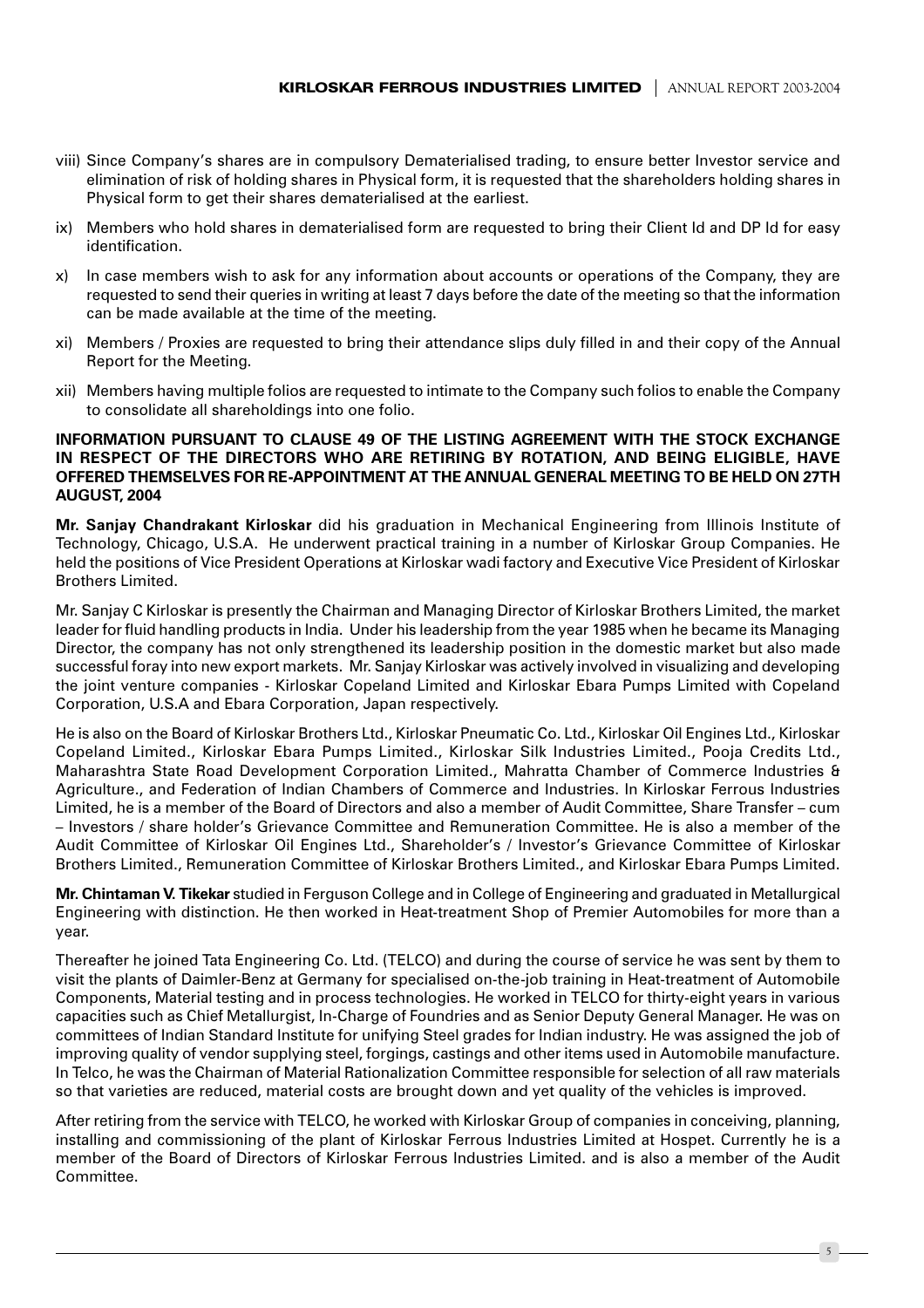# **DIRECTORS' REPORT TO THE MEMBERS**

Your Directors have the pleasure in presenting this 13th Annual Report together with Audited Accounts for the year ended 31st March, 2004.

# 1. FINANCIAL PERFORMANCE:

|                           |              |                | (Amount in Rupees) |
|---------------------------|--------------|----------------|--------------------|
|                           |              | 2003-2004      | 2002-2003          |
| Income                    |              | 3,78,18,59,168 | 2,51,96,91,753     |
| Profit before tax         |              | 27,24,40,520   | 3,42,86,391        |
| Provision for: Wealth tax |              | 86,543         | 75,554             |
|                           | Deferred tax | (4,48,01,589)  | 45,07,947          |
| Profit after tax          |              | 31,71,55,566   | 2,97,02,890        |

Your Company has improved its performance and has achieved an increase in profit from Rs. 29.7 Millions in 2002-03 to Rs. 317.2 Millions in 2003-04. However, the Directors cannot recommend any dividend for the year under review and propose to carry forward the available surplus to the Balance Sheet.

### 2. MANAGEMENT DISCUSSION AND ANALYSIS:

### A. Industry Overview:

In the year under review, the Industry faced constant change in business conditions. Due to increased demand for steel products in international markets, domestic steel plants produced finished steel and less of Pig Iron. This resulted in increased opportunity for Companies like yours who produce Pig Iron. The steep and frequent increase in the price of imported coke and domestic iron ore repeatedly pushed up the cost of production of Pig Iron. Thus, Pig Iron price was increased by Industry several times to pass on the higher costs to consumers.

While the increase in the input costs could be passed on to Pig Iron customers, the customers for Castings resisted price increases. Thus, increases in Casting prices were less frequent, smaller in proportion, and also with a time lag to the cost increases.

However, the demand for the Castings increased from Automobile and Tractor segments through the year resulting in better capacity utilisation of foundries in the country.

### **B.** Company Performance:

During the year under review, your Company achieved sales of Rs. 3,760 Million (previous year Rs.2,511 million) resulting in increase in sales by 50% over the previous year. Steep increase in the sales turnover of the Company was mainly due to considerable price increase of Pig Iron and also of castings and other products.

The profit before tax for the year stood at Rs.272 million (previous year Rs.34 million) after providing for depreciation and amortisation of Rs. 130 million (previous year Rs.134 million), writing back of provision no more required amounting to Rs.72.1 million and scraping off an old machinery of Rs.54.7 million, no more required by the Company.

Your company has received "The Best Green Foundry" award from Indian Institute of Foundry men.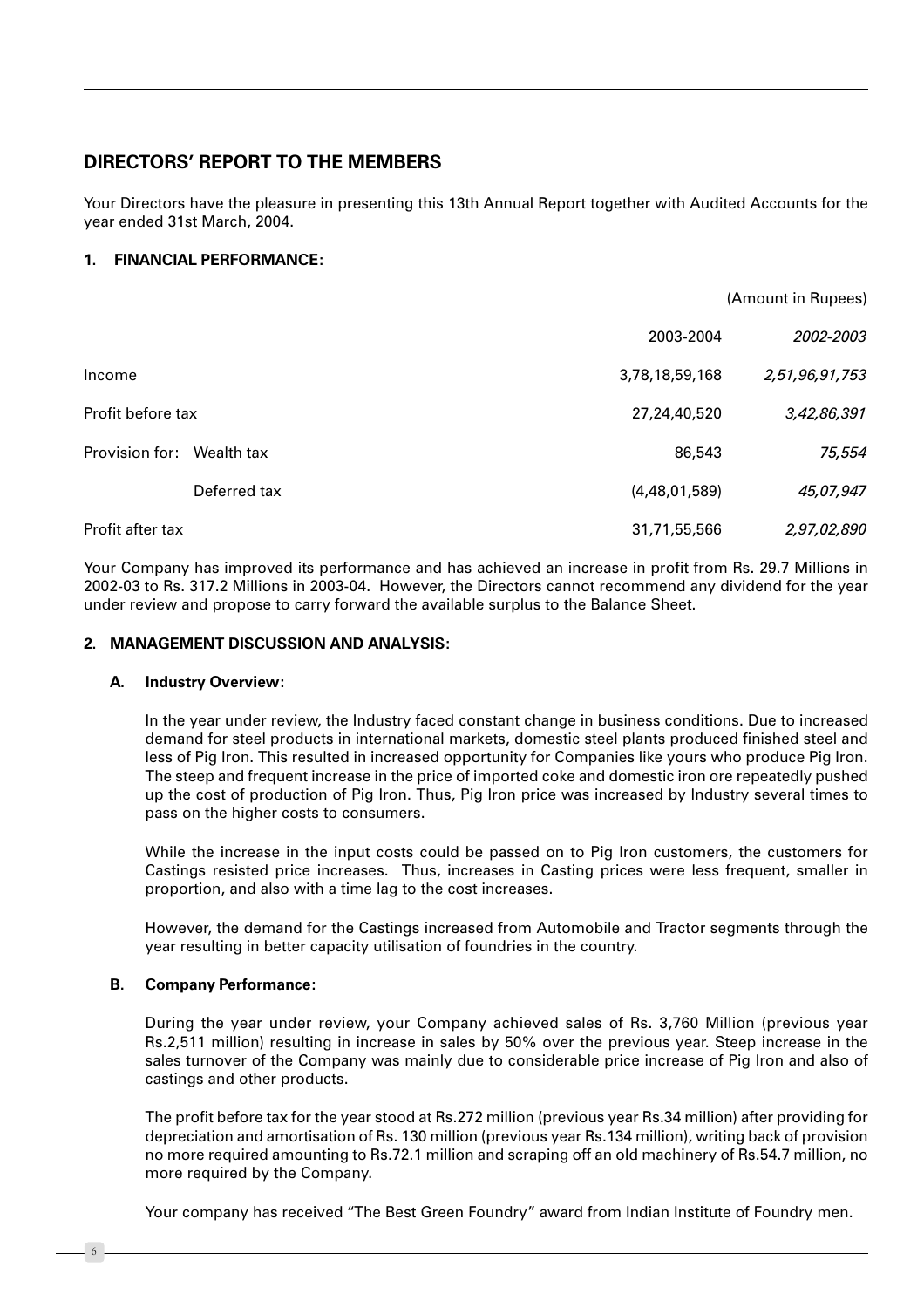#### $C_{1}$ **Operational Performance:**

#### **Pig Iron**

As steel plants diverted their capacities towards making steel, the demand supply gap opened up in the Pig Iron market. Your Company successfully exploited the situation by selling 212,002 Metric Tons of Pig Iron of value Rs. 2,428 million as compared to 240,710 Metric Tons of value Rs. 1,756 million in the previous year. The sales for the year under review was lower in Metric Tons as compared to that of the previous year as one furnace was closed for 36 days for relining. However, even then the capacity utilisation of furnace was quite high. Your Company was also able to improve the price realisation to recover the input cost increases. The improved logistics by use of rail containers also helped in efficiently reaching the Pig Iron to Northern markets.

#### **Castings**

There was improved demand for Castings both from tractor and Auto Industry. This coupled with price increase lead to the increase in sales, from Rs. 547 Million in the previous year to Rs.936 Million in the year under review, from the castings business. Development of new castings, additions of new Customers, and shift in product mix all helped in achieving higher sales. However, the input cost increases could not be passed on fully to the customers.

#### D. **Cost Control:**

Your Company believes that costs have to be continuously brought down. Towards this objective, several initiatives were taken in the year under review. Noteworthy initiatives are – improved coke unloading and handling to reduce generation of fines that are wasted, use of mechanical skull breaker, elimination of wood packing to ship castings, indigenisation of metal filters, and elimination of mould wash in casting production process.

Your Company made prepayment of high cost Long Term Debts amounting to Rs.1,031.9 million. This was financed partly from internal accruals and partly by new low cost borrowings. But, the interest cost in the year under review was higher as compared to the previous year due to the settlement arrived at with financial institutions which required the payment of interest on the basis of average yield as against the earlier practice of providing on step-up interest basis. Due to this prepayment of debt, the interest cost in coming years will be lower.

The working capital management was better on account of reduction in debtors as number of days to sales is 40 days as compared to 47 days in the previous year.

#### E., **Concerns and Threats:**

Prices of coke and Pig Iron peaked during the last quarter of the year under review. Falling prices of coke may result into reduced prices of Pig Iron. This may also result into reduced sales and reduced margins.

Coke is mostly imported by the Company. In the year under review, Company benefited due to strengthening of the rupee against US dollar. The US dollar is now strengthening against the rupee and such trend in exchange rates will have an adverse impact on the material cost. The Company minimizes the exchange fluctuation risk by taking forward cover contracts as appropriate.

If the continued buoyancy in world steel markets wanes, the steel plants will restart diverting their capacities towards Pig Iron. This may lead to changed supply demand scenarios once again leading to reduced realisations. This coupled with likely fall in prices of Pig Iron due to fall in coke prices, may result in reduction in sales value

The increased price of Pig Iron in recent times has forced few small foundries to close and others to use lower priced steel scrap in higher proportion. This may result in lower demand for Pig Iron which impacts Pig Iron prices. In the first quarter of the current year, this trend is already noticed.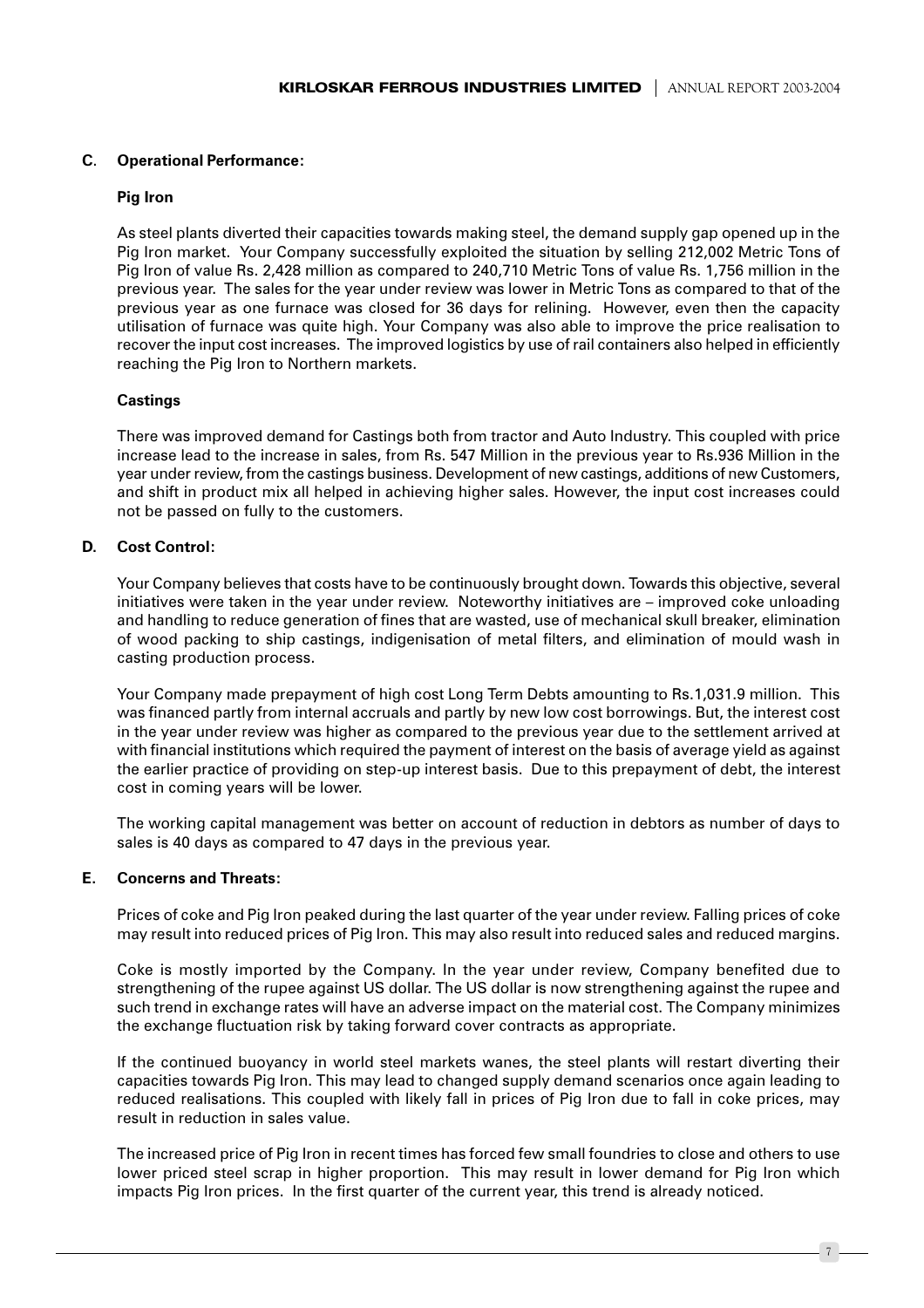As India is seen as good location to manufacture Castings, new foundries may be set up in the country by domestic or foreign players. The increased competition may then affect the selling price of Castings.

Some Casting customers have been resisting the price increase in proportion to the input cost increase forcing the Company to absorb the same. This may have an adverse impact on margins.

#### F. **Prospects for the Current Year:**

The auto industry is planning introduction of new vehicle models which in turn open new opportunities for the foundries, especially the ones producing environmental friendly products.

The steady growth in Multi Utility Vehicles has improved and will further improve the demand for Castings.

The tractor and commercial vehicle industry is growing and this will increase demand for the Castings produced by your Company.

International auto majors are viewing India as a manufacturing and global sourcing hub. This will enhance the demand for Castings in the coming years, and also open doors for direct exports.

With the development of new castings for various customers, growth in tractor and automobile industry, your Company expects higher sales of Castings, and thus, better capacity utilisation.

Further improvement in process control to lower internal rejection of the castings is expected to alleviate pressures on margins due to inability to pass on full impact of input cost increases to customers.

To increase sales of Castings, your Company shall focus on domestic market for broad basing and explore export market for Cored Castings.

Being able to develop new castings quickly is a critical success factor in the market place. Thus, your Company intends to further refine its processes to cut development time substantially.

The margin on pig iron sales may come under pressure owing to the increase in the prices of metallurgical coke and iron ore and also due to foundries opting for higher use of steel and iron scrap instead of Pig  $lron$ 

Your company is considering investing in coke plant to reduce the cost and to ensure uninterrupted supply of coke. Your Company has also initiated steps to acquire Iron Ore mines. This will reduce the company's exposure to high fluctuation in the cost of coke and iron ore.

Your Company hopes to further bring down the debt component thereby reducing the interest cost further and there by improve the profitability.

#### **Cautionary Statement:**

Statements in this Report, particularly those which relate to Management Discussion and Analysis, describing the Company's objectives, projections, estimates and expectations may constitute "forward looking statements" within the meaning of applicable laws and regulations. Actual results might differ materially from those either expressed or implied.

#### G. Internal control systems and their adequacy:

The Company has a proper and adequate system of controls in order to ensure that all assets are safeguarded against loss from unauthorized use or disposal and that all transactions are checked, verified, recorded and reported correctly.

Requiar Internal Audit checks are carried out to ensure that the responsibilities are executed effectively and that proper and adequate systems are in place.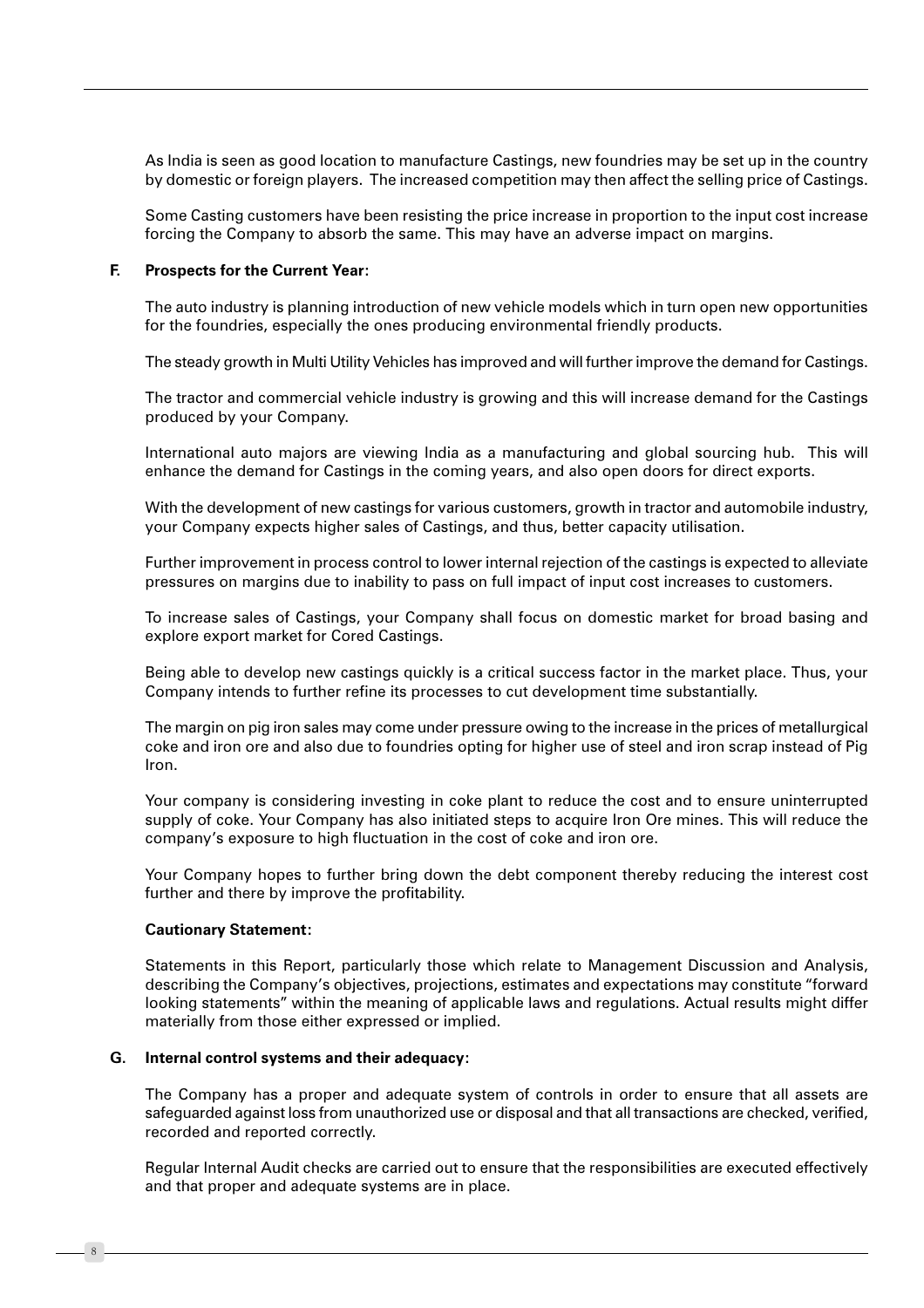The Company implemented Integrated Information System on Informix RDBMS from April, 1994. The Company has commenced working on Web based applications and is moving towards paperless office concept.

#### H. Safety, health and environment:

Your Company is giving due importance to safety, health and environment related issues. The employees are educated and trained to improve their awareness and skills.

Your Company has been supporting and providing assistance to the nearby villages by supply of good quality drinking water, educational assistance, and medical assistance for the people.

Besides effluent treatment of waste products and suppression of fugitive emissions through sprinklers, lot of attention has been given to improve greenery all around the plant, through massive tree plantation programmes.

#### $\mathbf{L}$ **Human resources:**

Your company considers human resource to be an important valuable asset for the organisation and therefore constantly strives to attract and recruit best talent for the current and future needs. The Company has taken necessary steps to upgrade the standard of present employees by conducting various in-house training programmes and courses. Further measures for the safety of the employees are also adopted through training programmes on safety and mock drills. As on 31<sup>st</sup> March, 2004 the total number of salaried employees stood at 786. The Employer – Employee Relations have been generally cordial throughout the year.

#### $\mathbf{R}$ **SETTLEMENT OF DEBTS WITH FINANCIAL INSTITUTIONS:**

Your Company received approval letters for one time settlement of the institutional dues from Industrial Development Bank of India (IDBI), ICICI Bank Limited (ICICI) and the same was implemented during the year under review.

Your Company has also received in the current year (2004-05), the approval letter from The Industrial Finance Corporation of India Limited (IFCI) for the one time settlement of their dues. This debt has also since been paid off.

With the above settlements, your Company has substantially reduced long term debt. Thus, the interest cost in coming years will be lower.

#### **DIRECTORS:**  $\mathbf{4}$

Mr. Sanjay C. Kirloskar and Mr. C. V. Tikekar retire by rotation and being eligible, offer themselves for re-appointment.

Mr. Mujib Mundewadi, nominee Director of ICICI Bank Ltd., ceased to be a Director of the Company with effect from 9th April, 2004 consequent to the withdrawal of his nomination from the Board by ICICI Bank pursuant to the repayment of their entire loan.

Mr. G. A. Tadas, nominee Director of Industrial Development Bank of India (IDBI), ceased to be a Director of the Company with effect from 19<sup>th</sup> May, 2004 consequent to the withdrawal of his nomination from the Board by IDBI pursuant to the repayment of their entire loan.

Directors have placed on record their sincere appreciation of the services rendered by Mr. Mujib Mundewadi and Mr. G. A. Tadas.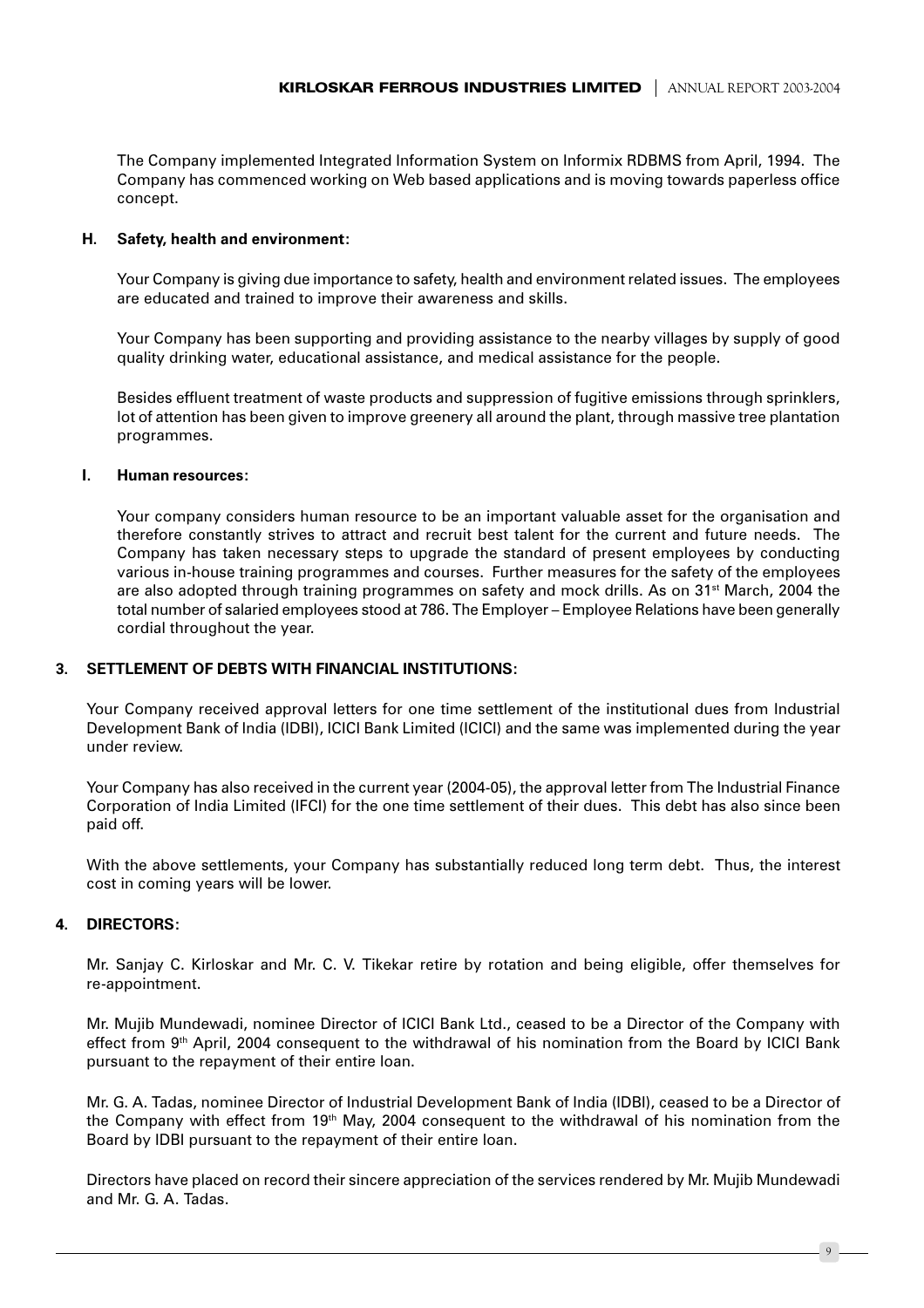#### 5. DIRECTORS' RESPONSIBILITY STATEMENT:

Pursuant to the requirements under section 217 (2AA) of the Companies Act, 1956, with respect to Directors' Responsibility Statement, it is hereby confirmed:

- (i) That in the preparation of the Accounts for the financial year ended  $31^{st}$  March, 2004, the applicable accounting standards have been followed.
- (ii) That the Directors have selected such accounting policies and applied them consistently and made judgments and estimates that were reasonable and prudent so as to give a true and fair view of the state of affairs of the Company at the end of the financial year and of the profit and loss of the Company for the year under review.
- (iii) That the Directors have taken proper and sufficient care for the maintenance of adequate accounting records in accordance with the provisions of the Companies Act, 1956 for safeguarding the assets of the Company and for preventing and detecting fraud and other irregularities.
- (iv) That the Directors have prepared the accounts for the year ended 31<sup>st</sup> March, 2004 on a "going concern" basis.

#### 6. AUDITORS:

M/s. P.G. Bhagwat, Chartered Accountants, retire as auditors of your Company at the conclusion of the ensuing Annual General Meeting and being eligible, offer themselves for re-appointment. The Company has received a certificate from the retiring auditors to the effect that the appointment, if made, will be in accordance with the limit specified in section 224(1B) of the Companies Act, 1956.

#### 7. ENERGY CONSERVATION, TECHNOLOGY ABSORPTION AND FOREIGN EXCHANGE EARNINGS AND **OUTGO:**

The information required under Section 217 (1) (e) of the Companies Act, 1956 read with the Companies (Disclosure of Particulars in the Report of the Board of Directors) Rules, 1988 is given in Annexure-A and forms part of this Report.

#### 8. PARTICULARS OF EMPLOYEES:

None of employees is in receipt of remuneration in excess of the limit prescribed under Section 217(2A) of the Companies Act, 1956 read with the Companies (Particulars of Employees) Rules, 1975

#### 9. CORPORATE GOVERNANCE:

Your Company conforms to the norms of Corporate Governance as envisaged in the Companies Act, 1956 and the Listing Agreement with the stock exchanges. A report of the Corporate Governance, along with the certificate of compliance from the Auditors, forms part of this report.

#### 10. ACKNOWLEDGEMENT:

The Directors would like to place on record their gratitude to the Promoters, Shareholders, Bankers, Financial Institutions, Customers, Suppliers, Business Associates and Employees for their assistance and support provided to the Company during the year.

> FOR AND ON BEHALF OF THE **BOARD OF DIRECTORS**

> > (ATUL C. KIRLOSKAR) Chairman

Pune: 28th June, 2004

 $10<sup>10</sup>$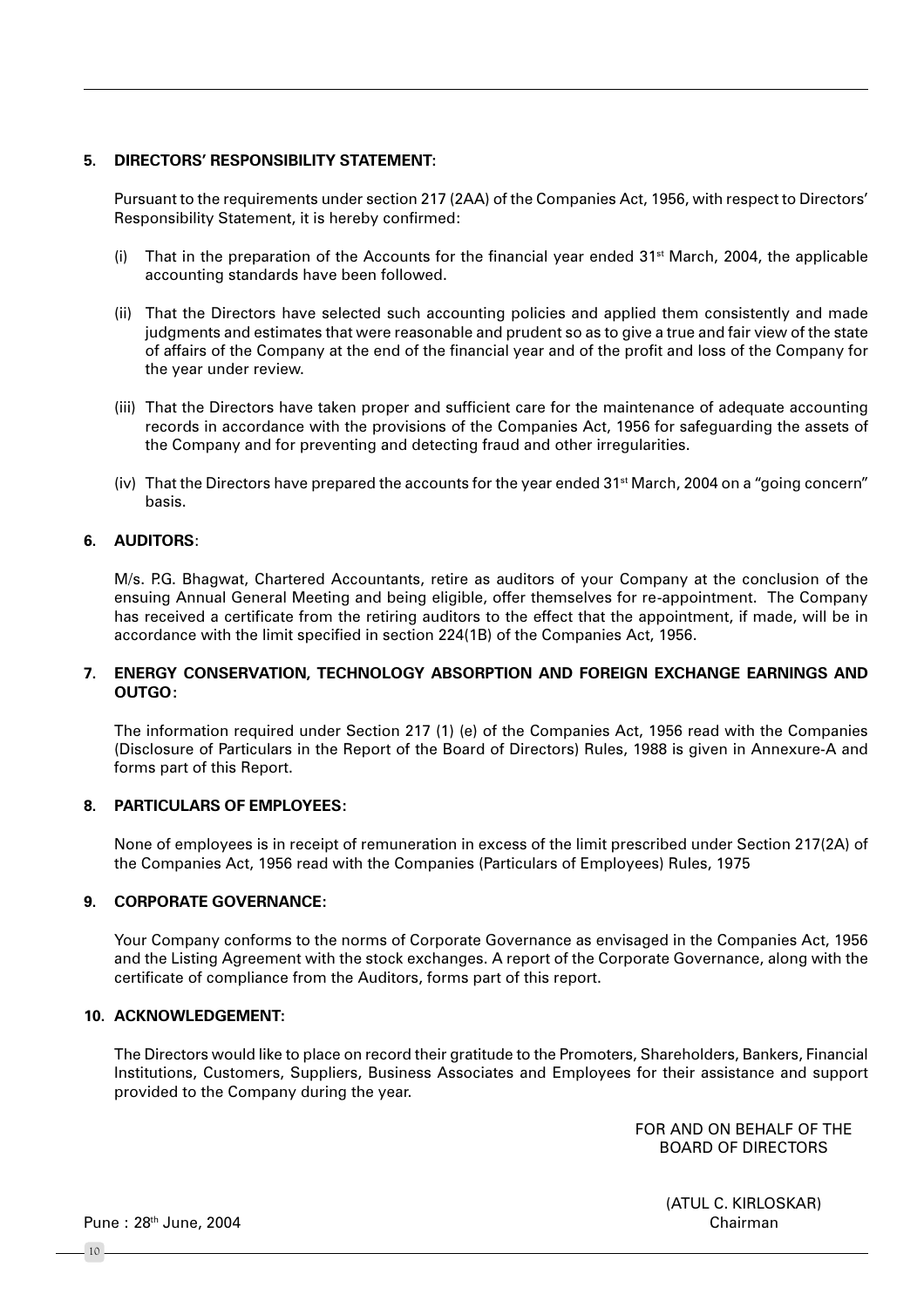### **ANNEXURE - A**

### **TO THE**

# DIRECTORS' REPORT TO THE MEMBERS FOR THE YEAR ENDED 31<sup>ST</sup> MARCH, 2004 AND FORMING PART THEREOF

Additional Information pursuant to Section 217(1)(e) of the Companies Act, 1956 read with Companies (Disclosure of Particulars in the Report of Board of Directors) Rules, 1988 and forming a part of the aforesaid Directors' Report:

#### A. CONSERVATION OF ENERGY:

#### Energy conservation measures taken during the year 2003-2004 are as follows:

- Convevor belt was installed from unloading point of coke to ground hopper. This reduced the i. losses in terms of wastages in multiple handling of coke.
- Upgradation of fans at Metallic blast preheater in order to reduce power consumption by installing ii. retrofit impellers for Induced draught fans the capacity was increased with same power consumption
- iii. The MBF2 venturis was upgraded. This lead to increase in efficiency of Metallic blast preheaters and also reduced the consumption of coke and minimised TG power plant shutdowns.
- iv. Measures taken to reduce power consumption:
	- Replacement of Pig casting machine water spray pumps.  $a_{-}$
	- Automated loading and unloading of compressors by PLC system.  $h_{\cdot}$

**Figures of Power generation and Fuel consumption:** 





#### \* One TG set was shutdown during relining in 2003-2004

#### b) Additional Proposals for the year 2004-2005:

- Coating of pump's internal surfaces with a special material to improve surface finish. This will i. reduce power consumption.
- Upgrading of MBF1 venturis. ii –

### c) Impact of the above measures:

- i. Reduction in power consumption.
- ii Improvement in operational efficiency of Metallic blast preheater and boilers.

#### **TECHNOLOGY ABSORPTION:** R.

Modified Venturi Scrubber System was installed in MBF2 for improving the gas cleaning process. The Venturi Scrubber System was supplied by Thermax based on technology from ZURN of USA.

### C. FORFIGN EXCHANGE FARNINGS AND OUTGO.

| Earnings (Rs. Million) | Nil    |
|------------------------|--------|
| Outgo (Rs. Million)    | 819.28 |

 $11.$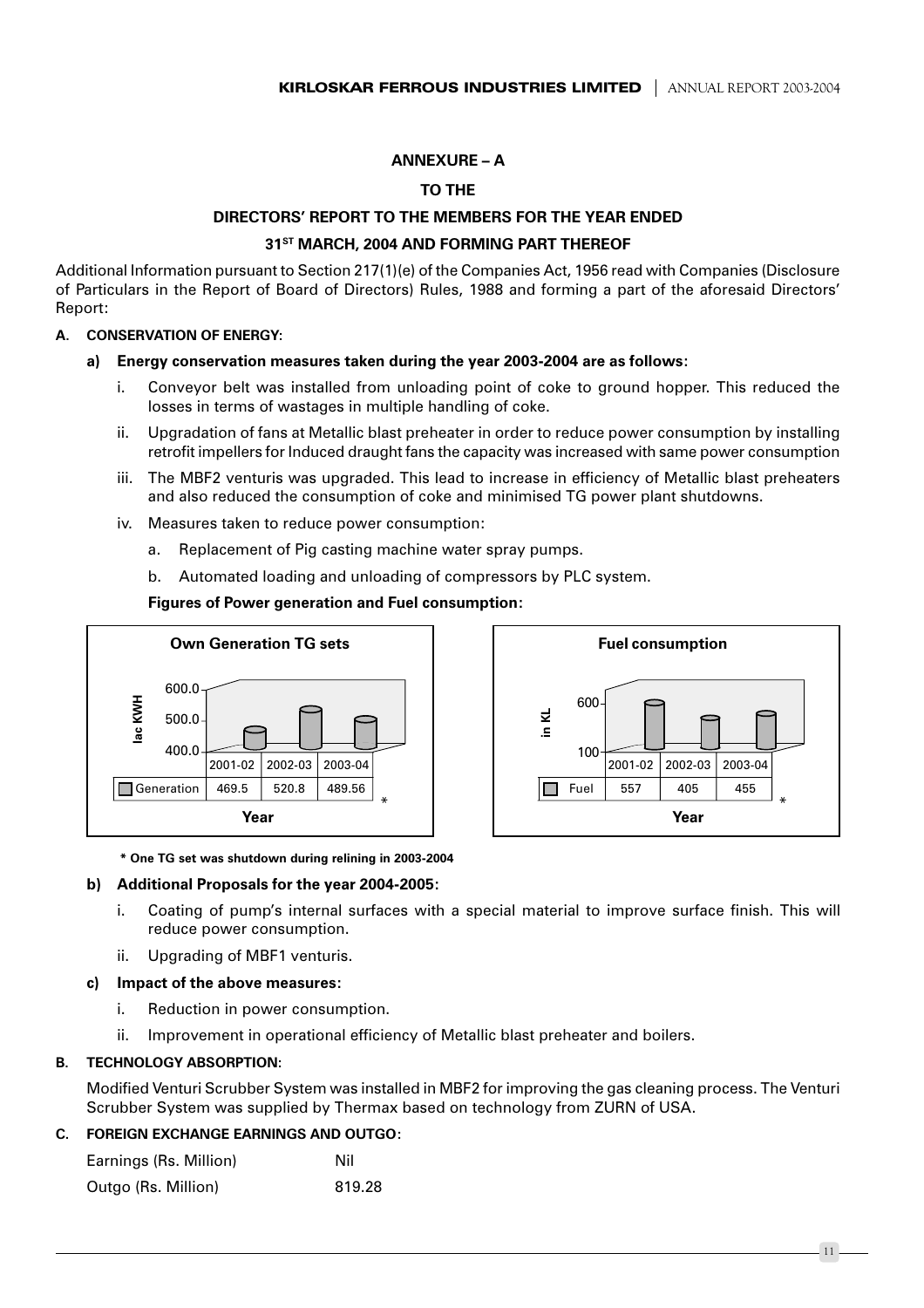# CERTIFICATE OF THE AUDITORS IN RESPECT OF COMPLIANCE OF CORPORATE GOVERNANCE

We have examined the compliance of conditions of corporate governance by Kirloskar Ferrous Industries Ltd., for the year ended on 31<sup>st</sup> March, 2004, as stipulated in clause 49 of the Listing Agreement of the said Company with stock exchanges.

The compliance of conditions of corporate governance is the responsibility of the management. Our examination was limited to procedures and implementation thereof, adopted by the Company for ensuring the compliance of the conditions of the Corporate Governance. It is neither an audit nor an expression of opinion on the financial statements of the Company.

In our opinion and to the best of our information and according to the explanations given to us, we certify that the Company has complied with the conditions of Corporate Governance as stipulated in the above mentioned Listing Agreement.

We state that in respect of investor grievances received during the year ended 31<sup>st</sup> March, 2004, no investor grievances are pending for a period exceeding one month against the Company as per the records maintained by the shareholders / Investors Grievance Committee.

We further state that such compliance is neither an assurance as to the future viability of the company nor the efficiency or effectiveness with which the management has conducted the affairs of the Company.

For and on behalf of

M/s. P.G.Bhagwat **Chartered Accountants** 

S.B.Pagad Partner Membership No. 206124

Pune: 28th June, 2004

 $12$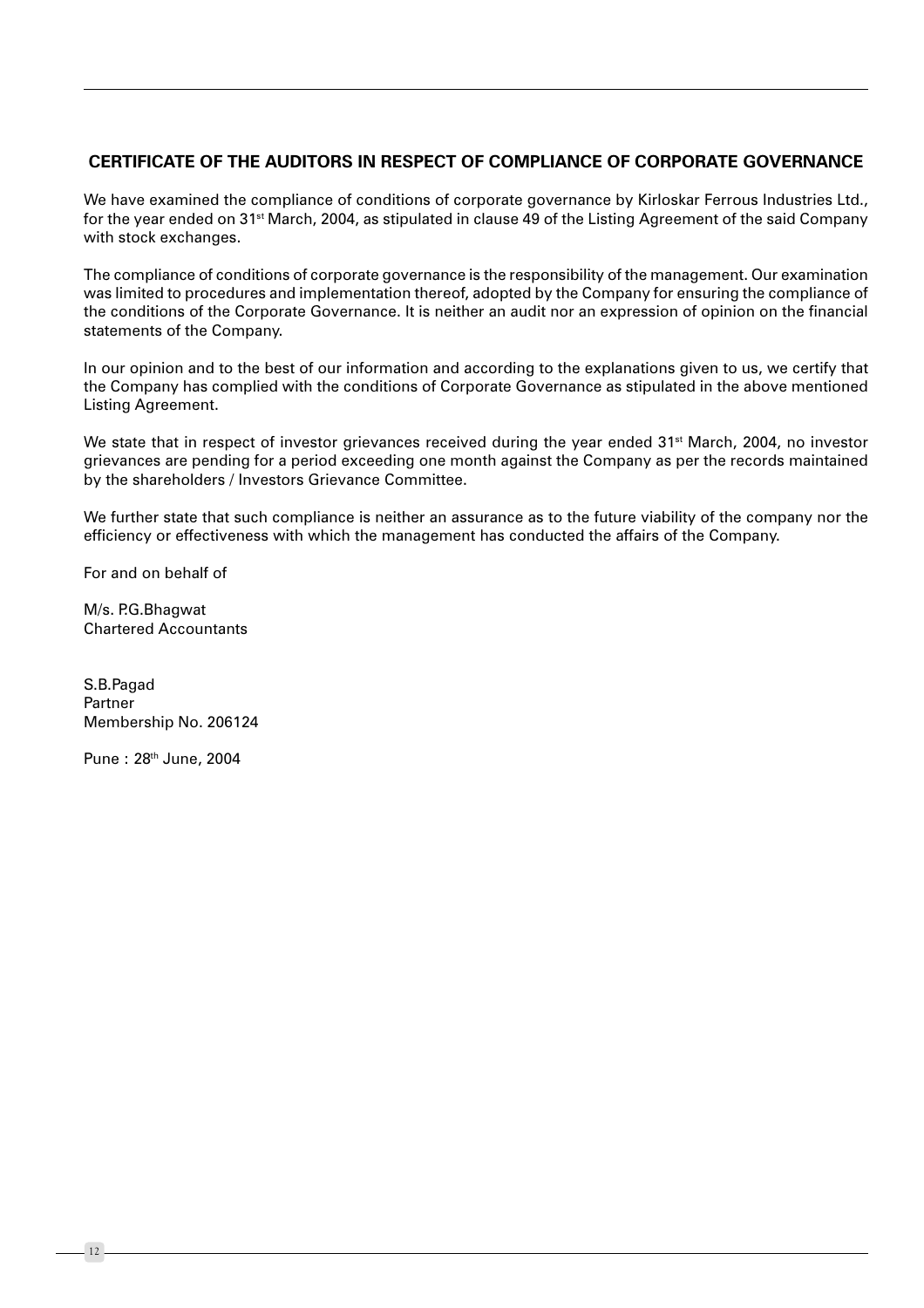# **CORPORATE GOVERNANCE**

### 1. Company's philosophy on Code of Governance

Corporate Governance contains a set of principles, process and systems to be followed by Directors, management and all employees of the Company for increasing the shareholders' value keeping in view interest of other stakeholders. While adhering to the above, the Company is committed to integrity, accountability, transparency and compliance with laws in all dealings with the Government, customers, suppliers, employees and other stakeholders.

### 2 Board of Directors

As on 31<sup>st</sup> March, 2004, there were nine Directors on the Board. Out of these, one is an Executive Director, and eight are Non-Executive Directors. The Non-Executive Directors constituted more than half of the total number of Directors.

Eight out of nine Directors were independent Directors, which duly complied with the requirement of Code.

The information on composition of the Board, category of Directors, attendance at Board meetings held during the year and at the last Annual General Meeting, Directorships in other public companies and Committees of other public companies of which the Director is a member/Chairman is as under:-

| <b>Names of Directors</b>              | Category                                 | <b>Financial Year</b><br>Attendance<br>2003-04<br>at the Last<br>AGM |                      | No. of<br>Directorships<br>in other<br>public limited | Committee<br>positions held<br>in other<br>companies |                |                |
|----------------------------------------|------------------------------------------|----------------------------------------------------------------------|----------------------|-------------------------------------------------------|------------------------------------------------------|----------------|----------------|
|                                        |                                          | <b>Board</b>                                                         | <b>Board</b>         |                                                       | companies                                            |                |                |
|                                        |                                          | Meetings<br>held                                                     | Meetings<br>attended |                                                       | incorporated<br>in India                             | *С             | #M             |
| Mr. Atul C. Kirloskar                  | Chairman<br>Independent<br>Non Executive | 5                                                                    | 5                    | Yes                                                   | 6                                                    |                | 4              |
| Mr. Sanjay C. Kirloskar                | Independent<br>Non Executive             | 5                                                                    | 4                    | <b>No</b>                                             | 8                                                    |                | 4              |
| Mr. R. V. Gumaste                      | Executive                                | 5                                                                    | 5                    | Yes                                                   |                                                      |                |                |
| Mr. A.R. Jamenis                       | Independent<br>Non Executive             | 5                                                                    | 5                    | Yes                                                   | 1                                                    |                |                |
| Mr. S.N. Inamdar                       | Independent<br>Non Executive             | 5                                                                    | 5                    | Yes                                                   | 10                                                   | $\overline{2}$ | 4              |
| Mr. C.V. Tikekar                       | Independent<br>Non Executive             | 5                                                                    | 5                    | Yes                                                   |                                                      |                |                |
| Mr. G. A. Tadas<br>(IDBI Nominee)      | Independent<br>Non Executive             | 5                                                                    | 4                    | Yes                                                   | 1                                                    |                |                |
| Mr. S. K. Singhai<br>(IFCI Nominee)    | Independent<br>Non Executive             | 5                                                                    | 4                    | <b>Yes</b>                                            | 3                                                    |                | $\overline{2}$ |
| Mr. Mujib Mundewadi<br>(ICICI Nominee) | Independent<br>Non Executive             | 5                                                                    | 3                    | Yes                                                   | 5                                                    |                | 1              |

\* C: Chairman # M : Member

Notes:

1. Mr. R. V. Gumaste was appointed as Managing Director w. e. f. 1<sup>st</sup> July, 2003.

2. Nomination of Mr. Mujib Mundewadi was withdrawn by ICICI Bank Ltd w. e. f. 9th April, 2004.

Nomination of Mr. G. A. Tadas was withdrawn by IDBI w. e. f. 19th May, 2004. 3.

During the year under review, five Board meetings were held on the following dates :

27th June, 2003, 30th July, 2003, 20th September, 2003, 22<sup>nd</sup> October, 2003 and 31<sup>st</sup> January, 2004.

 $-13 -$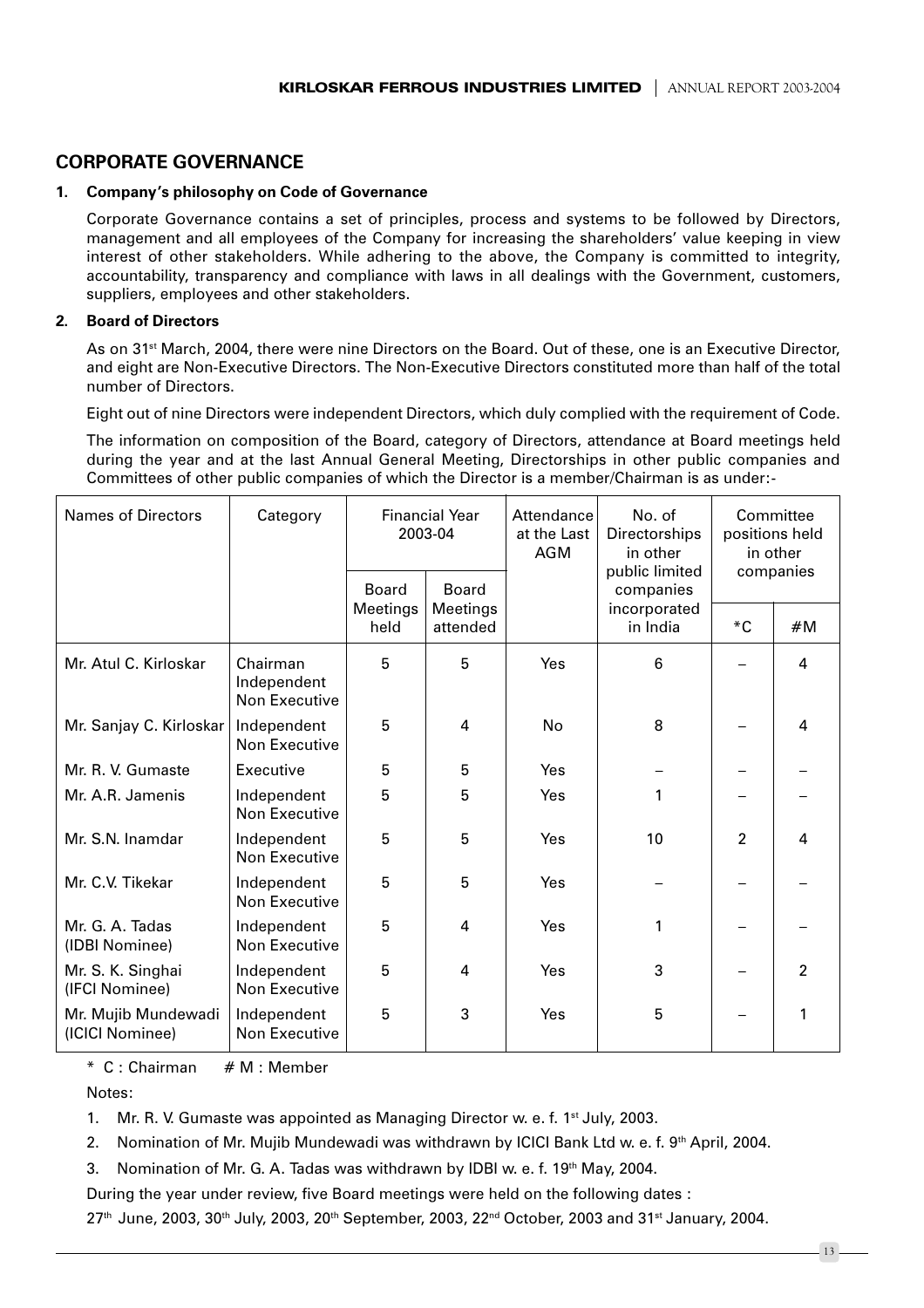# 3. Audit Committee

During the year under review, four meetings of the committee were held on 27<sup>th</sup> June, 2003, 30<sup>th</sup> July, 2003, 22<sup>nd</sup> October, 2003 and 31<sup>st</sup> January, 2004. The composition of the committee and attendance at its meetings is given below:

| Names of the Directors                                                     | Category                                                                                   | No. of<br>Meetings<br>held | No. of<br>Meetings<br>attended |
|----------------------------------------------------------------------------|--------------------------------------------------------------------------------------------|----------------------------|--------------------------------|
| Mr. S.N. Inamdar (Chairman)<br>Mr. Sanjay C. Kirloskar<br>Mr. A.R. Jamenis | <b>Independent Non Executive</b><br>Independent Non Executive<br>Independent Non Executive | 4<br>4<br>4                | 4<br>4<br>4                    |
| Mr. G. A. Tadas*<br>(IDBI Nominee)                                         | <b>Independent Non Executive</b>                                                           | 4                          | 3                              |

\*Nomination of Mr. G. A. Tadas was withdrawn by IDBI w. e. f. 19th May, 2004.

The Jt. General Manager – Finance and representatives of the Internal Auditors and Statutory Auditors are invited to the meetings. The Company Secretary acts as the Secretary of the Committee.

The terms of reference of the Audit committee include the matters specified under clause 49 of the Listing Agreement entered into with the stock exchanges as well as those in Section 292A of the Companies Act, 1956 and inter-alia includes the following:

- $\triangleright$  Oversee the Company's financial reporting process and disclosures of financial information to ensure that the financial statement is sufficient and credible.
- Review internal audit function as regards its adequacy, scope, frequency and review of the reports etc.  $\triangleright$
- $\triangleright$  Reviewing the annual financial statements before submission to the Board.
- $\triangleright$ Review Auditors' report, internal controls and recommendations relating thereto.

### 4 Remuneration to Directors

Remuneration Committee of the Board of Directors has been constituted on 24<sup>th</sup> June, 2002. Mr. Sanjay C. Kirloskar, Mr. A. R. Jamenis, Mr. S. N. Inamdar, Mr. G. A. Tadas (Nomination of Mr. G. A. Tadas was withdrawn by IDBI w.e.f. 19<sup>th</sup> May, 2004) are the members of this committee. The Board of Directors had fixed the remuneration of the Managing Director on the recommendation of the Remuneration Committee in accordance with the provisions of the Companies Act, 1956 and Schedule XIII of the said Act, and the same was approved by the shareholders at the 12<sup>th</sup> Annual General Meeting held on 20<sup>th</sup> September, 2003.

The Non Executive Directors are not paid any remuneration.

A sitting fee of Rs. 1000/- is paid to non-executive Directors for each meeting of the Board or any committee thereof attended by them.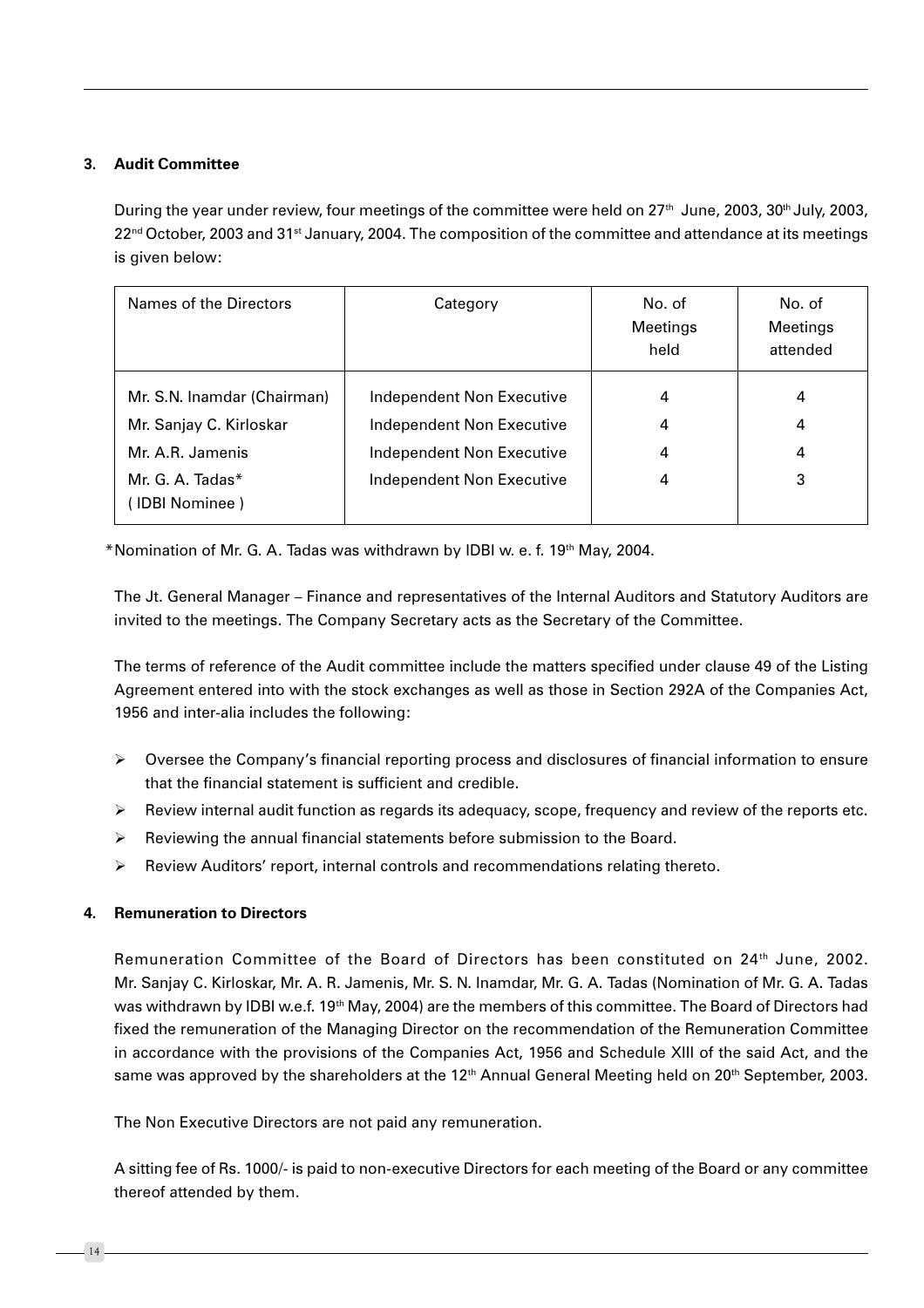| Directors               | Sitting Fees (Rs.) |
|-------------------------|--------------------|
| Mr. Atul C. Kirloskar   | 11,000             |
| Mr. Sanjay C. Kirloskar | 10,000             |
| Mr. A. R. Jamenis       | 16,000             |
| Mr. S.N. Inamdar        | 10,000             |
| Mr. C.V. Tikekar        | 10,000             |
| Mr. G. A. Tadas         | $*8,000$           |
| Mr. S. K. Singhai       | $**4,000$          |
| Mr. M. Mundewadi        |                    |

The details of the sitting fees paid to the Non Executive Directors during the year 2003-04 are given below:

 $\ast$ Paid to Industrial Development Bank of India, being its Nominee. Nomination of Mr. G. A. Tadas was withdrawn by IDBI w.e.f. 19th May, 2004.

- \*\* Paid to Industrial Finance Corporation of India Ltd., being its Nominee.
- \*\*\* Paid to ICICI Bank Ltd., being its Nominee. Nomination of Mr. M. Mudewadi withdrawn by ICICI Bank Ltd. w e. f. 9th April, 2004

Mr. R. V. Gumaste was the Executive Director (Whole Time Director) of the Company from 25<sup>th</sup> July, 2002 to 30<sup>th</sup> June, 2003. From 1<sup>st</sup> July, 2003 he was appointed as the Managing Director of the Company. Details of remuneration by way of salary and perquisites paid to Mr. R. V. Gumaste as Executive Director for the period 1st April, 2003 to 30th June, 2003 and as Managing Director of the Company for the period 1st July 2003 to 31st March, 2004 are as given below :

| <b>Particulars</b>                                                                   | Amount (Rs.)<br>As Executive<br>Director<br>(1.4.2003 to<br>30.06.2003) | Amount (Rs.)<br>As Managing<br>Director<br>$(1.7.2003)$ to<br>31.3.2004) | Total<br>Amount<br>(Rs.)                      |
|--------------------------------------------------------------------------------------|-------------------------------------------------------------------------|--------------------------------------------------------------------------|-----------------------------------------------|
| Salary<br>Contribution to PF<br><b>Contribution to Superannuation</b><br>Perquisites | 2,70,000<br>21,600<br>27,000<br>65,996                                  | 9,45,000<br>81,000<br>101,250<br>45,333                                  | 12,15,000<br>1,02,600<br>1,28,250<br>1,11,329 |
| Total                                                                                | 3,84,596                                                                | 11,72,583                                                                | 15,57,179                                     |

Salary includes Basic Salary, Special allowance and House Rent allowance.

Perquisites include reimbursement of medical expenses, Leave travel assistance, personal accident insurance and mediclaim insurance premium.

The Managing Director is also entitled to the following:

- Gratuity not exceeding one half month's salary for each completed year of service. i)
- ii) Encashment of leave at his credit as per Company's Rules at the end of his tenure.

The Company does not have a scheme for grant of stock options.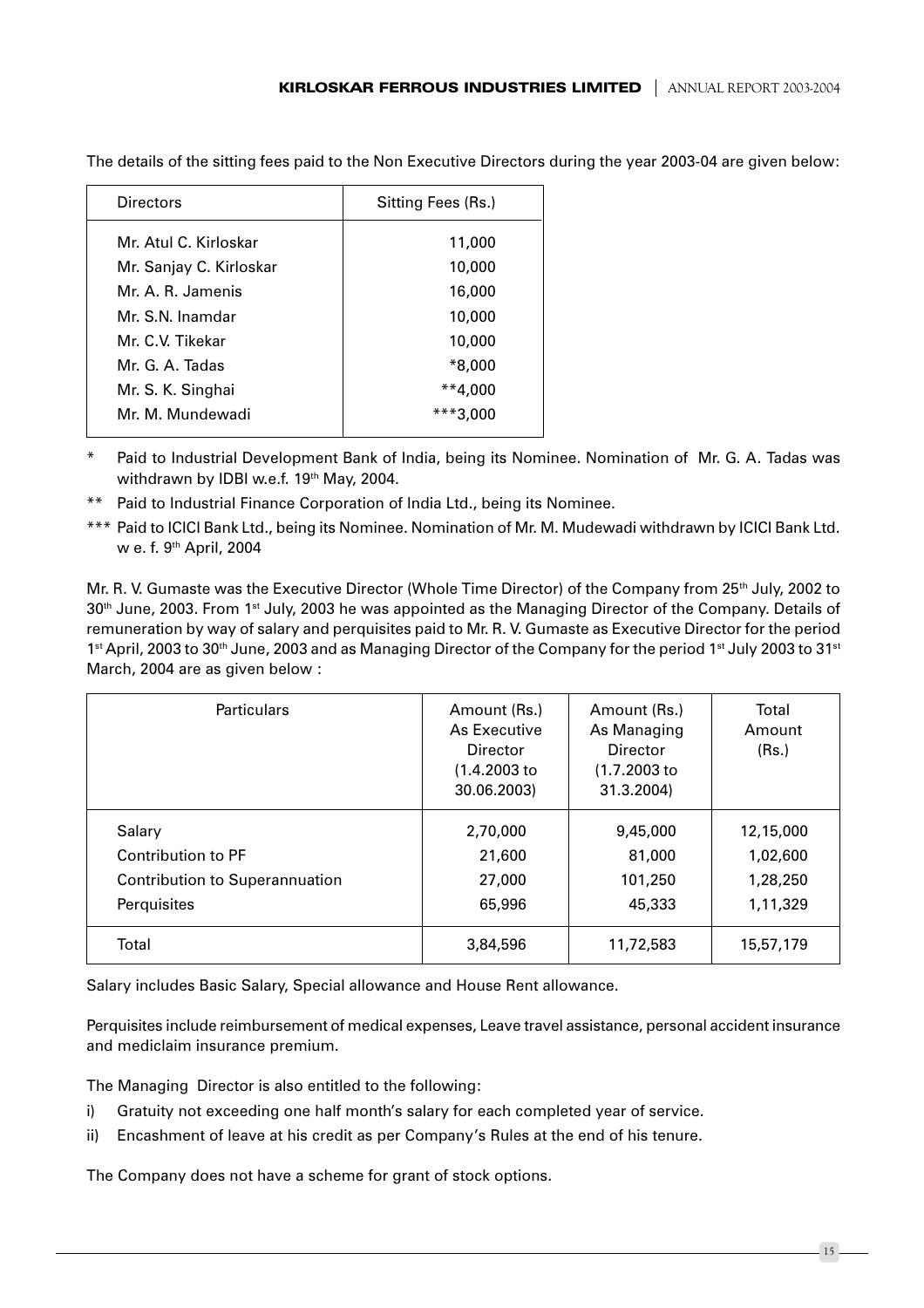#### 5. Investors' / Shareholders' Grievance Committee

The shareholders'/Investors' Grievance committee of the Board has been constituted to look into complaints like transfer of shares, non-receipt of Balance Sheet, non-receipt of dividend etc. The committee is headed by Mr. Atul Kirloskar as Chairman (Non-Executive Director) and other members are Mr. Sanjay Kirloskar and Mr. A.R. Jamenis. Mr. Ashish M. Boradkar, Sr. Officer, Secretarial & Legal, who is also a member of the Institute of Company Secretaries of India, is the Compliance Officer. The Compliance Officer can be contacted at:

Kirloskar Ferrous Industries Limited 13. Laxmanrao Kirloskar Road Khadki, Pune 411 003 Tel: 25810341, 25815341, extn: 4845: (Direct Line) 4134845 Fax: 25813208, 25810209 E-mail: ashb@koel.co.in

During the year, 189 complaints were received from the shareholders all of which have been resolved and there was no complaint pending as on 31<sup>st</sup> March, 2004.

The Company had no share transfer requests pending as on 31 March, 2004.

#### 6. General Body Meetings

Location and time of last three Annual General Meetings:

| AGM for the Financial Year | Date                 | Time       | Venue                                                 |
|----------------------------|----------------------|------------|-------------------------------------------------------|
| 2000-2001                  | 25th September, 2001 | 11.00 a.m  | <b>Registered Office</b><br>of the Company            |
| 2001-2002                  | 13th September, 2002 | 11.00 a.m. | 13, Laxmanrao Kirloskar Road,<br>Khadki, Pune 411 003 |
| 2002-2003                  | 20th September, 2003 | 11.00 a.m. |                                                       |

None of the Special Resolutions proposed at the last Annual General Meeting were required to be passed by postal ballot.

#### 7. Disclosures

During the year under review, the Company, in its normal course of business, has had sale / purchase transactions with its promoter company viz. M/s Kirloskar Oil Engines Limited. Transactions with the related parties are disclosed in Note No 11 of Schedule 18 to the Accounts in the Annual Report.

The Company has not had any transaction with the Directors and / or their relatives during the year under review that may have conflict with the interest of the Company at large.

During the last three years, there were no strictures or penalties imposed by either SEBI or the stock exchanges or any statutory authority for non-compliance of any matter related to the capital markets.

#### 8 Means of Communication

The Quarterly and Half Yearly results are published in widely circulating national and local dailies such as Business Standard and Maharashtra Herald in English and Kesari in Marathi. The results are not sent individually to the shareholders.

The Company's result and official news releases are displayed on the Company's website namely: www.kirloskars.com

There were no presentations made to the institutional investors or analysts during the year.

The Management Discussion and Analysis Report forms part of the Annual Report.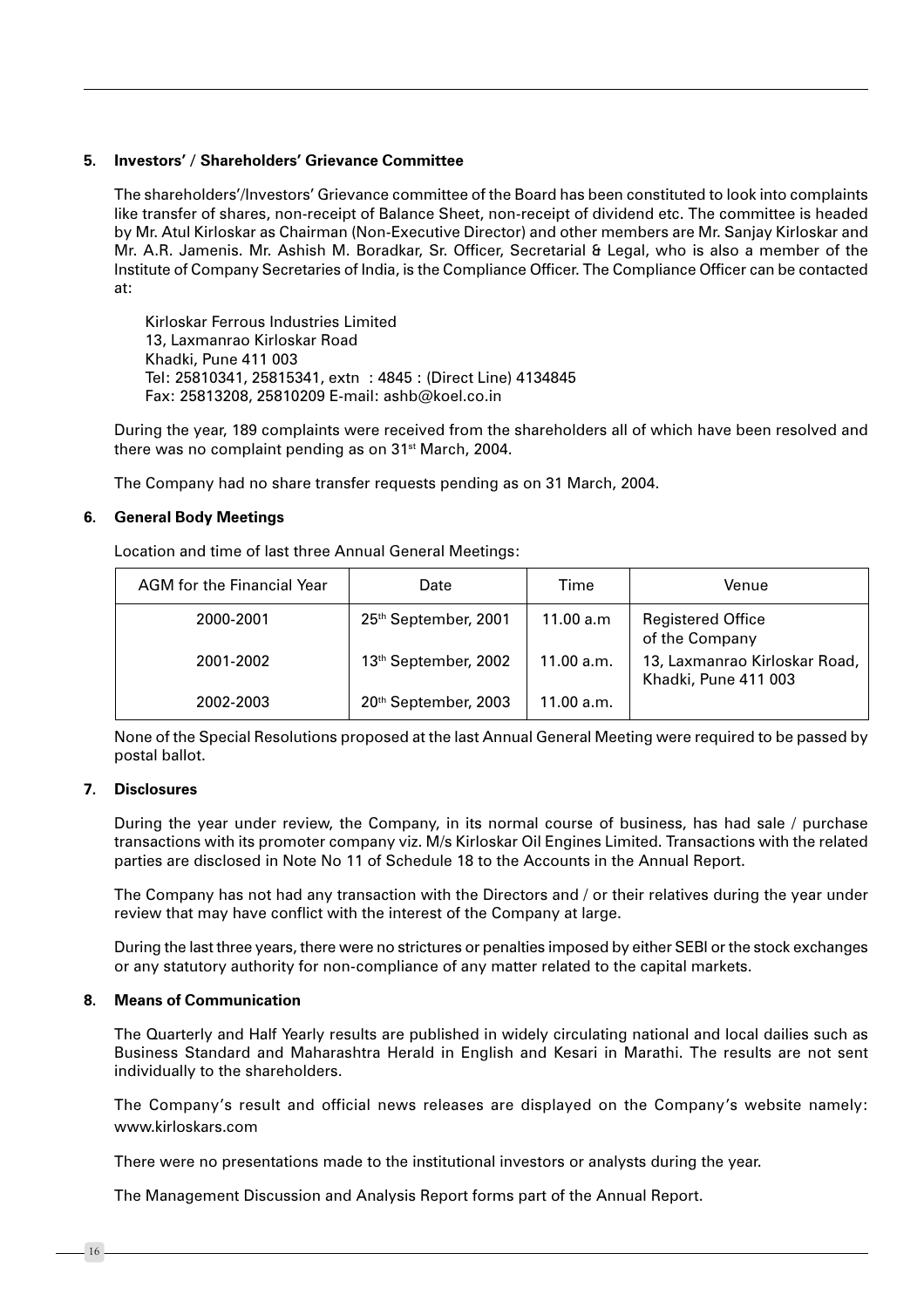#### **General Shareholder Information** 9.

| <b>Annual General Meeting</b>             |                                                                                                                                                                                                  |  |
|-------------------------------------------|--------------------------------------------------------------------------------------------------------------------------------------------------------------------------------------------------|--|
| Date and Time                             | 27 <sup>th</sup> August, 2004 at 11.00 A.M.                                                                                                                                                      |  |
| Venue                                     | Registered office of the Company at:<br>Laxmanrao Kirloskar Road<br>Khadki, Pune 411 003                                                                                                         |  |
| <b>Financial Calendar</b>                 | $1st$ April, 2003 to 31 <sup>st</sup> March, 2004                                                                                                                                                |  |
|                                           | During the year under review, the results were<br>announced as under:                                                                                                                            |  |
|                                           | <b>First Quarter</b><br>$30th$ July, 2003<br><b>Second Quarter</b><br>22 <sup>nd</sup> October, 2003<br>Third Quarter<br>31 <sup>st</sup> January, 2004<br>28 <sup>th</sup> June, 2004<br>Annual |  |
| Date of Book Closure                      | 18 <sup>th</sup> August, 2004 to 27 <sup>th</sup> August, 2004<br>(both days inclusive)                                                                                                          |  |
| Dividend payment date                     | No dividend is being recommended                                                                                                                                                                 |  |
| Listing on Stock Exchanges and Stock Code | <b>KIRFE 13525</b><br>*The Pune Stock Exchange Ltd.<br>*The Delhi Stock Exchange<br>111108<br>Association Ltd                                                                                    |  |
|                                           | 500245<br>The Stock Exchange, Mumbai                                                                                                                                                             |  |

The ISIN Number of Kirloskar Ferrous Industries Limited (or demat number) on both NSDL and CDSL is INE 884B01017

\* The shares of the Company were delisted from the Delhi Stock Exchange Association Limited w. e. f. 29th December, 2003 and from Pune Stock Exchange Limited w.e.f.16th January, 2004.

The Company has paid listing fees to all the Stock Exchanges for the year 2003 - 04.

# **Market Price Data**

Monthly high/low during the year 2003-04 on the Stock Exchange, Mumbai are as follows :

| Month             | High (Rs.) | Low (Rs.) |
|-------------------|------------|-----------|
| April 2003        | 3.70       | 2.75      |
| May 2003          | 8.05       | 3.45      |
| June 2003         | 8.98       | 5.60      |
| <b>July 2003</b>  | 15.71      | 9.79      |
| August 2003       | 21.26      | 13.98     |
| September 2003    | 20.00      | 15.10     |
| October 2003      | 19.45      | 16.05     |
| November 2003     | 20.60      | 15.70     |
| December 2003     | 25.85      | 19.15     |
| January 2004      | 35.40      | 25.05     |
| February 2004     | 25.25      | 18.65     |
| <b>March 2004</b> | 23.00      | 16.95     |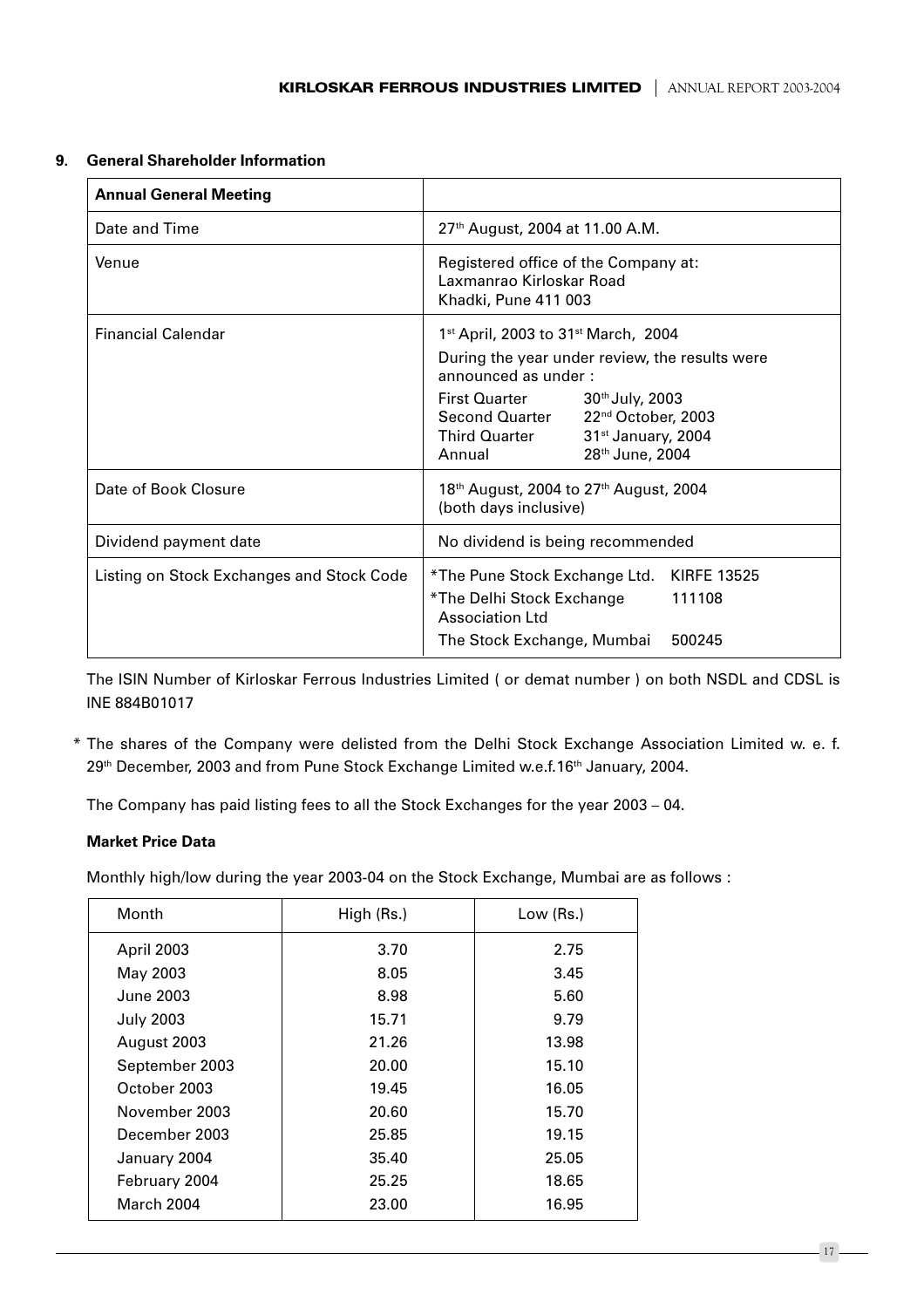

#### Performance of the Company's scrip on the BSE as compared to the BSE Sensex:

### **Registrar & Transfer Agent:**

SEBI vide its circular D&CC/FITTC/CIR-15/2002 dated 27th December, 2002 had instructed that all the work relating to share registry in terms of both physical and electronic (demat) should be maintained at a single point i.e. either in-house by the Company or by a SEBI registered Registrar & Transfer Agent. The Company was required to take necessary action in this regard on or before 31st March, 2003.

Accordingly, the Company entrusted the entire work relating to processing of transfer of shares to Intime Spectrum Registry Limited, a SEBI Registered R & T Agent, whose address is given below :

Intime Spectrum Registry Limited 102, Shree Vidyanand, Dr. Ketkar Path, Erandawane, Near Old Karnataka High School, Pune 411004 Telephone No.: (020) 25458397/98 Email ID: pune@intimespectrum.com

#### **Share Transfer System:**

The applications for transfer of shares received by the Company's Registrar and Share Transfer Agents in physical form are processed and registered within 30 days of receipt of the documents which are valid in all respects. After such processing, the option of simultaneous dematerialisation of shares was provided to the shareholder who holds upto 500 shares. But SEBI has vide circular No.SEBI/MRD/CIR 10/2004 dated 10<sup>th</sup> February, 2004 directed the discontinuance of the practise of sending the option letters w.e.f. 10<sup>th</sup> February, 2004. The shareholders are now requested to send the duly transferred share certificates for dematerialisation on the receipt of the same.

Shares under objection are returned within a week's time. The transfer applications are approved periodically.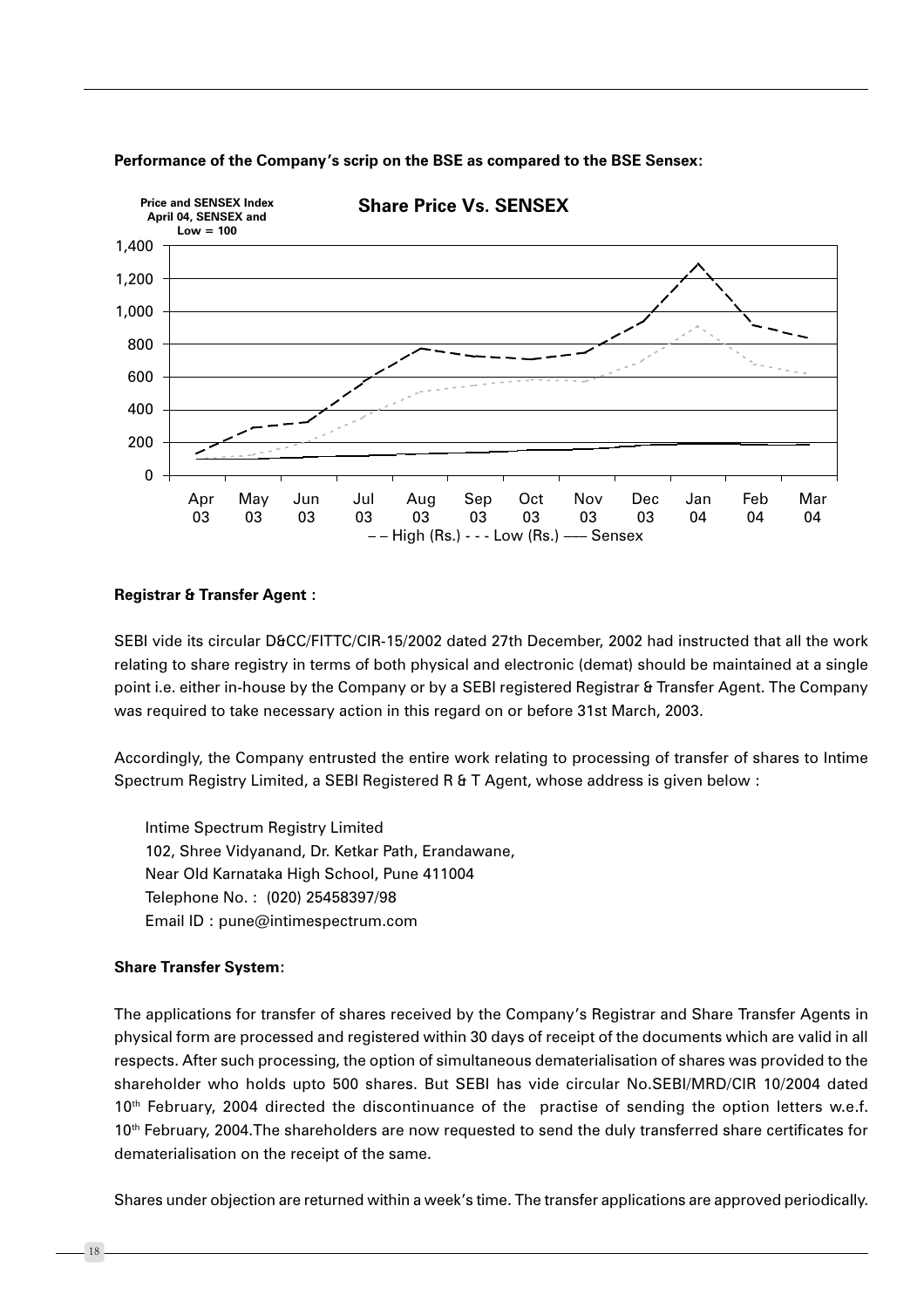| <b>Range of shares</b> |        |                             | <b>Share holders</b> | <b>Shares</b> |            |  |
|------------------------|--------|-----------------------------|----------------------|---------------|------------|--|
| <b>From</b>            | To     | <b>Number</b><br>% To Total |                      | <b>Number</b> | % To total |  |
|                        | 5000   | 86,864                      | 94.64                | 12,776,148    | 17.69      |  |
| 5001                   | 10000  | 2,916                       | 3.18                 | 2,368,654     | 3.28       |  |
| 10001                  | 20000  | 895                         | 0.98                 |               | 1.95       |  |
| 20001                  | 30000  | 445                         | 0.48                 | 1,150,814     | 1.59       |  |
| 30001                  | 40000  | 127                         | 0.14                 | 456,171       | 0.63       |  |
| 40001                  | 50000  | 178                         | 0.19                 |               | 1.19       |  |
| 50001                  | 100000 | 184                         | 0.20                 |               | 1.91       |  |
| 100001 and above       |        | 178                         | 0.19                 |               | 71.75      |  |
| In Transit             |        |                             |                      | 6,483         | 0.01       |  |
| <b>TOTAL</b>           |        | 91,787                      | 100.00               | 72,222,400    | 100.00     |  |

#### Distribution of Shareholding as on 31<sup>st</sup> March, 2004

Shareholding Pattern as on 31<sup>st</sup> March, 2004

| Category                      | No. of shares | % of Share Holding |
|-------------------------------|---------------|--------------------|
| <b>Promoters</b>              | 31,485,250    | 43.59              |
| <b>Financial Institutions</b> | 4,364,531     | 6.05               |
| <b>Nationalised Banks</b>     | 145,600       | 0.20               |
| Non Resident Indians          | 1,799,330     | 2.49               |
| Mutual Funds                  | 167,333       | 0.23               |
| FII                           | 3,435,918     | 4.76               |
| Domestic Companies            | 8,738,686     | 12.10              |
| <b>General Public</b>         | 22,079,269    | 30.57              |
| In Transit                    | 6,483         | 0.01               |
|                               | 7,22,22,400   | 100.00             |

#### **Dematerialisation of shares:**

As on 31<sup>st</sup> March 2004, 76.72 % of the total equity capital of the Company was held in dematerialised form.

#### Outstanding GDR/ADR/Warrants or any convertible instruments, conversion date and impact on equity.

The Company has not issued any GDR / ADR/ Warrants.

#### Nominations in respect of shares held in Physical form :

The Companies Act, 1956 provides facility for making nominations by shareholders in respect of their holding of shares. However a large number of shareholders are yet to make nominations in respect of their holding in physical form. Such nomination greatly facilitates transmission of shares from the deceased shareholder to his/her Nominee without having to go through the time consuming and cumbersome process of obtaining the Succession Certificate / Probate or Will. Therefore it would be in the best interest of the shareholders holding shares in Physical form as sole register holders to make Nomination without any delay. The Nominee shall be the person in whom all the rights of transfer and / or amount payable in respect of the shares shall vest in the event of death of shareholder(s). A minor can also be a Nominee provided the name of the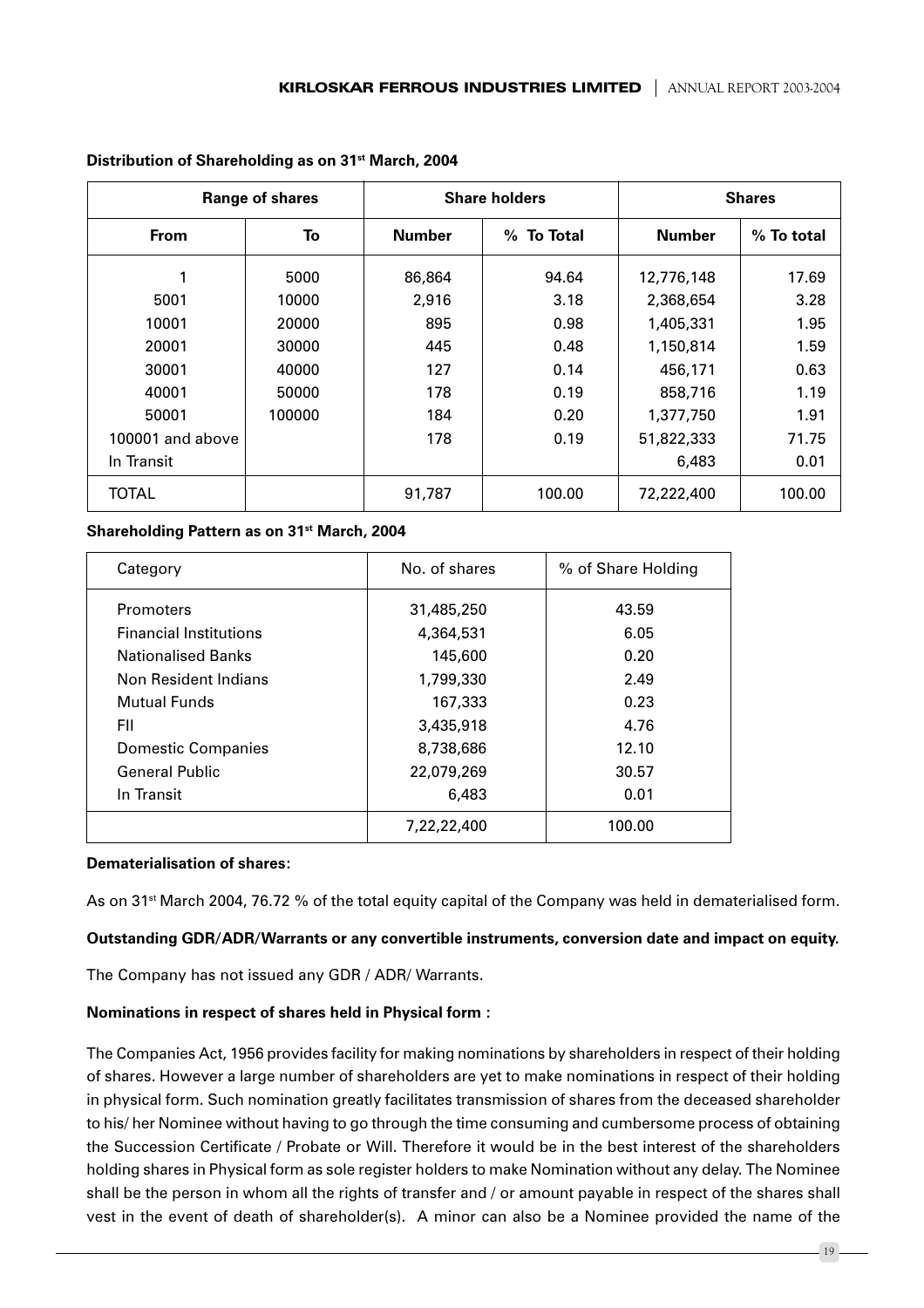Guardian is given in the Nomination form. The facility of Nomination is not available to Non- individual shareholders such as Bodies Corporate, Financial Institutions, Kartas of Hindu Undivided Family and Holders of Powers of Attorney. Nominations will have to be made in prescribed form which can be obtained from the Registered office of the Company or the Share Transfer Agent.

Pursuant to Regulation 3(1)(e)(i) of Securities and Exchange Board of India (Substantial Acquisition of Shares & Takeovers) Regulations, 1997 and subsequent amendments thereto, 'Group' consists of Better Value Holdings Private Limited, Kirloskar Brothers Limited, Kirloskar Oil Engines Limited, Kirloskar Pneumatic Company Limited, Kirloskar Ferrous Industries Limited, Pooja Credits Private Limited, Kirloskar Systems Limited, Asara Sales & Investments Private Limited, PIH Finvest Company Limited, Navsai Investments Private Limited, Prakar Investments Private Limited, Alpak Investments Private Limited, Achyut & Neeta Holdings & Finance Private Limited, Harihareshwar Investments & Finance Private Limited, Cees Investments Private Limited, Kirloskar Kisan Equipments Limited, Kirloskar Briggs & Stratton Power Equipment Limited, Kirloskar Silk Industries Limited, Kirloskar Proprietary Limited, Kirloskar Copeland Limited, G G Dandekar Machine Works Limited, Suman Kirloskar, Mrinalini Kirloskar, Achyut N. Kulkarni, Neeta A. Kulkarni, Atul C. Kirloskar, Arti Kirloskar, Gauri Kirloskar, Aditi Kirloskar, Sanjay C. Kirloskar, Pratima Kirloskar, Alok Kirloskar, Rama Kirloskar, Rahul C. Kirloskar, Alpana Kirloskar, Alika Kirloskar, Aman Kirloskar, Gautam A. Kulkarni, Jyotsna Kulkarni, Nihal Kulkarni, Ambar Kulkarni, Vikram S. Kirloskar, Geetanjali Kirloskar, Mansi Kirloskar and Roopa Gupta.

#### **Plant Location:**

Bevinahalli Village P.O. Hitnal, Taluk Koppal, Karnataka 583 234

#### **Investor Correspondence Address:**

Kirloskar Ferrous Industries Limited 13. Laxmanrao Kirloskar Road. Khadki, Pune 411 003

Intime Spectrum Registry Ltd. 102, Shree Vidvanand, Dr. Ketkar Path, Erandwane, Near Old Karnataka High School, Tel. No.: (020) 25458397 / 98 E-mail ID: pune@intimespectrum.com

- 10. (i) As required by Clause 49 of the Listing Agreement, Certificate of the Auditors regarding Compliance with the provisions of Corporate Governance forms a part of the Directors' Report.
	- (ii) There are no qualifications in the Auditors Report.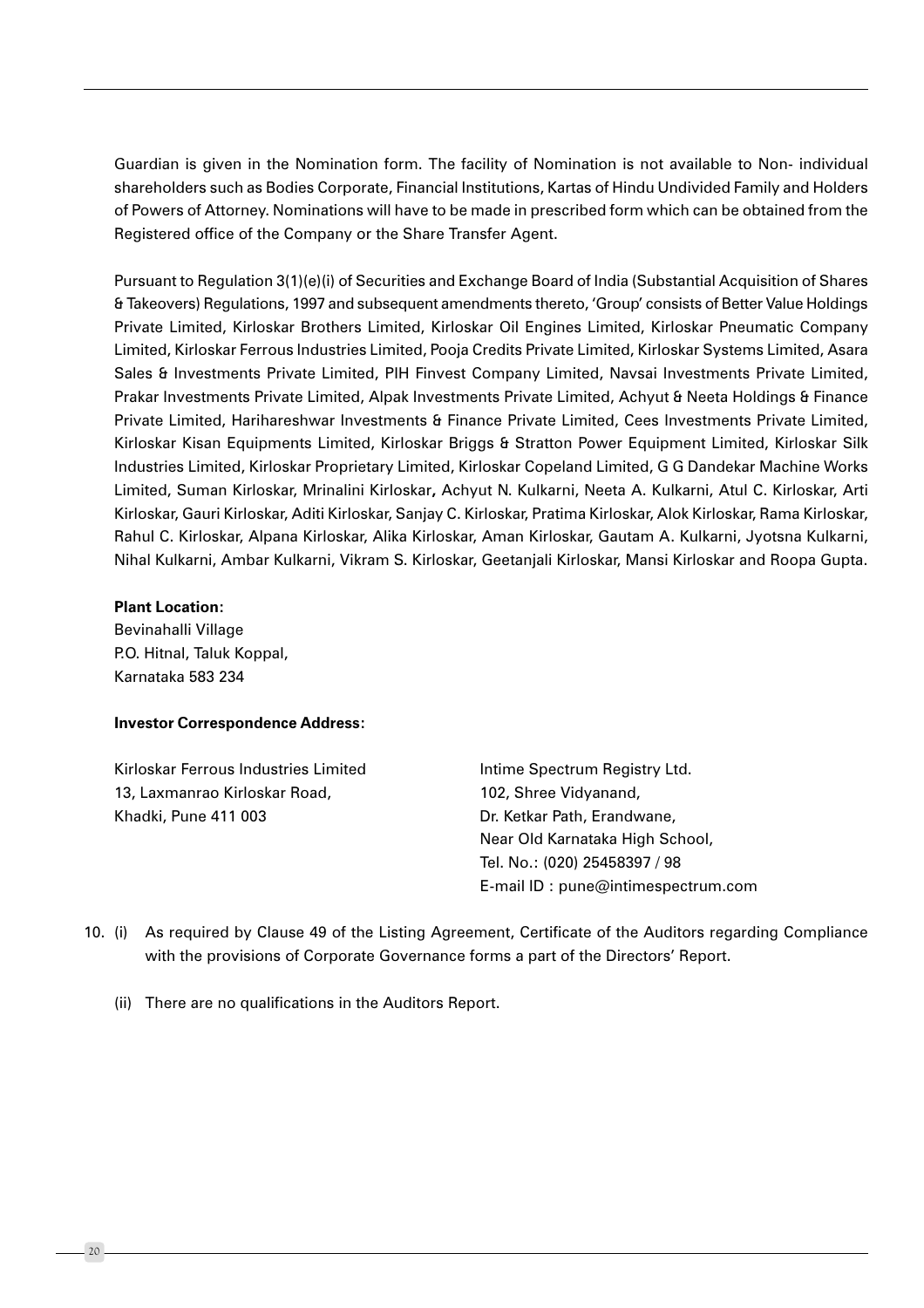# **REPORT OF THE AUDITORS TO THE SHAREHOLDERS**

- 1. We have audited the attached Balance Sheet of Kirloskar Ferrous Industries Limited, as at 31<sup>st</sup> March, 2004, the Profit and Loss Account and also the cash flow statement for the year ended on that date annexed thereto. These financial statements are the responsibility of the Company's management. Our responsibility is to express an opinion on these financial statements based on our audit.
- 2. We conducted our audit in accordance with the auditing standards generally accepted in India. Those Standards require that we plan and perform the audit to obtain reasonable assurance about whether the financial statements are free of material misstatement. An audit includes examining, on a test basis, evidence supporting the amounts and disclosures in the financial statements. An Audit also includes assessing the accounting principles used and significant estimates made by management, as well as evaluating the overall financial statement presentation. We believe that our audit provides a reasonable basis for our opinion.
- 3. As required by the Companies (Auditor's Report) Order, 2003 issued by the Government of India in terms of sub-section (4A) of Section 227 of the Companies Act, 1956, we enclose in the Annexure, a statement on the matters specified in paragraphs 4 and 5 of the said Order.
- $\overline{4}$ Further to our comments in the Annexure referred to above, we report that :
	- (i) We have obtained all the information and explanations, which to the best of our knowledge and belief were necessary for the purposes of our audit.
	- (ii) In our opinion, proper books of account as required by law have been kept by the Company so far as appears from our examination of those books.
	- (iii) The Balance Sheet, Profit and Loss Account and cash flow statement dealt with by this report are in agreement with the books of account.
	- (iv) In our opinion, the Balance Sheet, Profit and Loss Account and cash flow statement dealt with by this report comply with the accounting standards referred to in sub-section (3C) of Section 211 of the Companies Act. 1956.
	- (v) On the basis of written representations received from the Directors, as on 31<sup>st</sup> March, 2004 and taken on record by the Board of Directors, we report that none of the Directors is disqualified as on 31<sup>st</sup> March, 2004 from being appointed as a Director in terms of clause (g) of sub-section (1) of Section 274 of the Companies Act, 1956.
	- (vi) In our opinion and to the best of our information and according to the explanations given to us, the said accounts give the information required by the Companies Act, 1956, in the manner so required and give a true and fair view in conformity with the accounting principles generally accepted in India:
		- (a) In the case of the Balance Sheet, of the state of affairs of the Company as at 31<sup>st</sup> March, 2004.
		- (b) In the case of the Profit and Loss Account, of the profit for the year ended on that date; and
		- (c) In the case of the cash flow statement, of the cash flows for the year ended on that date.

For M/s, P. G. BHAGWAT **Chartered Accountants** 

S R PAGAD Partner Membership No. 206124

Pune: 28<sup>th</sup> June, 2004

 $-21$ .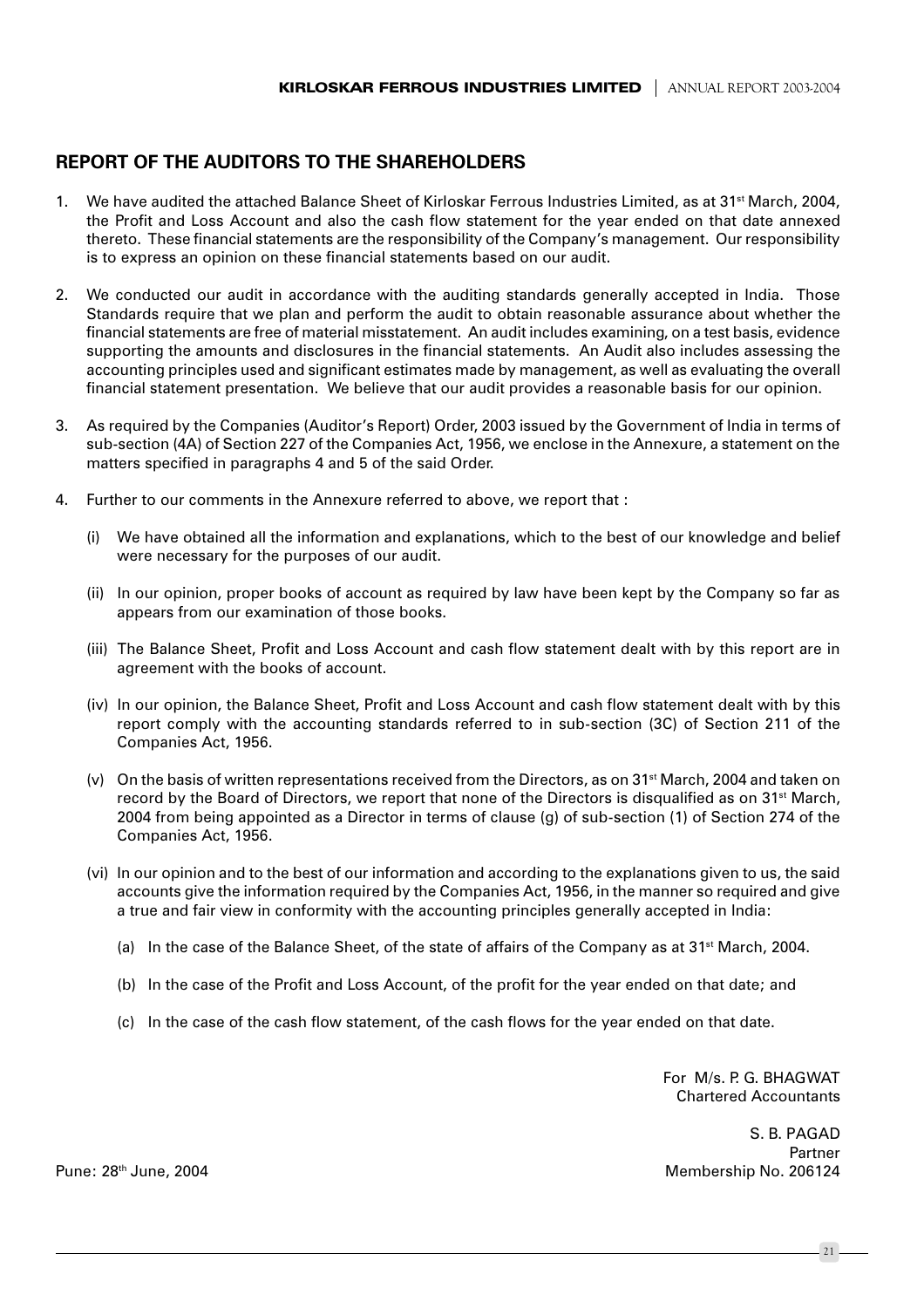# **ANNEXURE TO THE AUDITORS' REPORT**

(Referred to in paragraph 3 of our report of even date)

- (i) (a) Fixed assets have been physically verified by the management at reasonable intervals. As informed to us, no material discrepancies were noticed on such verification.
	- (b) According to the information and explanations given to us, the Company has not disposed off substantial part of the fixed assets, during the year.
- (ii) (a) The inventory has been physically verified during the year by the management. In our opinion, the frequency of verification is reasonable.
	- (b) The procedures of physical verification of inventories followed by the management are reasonable and adequate in relation to the size of the Company and the nature of its business.
	- (c) The Company is maintaining proper records of inventory. The discrepancies noticed on verification between the physical stocks and the book records were not material.
- (iii) The Company has not taken / granted any loans, secured or unsecured to/from companies, firms or other parties covered in the register maintained under Section 301 of the Companies Act, 1956.
- (iv) In our opinion and according to the information and explanations given to us, there are adequate internal control procedures commensurate with the size of the Company and the nature of its business with regards to purchases of inventory, fixed assets and with regards to the sale of goods. During the course of our audit, we have not observed any continuing failure to correct major weaknesses in internal controls.
- (v) (a) According to the information and explanations given to us, we are of the opinion that the transactions that need to be entered into the register maintained under Section 301 of the Companies Act, 1956 have been so entered.
	- (b) In our opinion and according to the information and explanations given to us, the transactions made in pursuance of contracts or arrangements entered in the register maintained under Section 301 of the Companies Act, 1956 and exceeding the value of rupees 5 lakhs in respect of any party during the year have been made at prices which are reasonable having regard to prevailing market prices at the relevant time.
- (vi) The Company has not accepted deposits from public.
- (vii) In our opinion, the Company has an internal audit system commensurate with the size and nature of its business.
- (viii) We have broadly reviewed the books of account relating to materials, labour and other items of cost maintained by the company persuant to the Rules made by the Central Government for the maintenance of cost records under section 209 (1) (d) of the Companies Act, 1956 and we are of the opinion that prima facie the prescribed accounts and records have been made and maintained.
- (ix) (a) The Company is regular in depositing with appropriate authorities undisputed statutory dues including provident fund, income tax, sales tax, wealth tax, custom duty, excise duty, cess and other material statutory dues applicable to it. As informed to us, the Employees' State Insurance Act is not applicable to the Company and there were no amounts falling due during the period in respect of payments to the Investor Education & Protection Fund.

22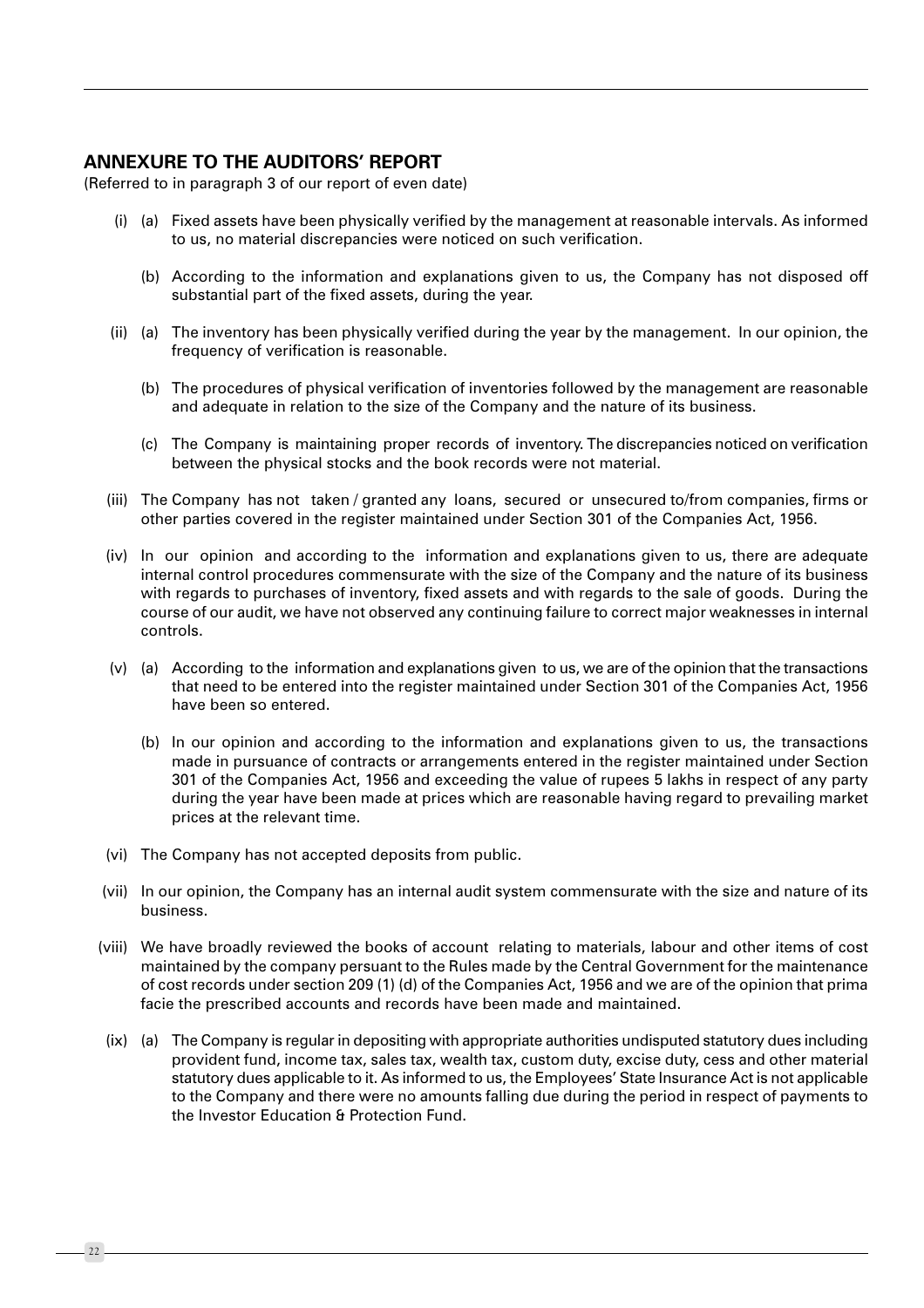(b) According to the information and explanations given to us, there are amounts of excise duty and cess which have not been deposited on account of dispute as listed below:

| Name of the statute      | Nature of the dues                                                                | Amount    | Forum where dispute is pending             |
|--------------------------|-----------------------------------------------------------------------------------|-----------|--------------------------------------------|
| 1) Electricity Tax       | Tax on electricity generated                                                      | 9,748,537 | Karnataka High Court                       |
| 2) Central Excise<br>Act | a) Excise Duty on Pattern<br>development charges,<br>Dispute in Modvat<br>availed | 298,514   | <b>CESTAT</b>                              |
|                          | b) Cenvat Credit on Furnace<br>Oil, rejected castings                             | 831,531   | <b>Commissioner (Appeals)</b><br>Mangalore |

- (x) In our opinion, the accumulated losses at the end of the financial year are not less than fifty percent of its net worth. The Company has not incurred cash losses during the financial year covered by our audit and also for the immediately preceding financial year.
- (xi) According to the information and explanations given to us, the Company has been negotiating with IDBI and IFCI for reschedulement of term loans and for redemption of privately placed debentures, since December, 2002. In February, 2004, IDBI agreed for one time settlement of all its outstanding dues and as at the date of Balance Sheet, all dues have been settled by the Company. There are delays during the year in payment of interest to IFCI on loans and debentures. As explained to us, IFCI has also agreed for one time settlement of its dues and Company has taken necessary steps to settle it in terms of the agreement.
- (xii) The Company has not granted any loans and advances on the basis of security by way of pledge of shares, debentures and other securities.
- (xiii) In our opinion, the Company is not a chit fund or a nidhi/mutual benefit fund/society. Therefore, the provisions of clause 4(xiii) of the Companies (Auditor's Report) Order, 2003 are not applicable to the Company.
- (xiv) In our opinion, the Company is not dealing in or trading in shares, securities debentures and other investments. Accordingly, the provisions of clause 4(xiv) of the Companies (Auditor's Report) Order, 2003 are not applicable to the Company.
- (xv) As informed to us, the Company has not given any guarantees for loans taken by others from banks or financial institutions.
- (xvi) The Company has applied term loans for the purpose for which they were taken.
- (xvii) According to the information and explanations given to us and on an overall examination of the Balance Sheet of the Company, we report that short-term funds to the tune of Rs. 515,934,349/- were used to repay long-term loans taken from financial institutions. No long-term funds have been used to finance short-term assets.
- (xviii) According to the information and explanations given to us, the Company has not made any preferential allotment of shares to parties and companies covered in the register maintained under Section 301 of the Act.
- (xix) According to the information and explanations given to us, the Company has created security in respect of debentures issued.
- (xx) The Company has not raised money by way of public issues during the year under audit.
- (xxi) According to the information and explanations given to us, no fraud on or by the Company has been noticed or reported during the year under audit.

For M/s. P G BHAGWAT **Chartered Accountants** 

S. B. PAGAD Partner Membership No. 206124

Pune: 28<sup>th</sup> June, 2004

 $23$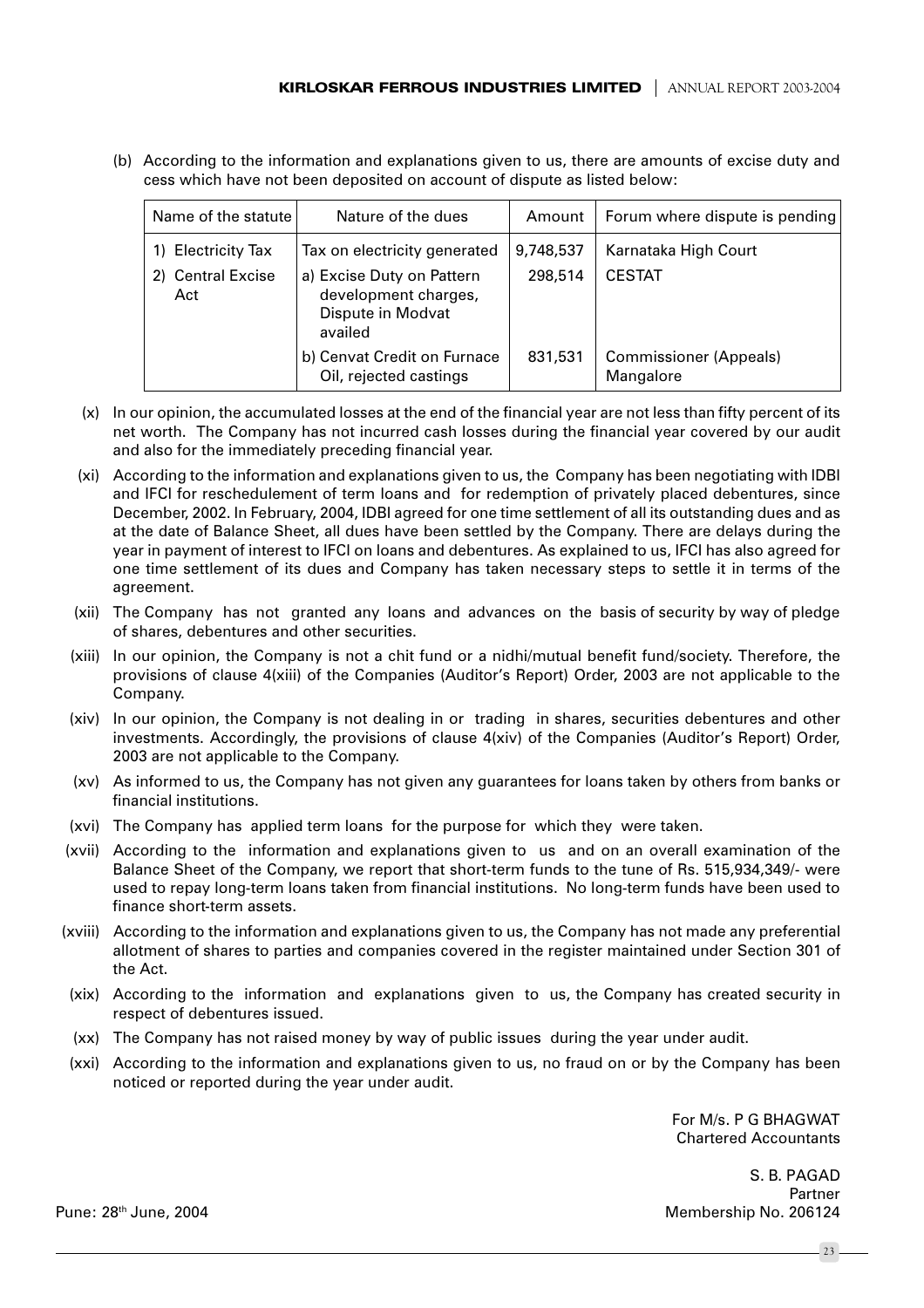# **BALANCE SHEET AS AT 31ST MARCH, 2004**

|    |                |                                                               | Schedule       | Rs.                        | As at<br>31st March,<br>2004<br>Rs.         | As at<br>31st March,<br>2003<br>Rs. |
|----|----------------|---------------------------------------------------------------|----------------|----------------------------|---------------------------------------------|-------------------------------------|
| L. |                | <b>SOURCES OF FUNDS:</b>                                      |                |                            |                                             |                                     |
|    | 1.             | <b>Shareholders' Funds:</b>                                   |                |                            |                                             |                                     |
|    |                | (a) Capital<br>(b) Reserves and Surplus                       | 1              | 1,769,086,530              |                                             | 1,769,086,530                       |
|    |                |                                                               |                |                            | 1,769,086,530                               | 1,769,086,530                       |
|    | $\overline{2}$ | <b>Loan Funds:</b>                                            |                |                            |                                             |                                     |
|    |                | <b>Secured Loans</b><br>(a) -                                 | $\overline{2}$ | 172,994,677                |                                             | 1,256,275,568                       |
|    |                | (b) Unsecured Loans                                           | 3              | 450,000,000                |                                             | 6,000,000                           |
|    |                |                                                               |                |                            | 622,994,677                                 | 1,262,275,568                       |
|    | 3              | <b>Deferred Tax Liability (See Note 12)</b>                   |                |                            | 392,289,725                                 | 451,205,265                         |
|    |                | Total                                                         |                |                            | 2,784,370,932                               | 3,482,567,363                       |
| H. |                | <b>APPLICATION OF FUNDS:</b>                                  |                |                            |                                             |                                     |
|    | 1.             | <b>Fixed Assets:</b>                                          | 4              |                            |                                             |                                     |
|    |                | (a) Gross Block                                               |                | 2,306,769,315              |                                             | 2,378,546,356                       |
|    |                | (b) Less: Depreciation                                        |                | 972,143,164                |                                             | 886,323,387                         |
|    |                | Net Block<br>(c)<br><b>Capital WIP</b><br>(d)                 |                | 1,334,626,151<br>2,946,033 |                                             | 1,492,222,969                       |
|    |                |                                                               |                |                            | 1,337,572,184                               | 1,492,222,969                       |
|    |                |                                                               |                |                            |                                             |                                     |
|    | $\mathbf{2}$   | <b>Deferred Tax Asset (See Note 12)</b>                       |                |                            | 595,626,549                                 | 609,740,500                         |
|    | 3              | <b>Current Assets, Loans and Advances:</b><br>(a) Inventories | 5              | 379,582,227                |                                             | 258,409,569                         |
|    |                | (b) Sundry Debtors                                            | 6              | 297,412,250                |                                             | 298,472,038                         |
|    |                | (c) Cash & Bank Balances                                      | 7              | 107,020,881                |                                             | 125,806,029                         |
|    |                | (d) Other Current Assets                                      | 8              | 4,474,834                  |                                             | 8,844,201                           |
|    |                | Loans & Advances<br>(e)                                       | 9              | 273,697,677                |                                             | 210,704,421                         |
|    |                |                                                               |                | 1,062,187,869              |                                             | 902,236,258                         |
|    |                | Less: Current Liabilities and Provisions                      | 10             |                            |                                             |                                     |
|    |                | <b>Current Liabilities</b>                                    |                | 1,052,655,400              |                                             | 697,677,283                         |
|    |                | Provisions                                                    |                | 4,874,121                  |                                             | 7,531,024                           |
|    |                |                                                               |                | 1,057,529,521              |                                             | 705,208,307                         |
|    |                | Net current assets                                            |                |                            | 4,658,348                                   | 197,027,951                         |
|    | 4              | <b>Miscellaneous Expenditure</b>                              |                |                            |                                             |                                     |
|    |                | (to the extent not written off or adjusted)                   | 11             |                            | 16,168,774                                  | 36,075,300                          |
|    |                | Profit & Loss Account                                         | 12             |                            | 830, 345, 077                               | 1,147,500,643                       |
|    |                | Total                                                         |                |                            | 2,784,370,932                               | 3,482,567,363                       |
|    |                | Notes forming part of the accounts                            | 18             |                            |                                             |                                     |
|    |                | As per our report of even date attached                       |                |                            | For and on behalf of the Board of Directors |                                     |

For M/s P.G. Bhagwat **Chartered Accountants**  ATUL C.KIRLOSKAR R.V.GUMASTE Chairman **Managing Director** 

S.B. PAGAD Partner

 $-24$ 

Pune: 28th June, 2004

**C.S.PANICKER Company Secretary**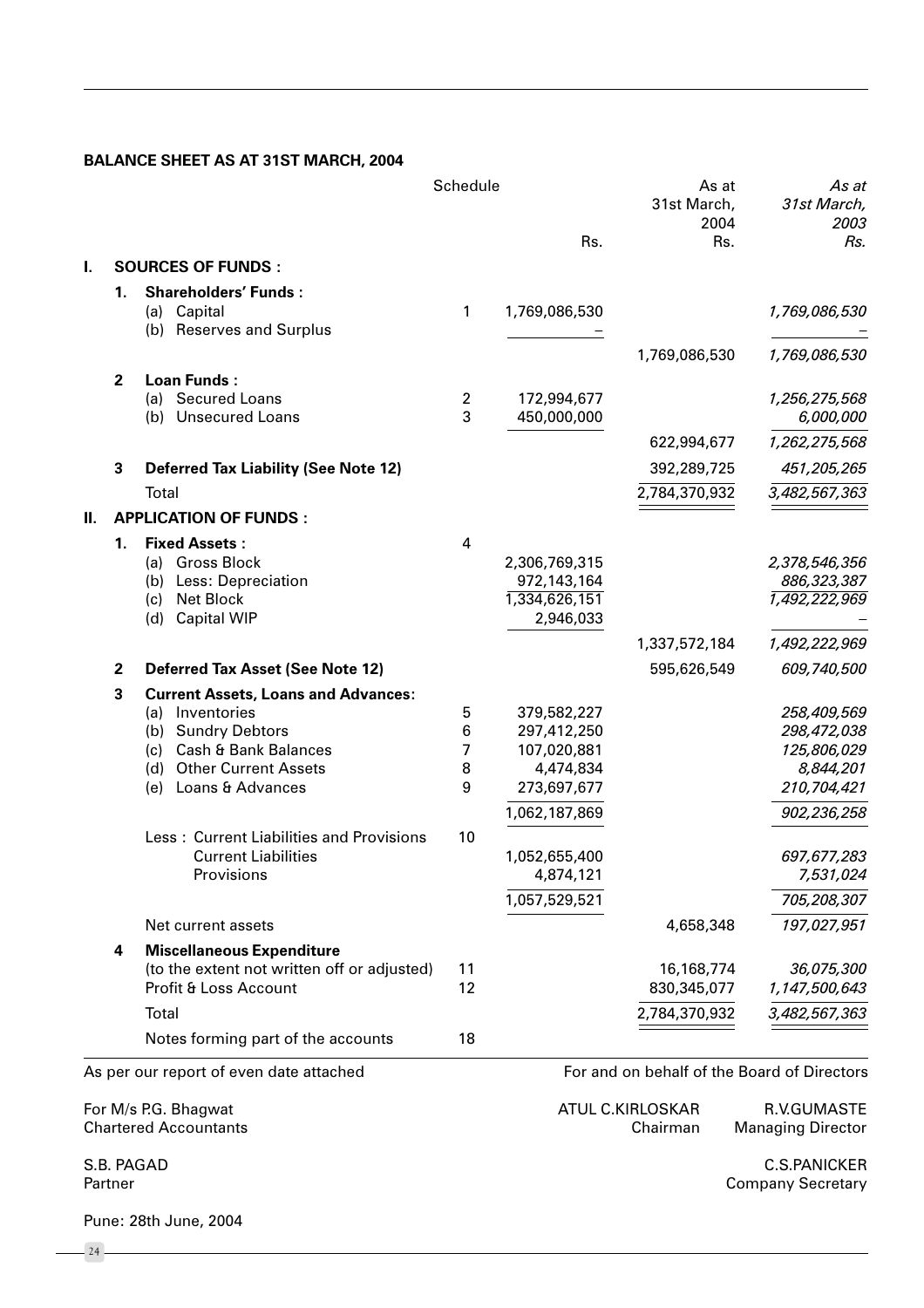# PROFIT AND LOSS ACCOUNT FOR THE YEAR ENDED 31ST MARCH, 2004

|                                                      | Schedule | For the year<br>ended<br>31st March,<br>2004<br>Rs. | For the year<br>ended<br>31st March,<br>2003<br>Rs. |
|------------------------------------------------------|----------|-----------------------------------------------------|-----------------------------------------------------|
| <b>INCOME</b>                                        |          |                                                     |                                                     |
| <b>Sales</b>                                         |          | 4,079,577,242                                       | 2,758,993,079                                       |
| Sale of byproducts, waste and scrap                  |          | 270,699,220                                         | 157,339,388                                         |
|                                                      |          | 4,350,276,462                                       | 2,916,332,467                                       |
| Less: Excise Duty                                    |          | 590,731,650                                         | 404,958,980                                         |
| <b>Net Sales</b>                                     |          | 3,759,544,812                                       | 2,511,373,487                                       |
| Other income                                         | 13       | 22,314,356                                          | 8,318,266                                           |
|                                                      |          | 3,781,859,168                                       | 2,519,691,753                                       |
| <b>EXPENDITURE</b>                                   |          |                                                     |                                                     |
| Raw Materials & Stores Consumed                      | 14       | 2,647,930,712                                       | 1,738,618,243                                       |
| <b>Employees Remuneration &amp; Benefits</b>         | 15       | 107,253,373                                         | 108,849,204                                         |
| <b>Operational and Establishment Expenses</b>        | 16       | 696,292,737                                         | 503,858,944                                         |
| Depreciation and Amortisation                        | 17       | 130,071,551                                         | 134,005,443                                         |
|                                                      |          | 3,581,548,373                                       | 2,485,331,834                                       |
| Profit for the year                                  |          | 200,310,795                                         | 34,359,919                                          |
| Excess / (Short) Provision written back              |          | 72,129,725                                          | (73, 528)                                           |
| Profit before tax                                    |          | 272,440,520                                         | 34,286,391                                          |
| Provision for Taxation:                              |          |                                                     |                                                     |
| Deferred Tax                                         |          | 44,801,589                                          | (4, 507, 947)                                       |
| Wealth Tax for the year                              |          | (86, 543)                                           | (75, 554)                                           |
| <b>Profit after tax</b>                              |          | 317,155,566                                         | 29,702,890                                          |
| Earnings Per Share:                                  |          |                                                     |                                                     |
| Basic & Diluted Earnings Per Share                   |          | 3.75                                                | (0.18)                                              |
| Notes forming part of the accounts                   | 18       |                                                     |                                                     |
| As per our report of even date attached              |          | For and on behalf of the Board of Directors         |                                                     |
| For M/s P.G. Bhagwat<br><b>Chartered Accountants</b> |          | ATUL C.KIRLOSKAR<br>Chairman                        | R.V.GUMASTE<br><b>Managing Director</b>             |
| S.B. PAGAD<br>Partner                                |          |                                                     | <b>C.S.PANICKER</b><br><b>Company Secretary</b>     |
| Pune: 28th June, 2004                                |          |                                                     |                                                     |

 $-25$  —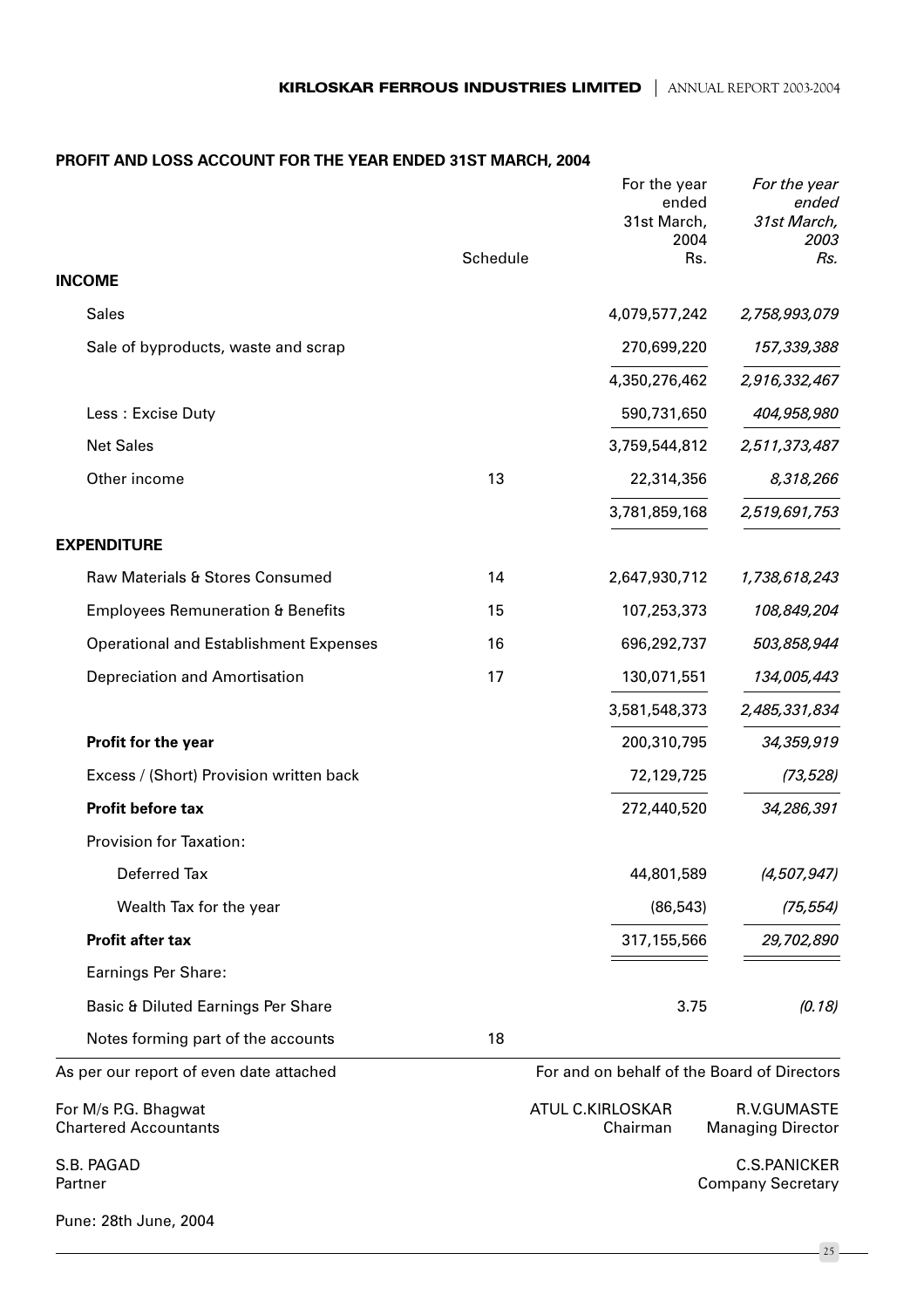|                                                                                                                                                                                                                                                                                                                                                  | Rs.        | As at<br>31st March,<br>2004<br>Rs. | As at<br>31st March,<br>2003<br>Rs. |
|--------------------------------------------------------------------------------------------------------------------------------------------------------------------------------------------------------------------------------------------------------------------------------------------------------------------------------------------------|------------|-------------------------------------|-------------------------------------|
| <b>SCHEDULE 1</b>                                                                                                                                                                                                                                                                                                                                |            |                                     |                                     |
| <b>SHARE CAPITAL</b>                                                                                                                                                                                                                                                                                                                             |            |                                     |                                     |
| <b>AUTHORISED:</b>                                                                                                                                                                                                                                                                                                                               |            |                                     |                                     |
| 105,000,000 (105,000,000) Equity Shares of Rs. 10 each<br>117,000,000 (117,000,000) Preference Shares of Rs.10 each                                                                                                                                                                                                                              |            | 1,050,000,000<br>1,170,000,000      | 1,050,000,000<br>1,170,000,000      |
|                                                                                                                                                                                                                                                                                                                                                  |            | 2,220,000,000                       | 2,220,000,000                       |
| ISSUED, SUBSCRIBED AND PAID UP :                                                                                                                                                                                                                                                                                                                 |            |                                     |                                     |
| 72,222,400 (72,222,400) Equity Shares of Rs. 10 each                                                                                                                                                                                                                                                                                             |            | 722,224,000                         | 722,224,000                         |
| 32,466,253 (32,466,253) 12% Cumulative Redeemable                                                                                                                                                                                                                                                                                                |            | 324,662,530                         | 324,662,530                         |
| Preference Shares of Rs.10 each redeemable as follows:<br>26,406,253 (26,406,253) Shares Redeemable at par<br>a)<br>commencing from 31-03-2008 and ending on 31-03-2011<br>6,060,000 (6,060,000) Shares Redeemable at par<br>b)<br>commencing from 15-09-2008 and ending on 15-09-2013                                                           |            |                                     |                                     |
| 72,220,000 (72,220,000) 1% Cumulative Redeemable<br>Preference Shares of Rs.10 each Redeemable at par as<br>under:                                                                                                                                                                                                                               |            | 722,200,000                         | 722,200,000                         |
| 45,000,000 (45,000,000) Shares Redeemable at par<br>a)<br>after a period of 3 years from allotment date<br>(i.e. 10.03.1998) but not later than 10 years from the<br>date of allotment<br>23,420,000 (23,420,000) Shares Redeemable at par<br>b)<br>on 30-03-2011<br>3,800,000 (3,800,000) Shares Redeemable at par on<br>C)                     |            |                                     |                                     |
| 24-09-2011                                                                                                                                                                                                                                                                                                                                       |            | 1,769,086,530                       | 1,769,086,530                       |
| <b>SCHEDULE 2</b>                                                                                                                                                                                                                                                                                                                                |            |                                     |                                     |
| <b>SECURED LOANS</b>                                                                                                                                                                                                                                                                                                                             |            |                                     |                                     |
| Debentures (See Note -7a)<br>Nil (4,000,000)17% Privately placed Secured<br>Redeemable Non Convertible Debentures of Rs.100/-<br>each (Redeemable in twenty eight quarterly equal<br>instalments of Rs.14.214 million each commencing<br>from April 1,2004 and ending on January 1, 2011)<br>Redeemed during the year as per settlement arrived. |            |                                     | 400,000,000                         |
| 900,000 (900,000)17.5% Privately placed<br>Secured Redeemable Non Convertible<br>Debentures of Rs.100/- each<br>(Redeemable in six equal annual instalments<br>of Rs.14.75 million each commencing from<br>March 31,2003 and ending on March, 31, 2008)                                                                                          | 90,000,000 |                                     | 90,000,000                          |
|                                                                                                                                                                                                                                                                                                                                                  | 90,000,000 |                                     | 490,000,000                         |
| Less: Redeemed                                                                                                                                                                                                                                                                                                                                   | 31,000,000 |                                     | 3,500,000                           |
|                                                                                                                                                                                                                                                                                                                                                  |            | 59,000,000                          | 486,500,000                         |
| Term Loans from Financial Institutions (See Note -7b)                                                                                                                                                                                                                                                                                            | 95,092,000 |                                     | 708, 106, 154                       |
| Interest Accrued and due on above loans                                                                                                                                                                                                                                                                                                          | 8,613,000  |                                     | 16,234                              |
|                                                                                                                                                                                                                                                                                                                                                  |            | 103,705,000                         | 708,122,388                         |
| Cash Credit from Banks (See Note - 7c)                                                                                                                                                                                                                                                                                                           |            | 10,289,677                          | 61,653,180                          |
|                                                                                                                                                                                                                                                                                                                                                  |            | 172,994,677                         | 1,256,275,568                       |

### Schedule Nos. 1 to 12 annexed to and forming part of the Balance Sheet as at 31st March, 2004

 $-26-$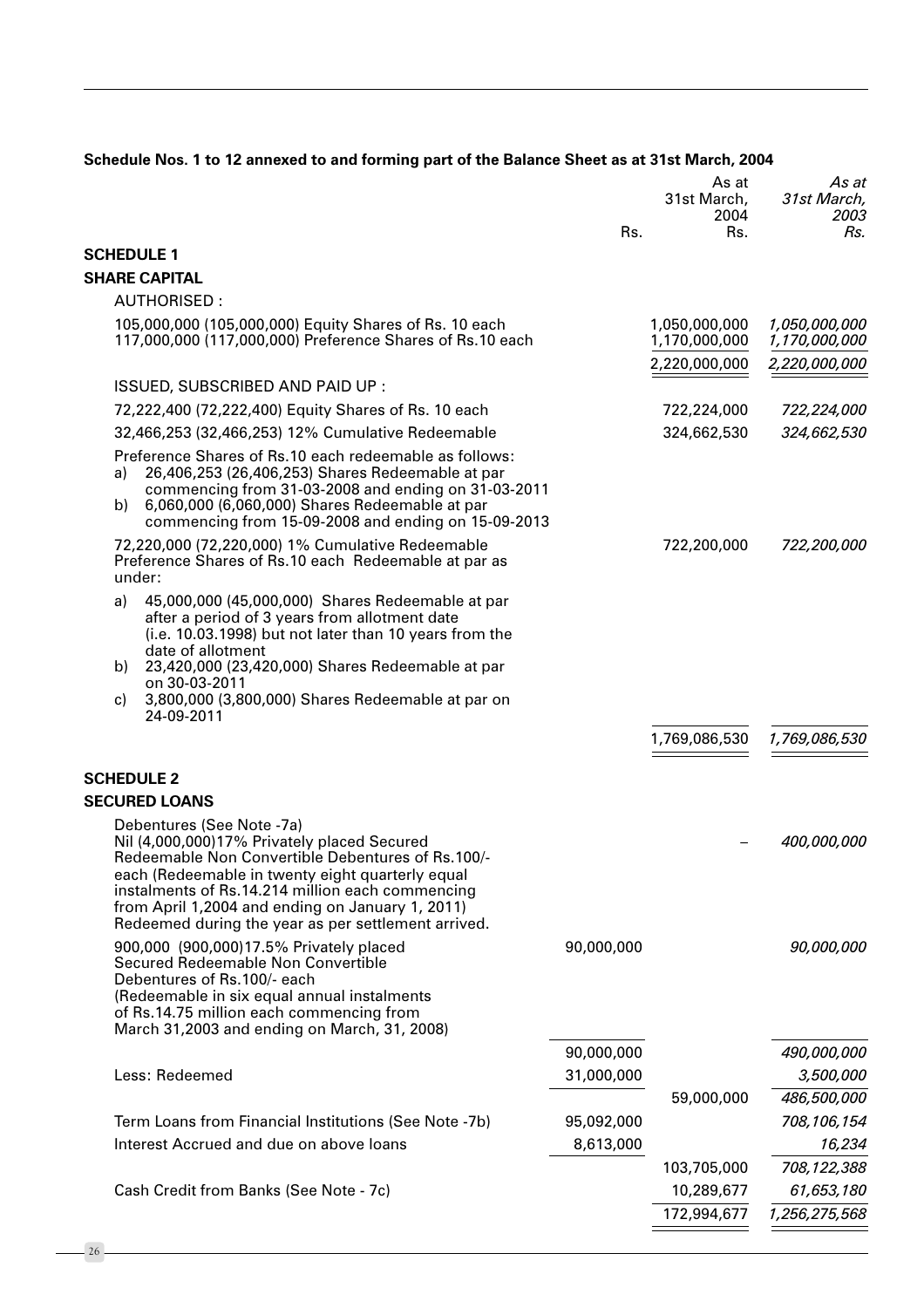# **KIRLOSKAR FERROUS INDUSTRIES LIMITED** | ANNUAL REPORT 2003-2004

|                                                                                                                                   | As at<br>31st March,<br>2004<br>Rs. | As at<br>31st March,<br>2003<br>Rs. |
|-----------------------------------------------------------------------------------------------------------------------------------|-------------------------------------|-------------------------------------|
| <b>SCHEDULE 3</b>                                                                                                                 |                                     |                                     |
| <b>UNSECURED LOANS</b>                                                                                                            |                                     |                                     |
| Term Loans<br>From Banks<br>(i)<br>(ii)<br>From Bodies Corporate<br>(Short Term Loan of Rs.350,000,000/- (Previous year Rs. Nil)) | 450,000,000                         | 6,000,000                           |
|                                                                                                                                   | 450,000,000                         | 6,000,000                           |

### **SCHEDULE 4**

#### **FIXED ASSETS**

|                            | LEASEHOLD<br>LAND        | <b>FREEHOLD</b><br>LAND  | <b>BUILDINGS</b>         | PLANT <sub>8</sub><br><b>MACHINERY</b><br><b>INCLUDING</b><br>COMP& ELEC. | <b>FURNITURE &amp;</b><br><b>FIXTURES</b> | <b>VEHICLES</b> | AS AT<br>31ST MARCH,<br>2004 | AS AT<br>31ST MARCH,<br>2003 |
|----------------------------|--------------------------|--------------------------|--------------------------|---------------------------------------------------------------------------|-------------------------------------------|-----------------|------------------------------|------------------------------|
|                            | Rs.                      | Rs.                      | Rs.                      | Rs.                                                                       | Rs.                                       | Rs.             | Rs.                          | Rs.                          |
| Gross Block:               |                          |                          |                          |                                                                           |                                           |                 |                              |                              |
| As at 1st April 2003       | 15,618,601               | 5,273,153                | 507,645,512              | 1,834,312,935                                                             | 11,665,928                                | 4,030,227       | 2,378,546,356                | 2,369,500,494                |
| Additions during the year  |                          | 17,460,956 #             | 328,373                  | 13,258,429                                                                | 158,558                                   | 1,772,712       | 32,979,028                   | 10,955,567                   |
| Deductions and adjustments | 15,618,601 #             |                          | $\overline{\phantom{0}}$ | 87,945,529                                                                | 114,900                                   | 1,077,039       | 104,756,069                  | 1,909,705                    |
| As at 31st March 2004      | $\overline{\phantom{0}}$ | 22,734,109               | 507,973,885              | 1,759,625,835                                                             | 11,709,586                                | 4,725,900       | 2,306,769,315                | 2,378,546,356                |
| Depreciation:              |                          |                          |                          |                                                                           |                                           |                 |                              |                              |
| Upto 31st March 2003       |                          | $\overline{\phantom{0}}$ | 117,984,528              | 759,339,843                                                               | 7,430,275                                 | 1,568,741       | 886,323,387                  | 768,630,068                  |
| For the year 2003-04       |                          |                          | 15,550,623               | 101,467,197                                                               | 527,512                                   | 393,570         | 117,938,902                  | 118,605,570                  |
| Deductions and adjustments |                          |                          | $\qquad \qquad -$        | 31,343,787                                                                | 27,903                                    | 747,435         | 32,119,125                   | 912,251                      |
| Upto 31st March 2004       |                          | $\overline{\phantom{0}}$ | 133,535,151              | 829,463,253                                                               | 7,929,884                                 | 1,214,876       | 972,143,164                  | 886, 323, 387                |
| Net Block:                 |                          |                          |                          |                                                                           |                                           |                 |                              |                              |
| As at 31st March 2004      | $\overline{\phantom{m}}$ | 22,734,109               | 374,438,734              | 930,162,582                                                               | 3,779,702                                 | 3,511,024       | 1,334,626,151                | 1,492,222,969                |
| As at 31st March 2003      | 15,618,601               | 5,273,153                | 389,660,984              | 1,074,973,092                                                             | 4,235,653                                 | 2,461,486       | 1,492,222,969                |                              |

# Note:Lease hold Land is converted into Free hold Land on account of Absolute sale deed entered into with KIADB on 31-03-2004.

# **SCHEDULE 5**

### **INVENTORIES**

(As certified by the Managing Director)

| (i)  | Stores, Spares & Consumables                | 79,928,527  | 143,320,268 |
|------|---------------------------------------------|-------------|-------------|
| (ii) | Stock in trade                              |             |             |
|      | Raw material including self generated scrap | 164,581,391 | 82,925,454  |
|      | <b>Finished Goods</b>                       | 113,057,282 | 14,327,944  |
|      | (iii) Work in Process                       | 22,015,027  | 17,835,903  |
|      |                                             | 379,582,227 | 258,409,569 |
|      |                                             |             |             |

 $-27-$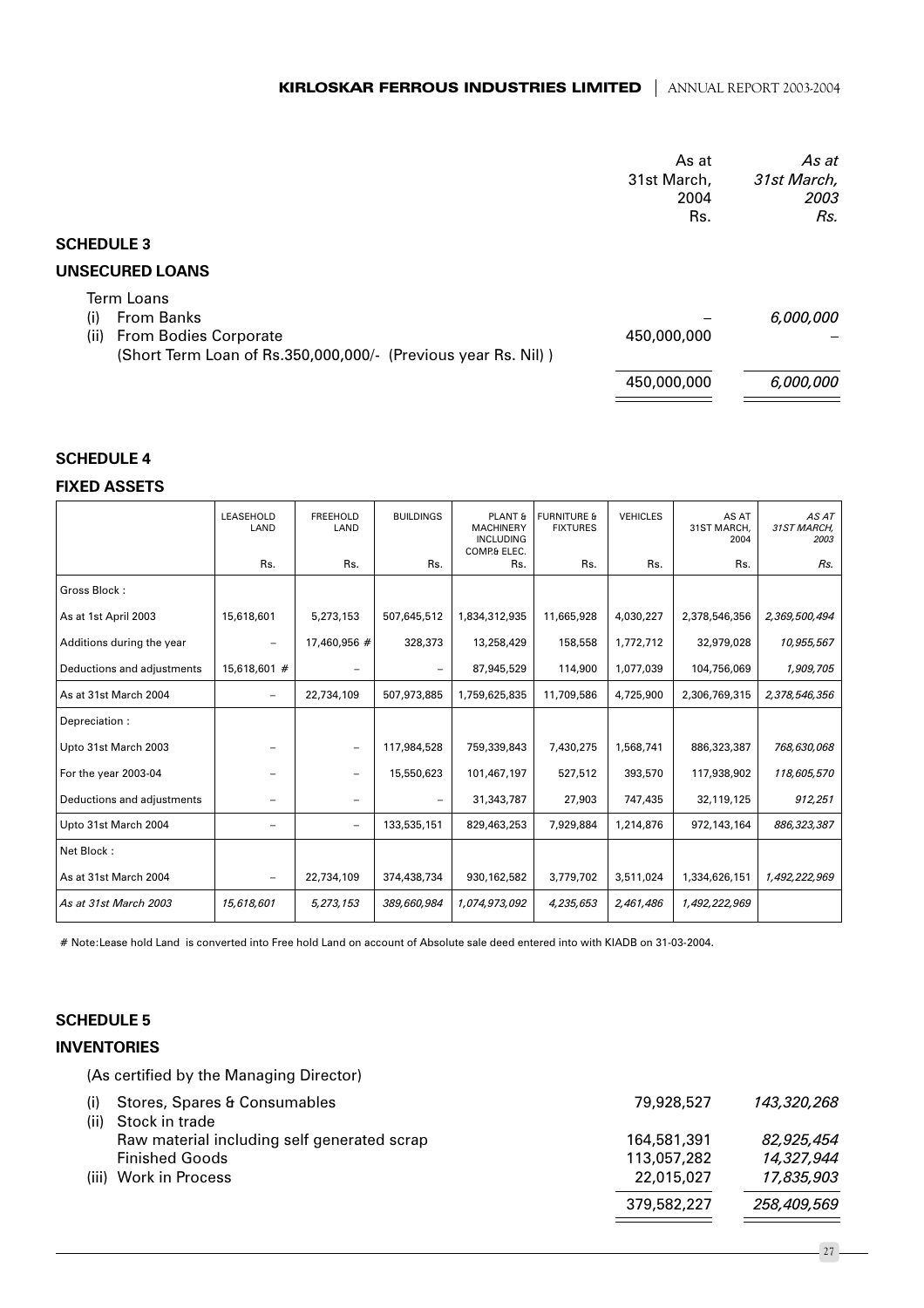|                                                                                                                                                                                                                               |                        | As at<br>31st March,<br>2004                                                | As at<br>31st March,<br>2003                                               |
|-------------------------------------------------------------------------------------------------------------------------------------------------------------------------------------------------------------------------------|------------------------|-----------------------------------------------------------------------------|----------------------------------------------------------------------------|
| <b>SCHEDULE 6</b>                                                                                                                                                                                                             | Rs.                    | Rs.                                                                         | Rs.                                                                        |
| <b>SUNDRY DEBTORS</b>                                                                                                                                                                                                         |                        |                                                                             |                                                                            |
| (Unsecured)                                                                                                                                                                                                                   |                        |                                                                             |                                                                            |
| (a) Debts outstanding for a period exceeding six months<br><b>Considered Good</b><br><b>Considered Doubtful</b>                                                                                                               | 617,877<br>20,967,044  |                                                                             | 11,238,134<br>14,848,725                                                   |
|                                                                                                                                                                                                                               | 21,584,921             |                                                                             | 26,086,859                                                                 |
| Less: Provision for doubtful debts                                                                                                                                                                                            | 20,967,044             |                                                                             | 14,848,725                                                                 |
|                                                                                                                                                                                                                               |                        | 617,877                                                                     | 11,238,134                                                                 |
| <b>Others - Considered Good</b><br>(b)                                                                                                                                                                                        |                        | 296,794,373                                                                 | 287,233,904                                                                |
|                                                                                                                                                                                                                               |                        | 297,412,250                                                                 | 298,472,038                                                                |
| <b>SCHEDULE 7</b>                                                                                                                                                                                                             |                        |                                                                             |                                                                            |
| <b>CASH AND BANK BALANCES</b>                                                                                                                                                                                                 |                        |                                                                             |                                                                            |
| Cash and stamps on hand<br>Remittances in transit                                                                                                                                                                             |                        | 313,652                                                                     | 254,818<br>191,000                                                         |
| <b>Bank Balances with scheduled banks:</b><br>In Current Account<br>In Margin Deposit<br>In Fixed Deposit                                                                                                                     |                        | 66,169,675<br>40,340,100<br>197,454<br>107,020,881                          | 102,343,757<br>22,819,000<br>197,454<br>125,806,029                        |
| <b>SCHEDULE 8</b>                                                                                                                                                                                                             |                        |                                                                             |                                                                            |
| <b>OTHER CURRENT ASSETS</b>                                                                                                                                                                                                   |                        |                                                                             |                                                                            |
| Interest accrued on investments and deposits<br><b>Claims Receivable</b><br>Less: Provision for doubtful advances / Deposits                                                                                                  | 8,156,844<br>4,500,000 | 817,990                                                                     | 322,097<br>13,022,104<br>4,500,000                                         |
|                                                                                                                                                                                                                               |                        | 3,656,844                                                                   | 8,522,104                                                                  |
|                                                                                                                                                                                                                               |                        | 4,474,834                                                                   | 8,844,201                                                                  |
| <b>SCHEDULE 9</b>                                                                                                                                                                                                             |                        |                                                                             |                                                                            |
| <b>LOANS AND ADVANCES</b><br>(Unsecured considered good)<br>Advances recoverable in cash or in kind                                                                                                                           |                        |                                                                             |                                                                            |
| or for value to be received<br>Advance against capital expenditure<br><b>Prepaid Expenses</b><br><b>Sundry Deposits</b><br>Balance and deposit with Central Excise & Customs<br>Advance Income tax and Tax deducted at Source |                        | 76,247,576<br>725,490<br>179,547,308<br>9,069,760<br>4,400,249<br>3,707,294 | 8,842,746<br>87,750<br>179,546,728<br>14,838,938<br>6,256,007<br>1,132,252 |
|                                                                                                                                                                                                                               |                        | 273,697,677                                                                 | 210,704,421                                                                |

 $-28-$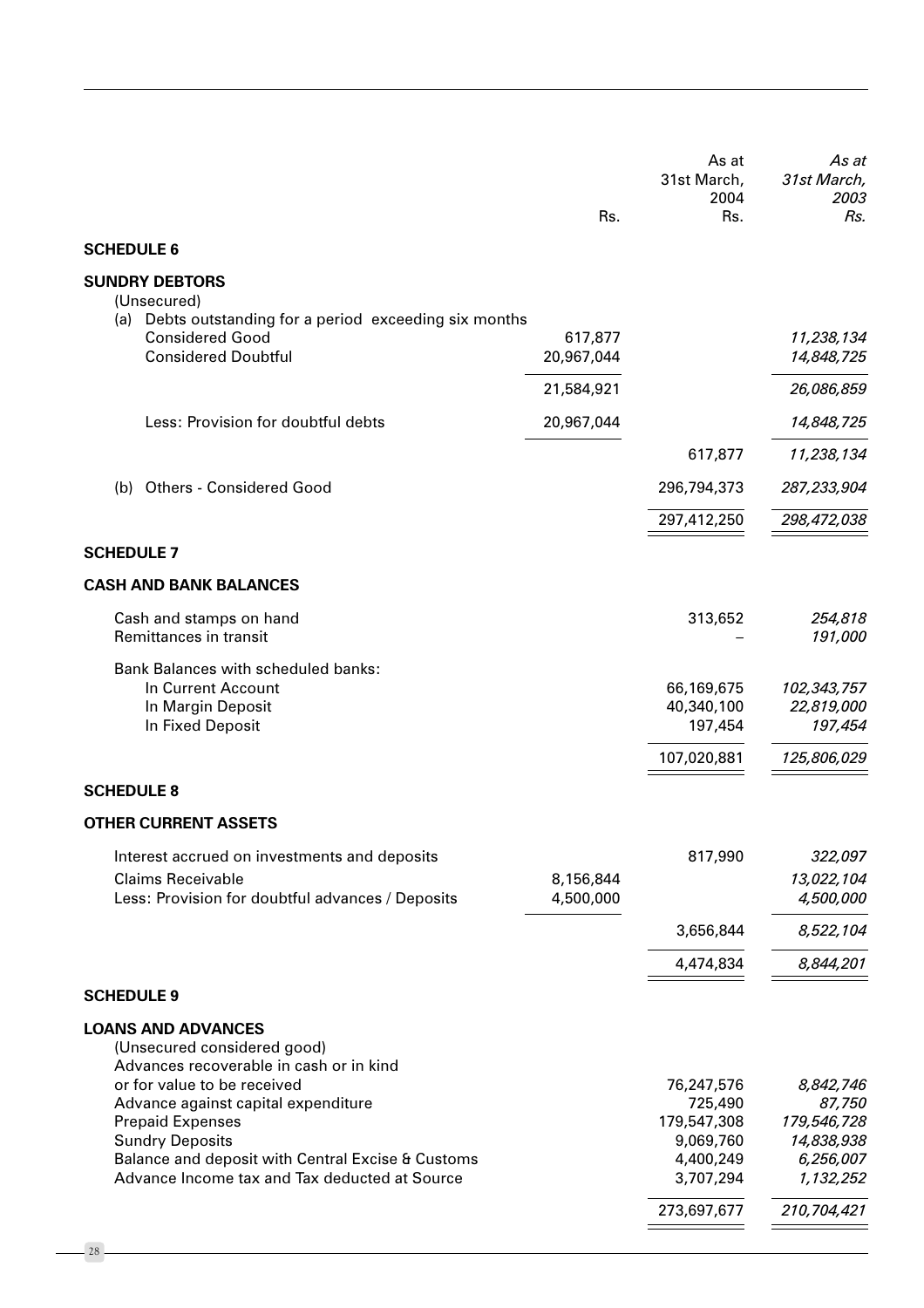|                                                                                                                                              |                          | For the year<br>ended<br>31st March,<br>2004 | For the year<br>ended<br>31st March,<br>2003 |
|----------------------------------------------------------------------------------------------------------------------------------------------|--------------------------|----------------------------------------------|----------------------------------------------|
|                                                                                                                                              | Rs.                      | Rs.                                          | Rs.                                          |
| <b>SCHEDULE 10</b>                                                                                                                           |                          |                                              |                                              |
| <b>CURRENT LIABILITIES</b>                                                                                                                   |                          |                                              |                                              |
| <b>Sundry Creditors:</b><br>Amount due to SSI Units<br>Other than SSI Units                                                                  | 6,392,562<br>953,226,745 |                                              | 7,290,147<br>590,179,630                     |
|                                                                                                                                              |                          | 959,619,307                                  | 597,469,777                                  |
| <b>Earnest Money Deposit Received</b><br>Interest Accrued but not due on loans (secured & unsecured)<br>Advance from customers               |                          | 43,000<br>47,244<br>92,945,849               | 18,000<br>27,277,806<br>72,911,700           |
|                                                                                                                                              |                          | 1,052,655,400                                | 697,677,283                                  |
| Provision:<br>For Wealth Tax<br>For Leave encashment                                                                                         |                          | 86,543<br>4,787,578                          | 75,554<br>7,455,470                          |
|                                                                                                                                              |                          | 4,874,121                                    | 7,531,024                                    |
| Note: There is no amount due and outstanding as at<br>Balance Sheet date to be credited to Investor<br><b>Education and Protection Fund.</b> |                          |                                              |                                              |
| <b>SCHEDULE 11</b>                                                                                                                           |                          |                                              |                                              |
| <b>MISCELLANEOUS EXPENDITURE</b><br>(to the extent not written off or adjusted)                                                              |                          |                                              |                                              |
| <b>Preliminary Expenses</b><br><b>Share Issue Expenses</b><br><b>Deferred Revenue Expenses</b>                                               |                          |                                              | 19,714<br>1,901,078                          |
| Relining Expenses of Mini Blast Furnace                                                                                                      |                          | 16,168,774                                   | 34,154,508                                   |
|                                                                                                                                              |                          | 16,168,774                                   | 36,075,300                                   |
| <b>SCHEDULE 12</b>                                                                                                                           |                          |                                              |                                              |
| <b>PROFIT &amp; LOSS ACCOUNT</b>                                                                                                             |                          |                                              |                                              |
| Balance as on 01.04.2003<br>(Less): (i)<br>Adjustment on account of Deferred Tax of                                                          |                          | 1,147,500,643                                | 1,381,025,790                                |
| <b>Transitional period</b><br>Profit for the year<br>(ii)                                                                                    |                          | (317, 155, 566)                              | (203, 822, 257)<br>(29, 702, 890)            |
| <b>Balance carried to Balance Sheet</b>                                                                                                      |                          | 830, 345, 077                                | 1,147,500,643                                |
|                                                                                                                                              |                          |                                              |                                              |

 $-29$  —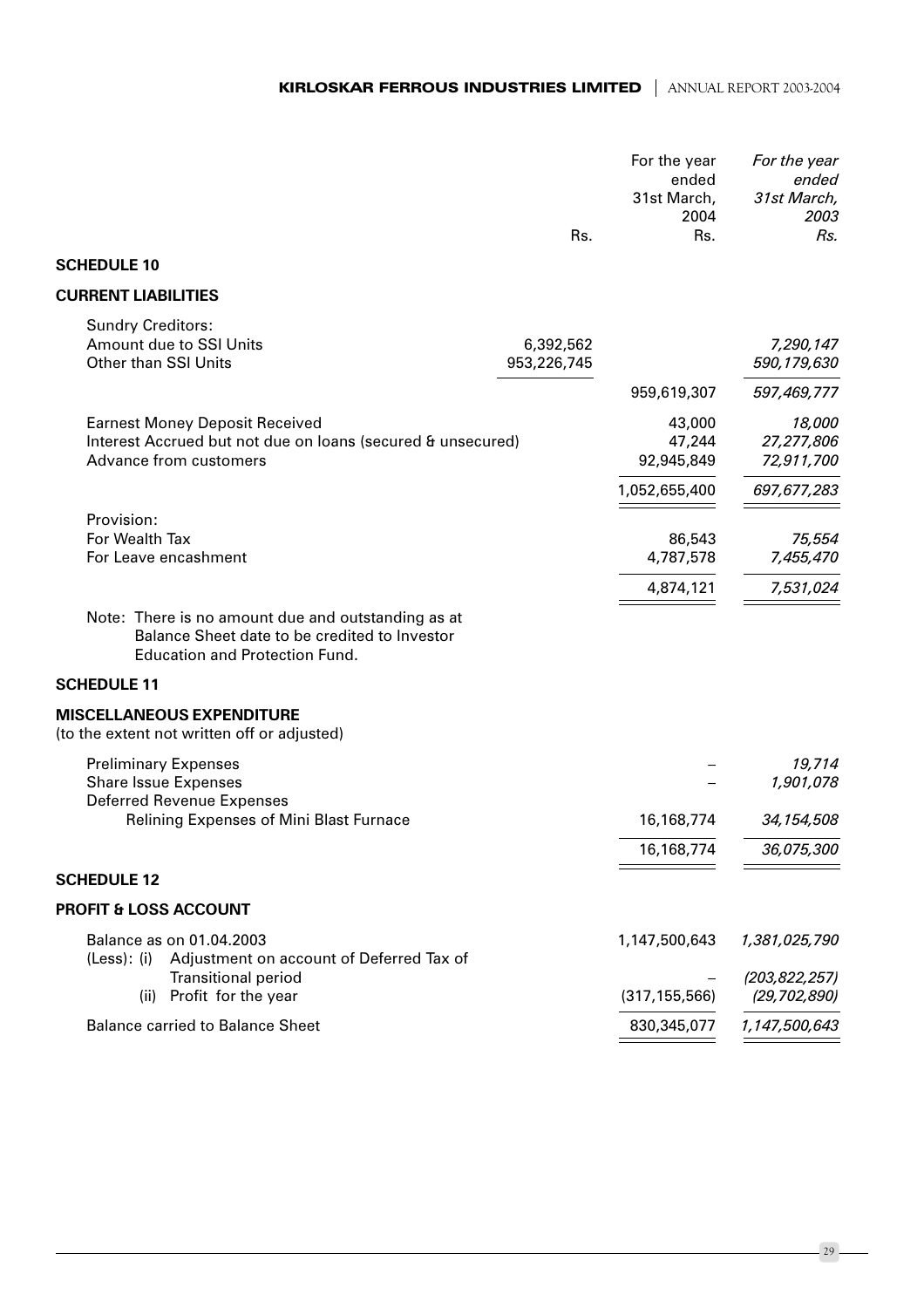# Schedule Nos. 13 to 17 annexed to and forming part of the Profit and Loss Account for the year ended 31st March, 2004

|                    |                                                                                                          | Rs.           | For the year<br>ended 31st<br>March, 2004<br>Rs. | For the year<br>ended 31st<br>March, 2003<br>Rs. |
|--------------------|----------------------------------------------------------------------------------------------------------|---------------|--------------------------------------------------|--------------------------------------------------|
| <b>SCHEDULE 13</b> |                                                                                                          |               |                                                  |                                                  |
|                    | <b>OTHER INCOME</b>                                                                                      |               |                                                  |                                                  |
|                    | Interest on deposits ((T.D.S.Rs.3,219,767) (Rs.304,934))<br>Rent on Building<br>Profit on sale of Assets |               | 16,206,376<br>6,000,000                          | 1,743,105<br>6,000,000<br>12,352                 |
|                    | Miscellaneous Income                                                                                     |               | 107,980                                          | 562,809                                          |
|                    |                                                                                                          |               | 22,314,356                                       | 8,318,266                                        |
| <b>SCHEDULE 14</b> |                                                                                                          |               |                                                  |                                                  |
|                    | <b>RAW MATERIALS &amp; STORES CONSUMED</b>                                                               |               |                                                  |                                                  |
| (a)                | Raw materials consumed :                                                                                 |               |                                                  |                                                  |
|                    | Stocks at commencement                                                                                   | 82,925,454    |                                                  | 139,362,336                                      |
|                    | Add: Purchases                                                                                           | 2,584,657,542 |                                                  | 1,497,775,491                                    |
|                    |                                                                                                          | 2,667,582,996 |                                                  | 1,637,137,827                                    |
|                    | Less: Stocks at close                                                                                    | 164,581,391   |                                                  | 82,925,454                                       |
|                    |                                                                                                          |               | 2,503,001,605                                    | 1,554,212,373                                    |
| (b)                | <b>Stores and Spares consumed</b>                                                                        |               | 247,837,569                                      | 165,589,402                                      |
| (c)                | Decrease/(Increase)in stocks                                                                             |               |                                                  |                                                  |
|                    | Stock at close                                                                                           |               |                                                  |                                                  |
|                    | Work in process                                                                                          | 22,015,027    |                                                  | 17,835,903                                       |
|                    | <b>Finished Goods</b>                                                                                    | 113,057,282   |                                                  | 14,327,944                                       |
|                    | Non Reusable Waste                                                                                       |               |                                                  |                                                  |
|                    |                                                                                                          | 135,072,309   |                                                  | 32,163,847                                       |
|                    | Less: Stocks at commencement                                                                             |               |                                                  |                                                  |
|                    | Work in process                                                                                          | 17,835,903    |                                                  | 35,953,522                                       |
|                    | <b>Finished Goods</b>                                                                                    | 14,327,944    |                                                  | 12,123,502                                       |
|                    | Non Reusable Waste                                                                                       |               |                                                  | 2,903,291                                        |
|                    |                                                                                                          | 32,163,847    |                                                  | 50,980,315                                       |
|                    |                                                                                                          |               | (102,908,462)                                    | 18,816,468                                       |
|                    |                                                                                                          |               | 2,647,930,712                                    | 1,738,618,243                                    |
| <b>SCHEDULE 15</b> |                                                                                                          |               |                                                  |                                                  |
|                    | <b>EMPLOYEES REMUNERATION AND BENEFITS</b>                                                               |               |                                                  |                                                  |
|                    | Salaries, Wages & Other Benefits                                                                         |               | 93,154,448                                       | 94,712,740                                       |
|                    | Contribution to Provident & Superannuation Funds                                                         |               | 6,462,890                                        | 6,701,773                                        |
|                    | <b>Employees' Welfare Expenses</b>                                                                       |               | 7,636,035                                        | 7,434,691                                        |
|                    |                                                                                                          |               | 107,253,373                                      | 108,849,204                                      |
|                    |                                                                                                          |               |                                                  |                                                  |

 $-30-$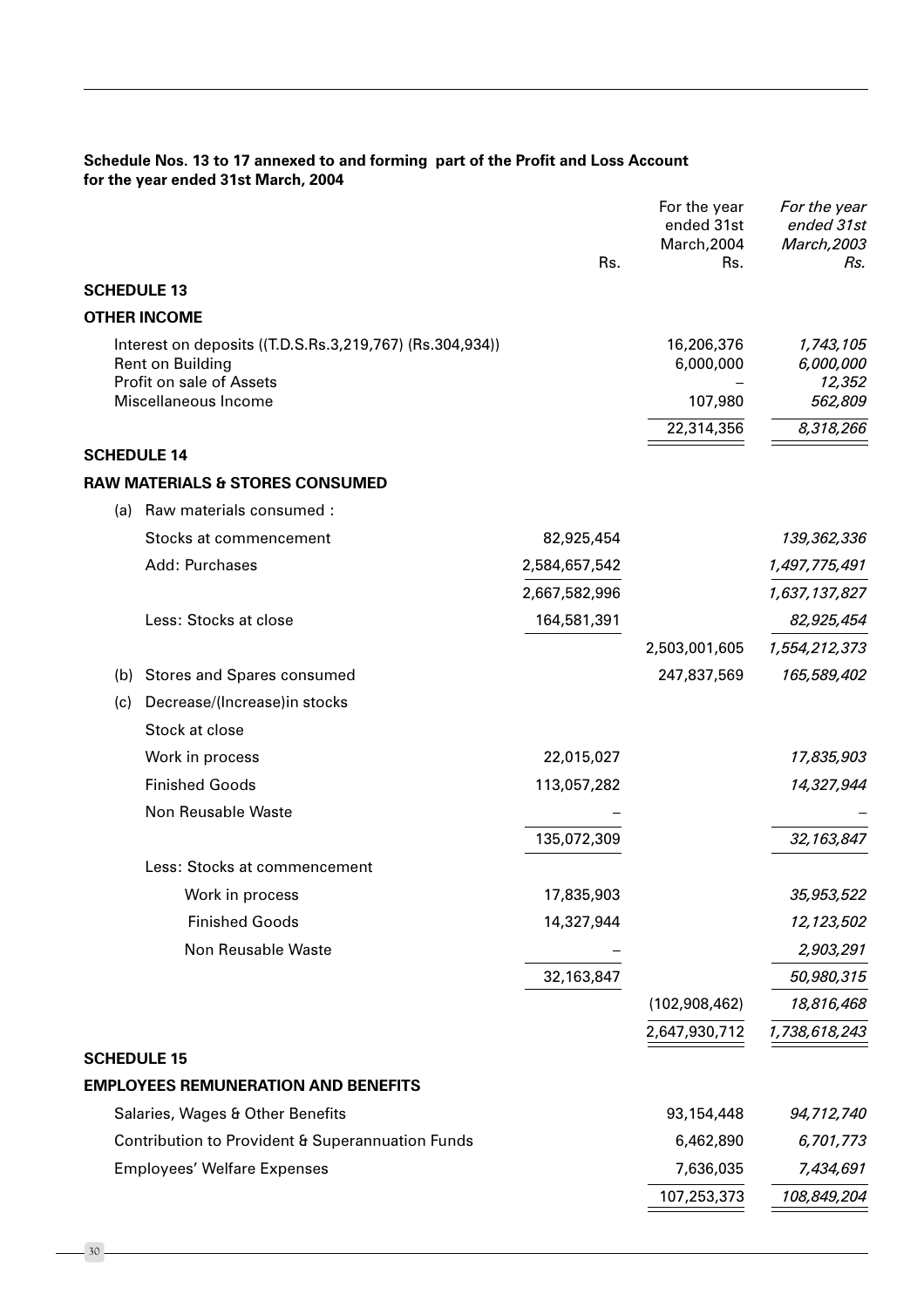|                                                      | Rs.         | For the year<br>ended 31st<br>March, 2004<br>Rs. | For the year<br>ended 31st<br>March, 2003<br>Rs. |
|------------------------------------------------------|-------------|--------------------------------------------------|--------------------------------------------------|
| <b>SCHEDULE 16</b>                                   |             |                                                  |                                                  |
| <b>OPERATIONAL AND ESTABLISHMENT EXPENSES</b>        |             |                                                  |                                                  |
| Power & Fuel                                         |             | 163,657,912                                      | 112,319,223                                      |
| Insurance                                            |             | 3,427,549                                        | 3,403,476                                        |
| <b>Machinery Hire</b>                                |             | 1,505,745                                        | 1,560,380                                        |
| Lease rent                                           |             | 34,321,609                                       | 34,669,953                                       |
| Repairs & Maintenance                                |             |                                                  |                                                  |
| - Building                                           |             | 1,933,756                                        | 1,818,309                                        |
| - Machinery                                          |             | 19,504,053                                       | 8,085,098                                        |
| - Others                                             |             | 4,049,950                                        | 3,337,272                                        |
| - MBF Relining Expenses                              |             | 53,544,560                                       |                                                  |
| Labour Charges                                       |             | 44,302,368                                       | 35, 190, 055                                     |
| Rent                                                 |             | 367,010                                          | 457,681                                          |
| Rates and Taxes                                      |             | 11,177,323                                       | 39,151,643                                       |
| <b>Travelling Expenses</b>                           |             | 5,085,727                                        | 4,542,093                                        |
| <b>Administrative Expenses</b>                       |             | 21,458,902                                       | 33,229,255                                       |
| <b>Bank Commission</b>                               |             | 12,828,011                                       | 12,221,738                                       |
| <b>Selling Expenses</b>                              |             | 29,427,568                                       | 31,933,620                                       |
| Provision for doubtful debts, Advances & Deposits    |             | 3,108,241                                        | 19,348,725                                       |
| Bad Debts written off & Doubtful Advances & Deposits |             |                                                  | 376,599                                          |
| <b>Directors Sitting Fees</b>                        |             | 72,000                                           | 59,000                                           |
| Donations                                            |             | 25,000                                           | 15,000                                           |
| Loss on sale/scrap of assets                         |             | 55,034,730                                       | 994,955                                          |
| Interest                                             |             |                                                  |                                                  |
| - On Fixed Loans                                     | 221,137,617 |                                                  | 145,277,917                                      |
| - On Others                                          | 10,323,106  |                                                  | 15,866,952                                       |
|                                                      |             | 231,460,723                                      | 161,144,869                                      |
|                                                      |             | 696,292,737                                      | 503,858,944                                      |
| <b>SCHEDULE 17</b>                                   |             |                                                  |                                                  |
| DEPRECIATION AND AMORTISATION                        |             |                                                  |                                                  |
| Depreciation                                         |             | 117,938,902                                      | 118,605,570                                      |
| Preliminary Expenses written off                     |             | 19,714                                           | 19,714                                           |
| Share Issue Expenses written off                     |             | 1,901,078                                        | 1,901,078                                        |
| Deferred Revenue Expenditure written off             |             | 10,211,857                                       | 13,479,081                                       |
|                                                      |             | 130,071,551                                      | 134,005,443                                      |
|                                                      |             |                                                  |                                                  |

 $-31$  —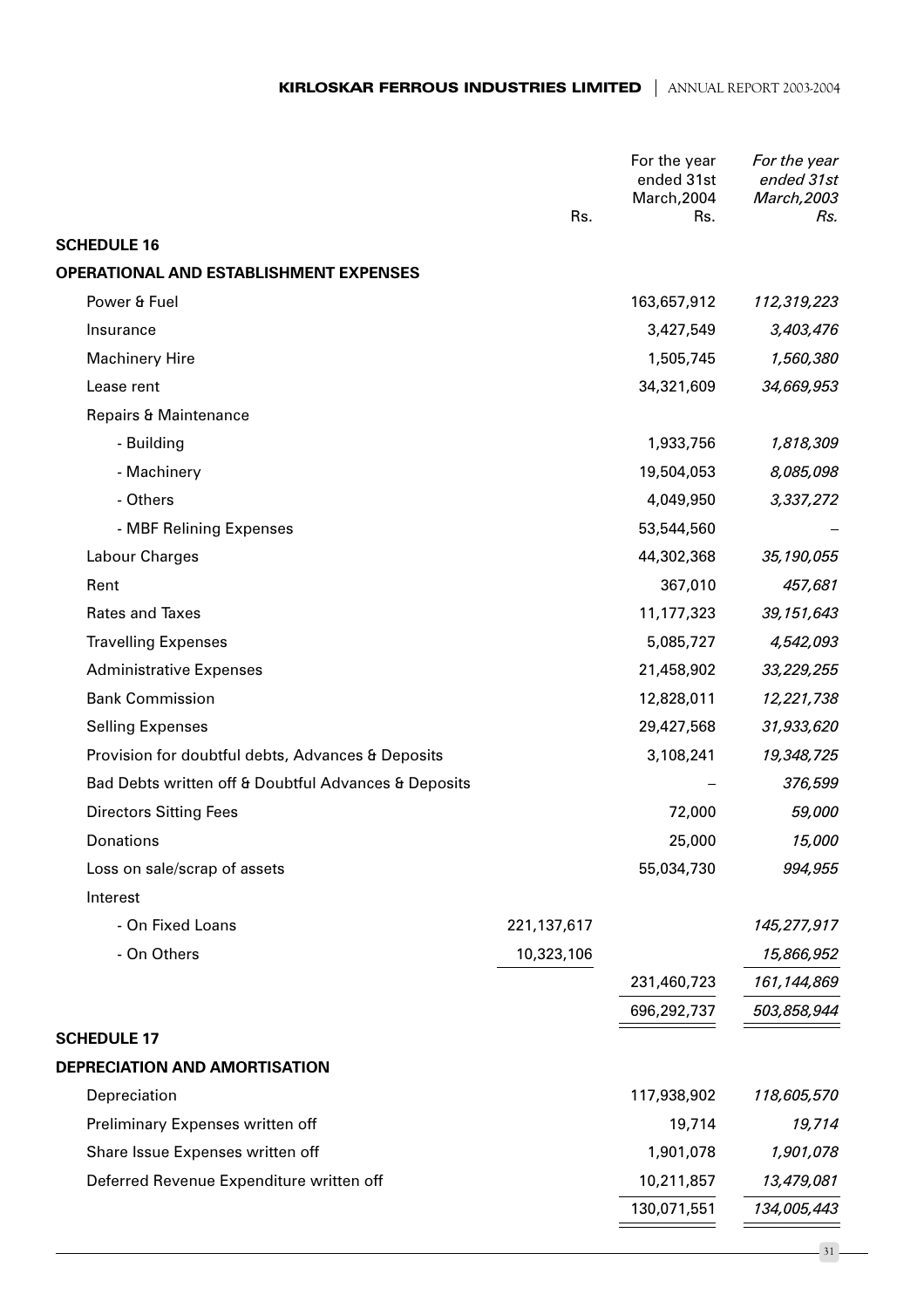#### **SCHEDULE 18**

#### **NOTES FORMING PART OF THE ACCOUNTS:**

#### 1. Statement of significant Accounting Policies :

#### a. Method of Accounting

The financial statements are prepared under the historical cost convention and on the basis of going concern concept. The Company follows mercantile system of accounting and recognizes income and expenditure on accrual basis.

### b. Fixed Assets

Fixed Assets are stated at their original cost of acquisition including respective taxes, duties, freight and other incidental expenses related to acquisition of the respective assets. Technical know-how fees, interest on borrowed funds attributable to and installation acquisition /construction of fixed assets and expenses related to the project, net of sales of trial production, are also capitalised where appropriate. Cenvat credit availed has been deducted from the cost of respective assets.

#### c. Depreciation

Depreciation on fixed assets is being provided on straight line basis in the manner and at the rate specified in schedule XIV to the Companies Act 1956.

#### d. Inventories

The basis of valuation of inventories is as under:

Raw Materials, Stores & Spares at lower of Cost and net realisable value. Rates are determined on First in First out basis.

Work in process and Finished goods other than by-product at lower of Cost and net realisable value. Cost is arrived at by absorption cost method. Finished goods are valued inclusive of Excise Duty.

By-products, Self Generated Scrap and non reusable waste - at net realisable value.

#### e. Borrowing Cost

Borrowing costs are charged to Profit and Loss account except in cases where the borrowings are directly attributable to the acquisition, construction or production of a qualifying asset. A qualifying asset is one that necessarily takes substantial period of time to get ready for intended use.

#### $f_{\cdot}$ **Foreign Currency Transactions**

Foreign Currency transactions are accounted at exchange rates on the date of transaction. Premium on forward cover contracts in respect of import of raw materials is charged to Profit & Loss account over the period of contract. Amounts payable and receivable in foreign currency as at the Balance Sheet date not covered by forward contracts are reinstated at the applicable exchange rates prevailing on that date. All exchange differences arising on revenue transactions, not covered by forward contracts, are charged to Profit & Loss account.

#### g. Excise Duty

Excise Duty in respect of goods manufactured by the Company is accounted for on accrual basis.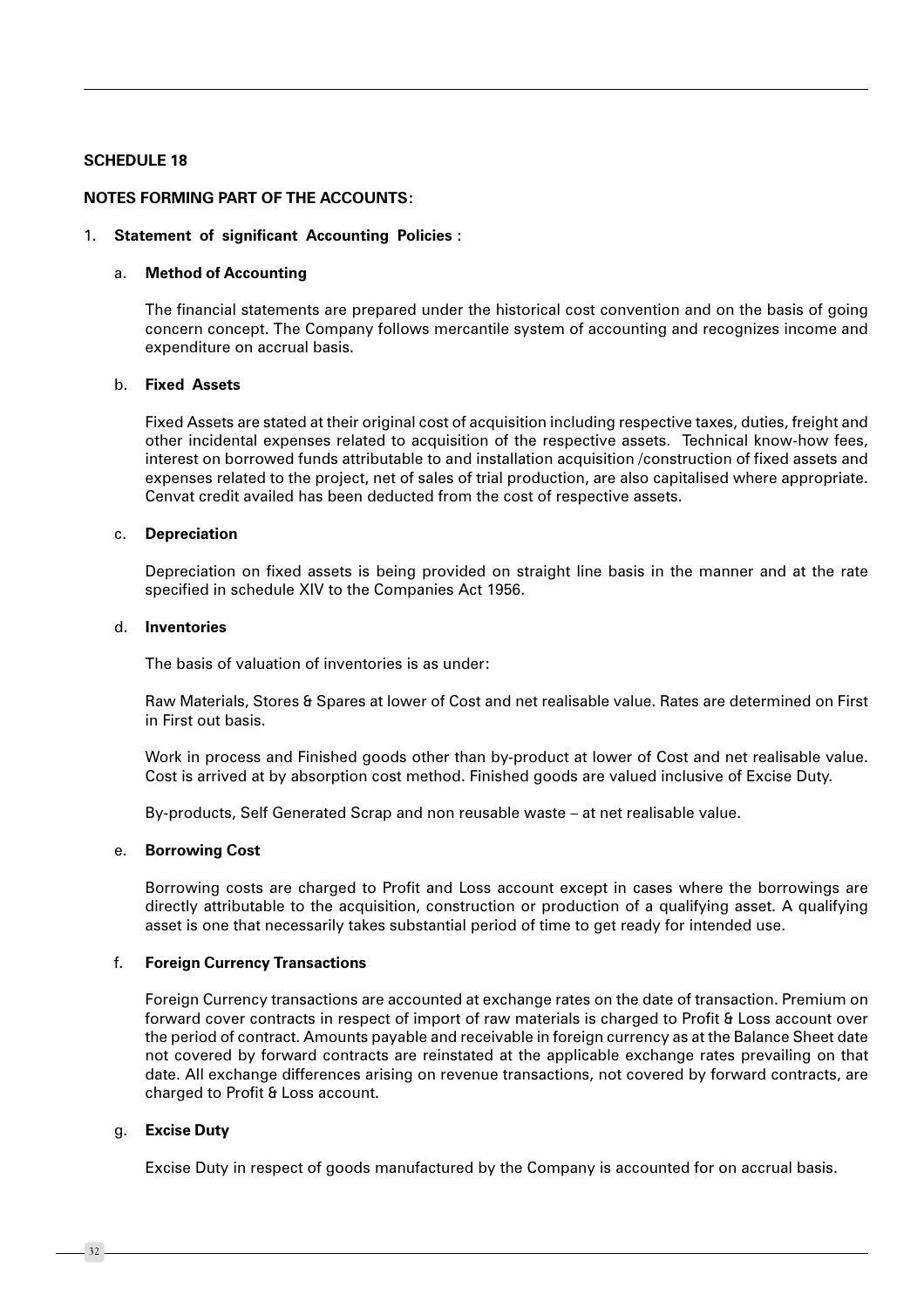#### h. Lease

Lease transactions entered prior to 1<sup>st</sup> April, 2001 are accounted for as per the Guidance Note on Accounting for leases issued by the Institute of Chartered Accountants of India whereby:

The Lease rentals in respect of assets taken on Finance Lease are accounted for on accrual basis irrespective of contractual obligations for payment of lease rentals.

#### i. **Employee Retirement Benefits**

- Contribution to Provident Fund and Superannuation Fund is made at pre-determined rate to the i. Provident Fund Commissioner and Life Insurance Corporation of India respectively and charged to the Profit and Loss Account.
- Encashment of leave has been accounted on actuarial valuation basis. ii -
- iii. The accruing liability of Gratuity is covered by Employees Group Gratuity Scheme of the Life Insurance Corporation of India and the premium is accounted for in the year of accrual. The additional amount if any, payable in the event of premature retirement of employee is accounted for in the year of retirement.

#### j. **Miscellaneous Expenditure**

Miscellaneous Expenditure (to the extent not written off or adjusted) is written off as follows:

- i. Preliminary expenses over a period of 10 years.
- ii -Share issue expenses over a period of 10 years.
- iii. As per Accounting Standard AS-26 on Intangible Assets prescribed by the Institute of Chartered Accountants of India, which came into effect from 1<sup>st</sup> April, 2003, the relining expenses incurred on Mini Blast Furnace upto 31<sup>st</sup> March, 2003 are treated as Deferred Revenue expenses in the year in which relining is completed and the same is written off over its expected useful life of 4 years. Relining expenses incurred after 1st April, 2003, have been charged to Profit and Loss account in the year in which the expenditure is incurred.
- $2.$ Contingent Liabilities not provided for:
	- Demands raised by Central Excise authorities disputed by the Company Rs.1,298,095/- (Previous i) year – Rs. 4,333,238/-)
	- ii) Demands raised by Wealth Tax Authorities Rs.2,276,831/- (Previous year Nil)
	- iii) Arrears of fixed cumulative dividend on Cumulative Preference Shares of Rs.10/- each Rs.248,806,308/- (Previous Year Rs. 202,624,804/-)
- The amount of future obligations towards lease rent in respect of assets taken on finance lease is  $3<sub>1</sub>$ Rs.168,312,975/- (Previous year Rs. 203,357,115/-).
- 4. Aggregate value of the letters of credit outstanding as on 31<sup>st</sup> March, 2004 is Rs.497,252,395/- (Previous Year - Rs. 187, 176, 127/-).
- 5. Estimated amount of contracts remaining to be executed on capital account and not provided for Rs.8,830,993/- (Previous Year Rs. 1,636,681/-).
- 6. Amount of borrowing costs capitalized during the year Nil.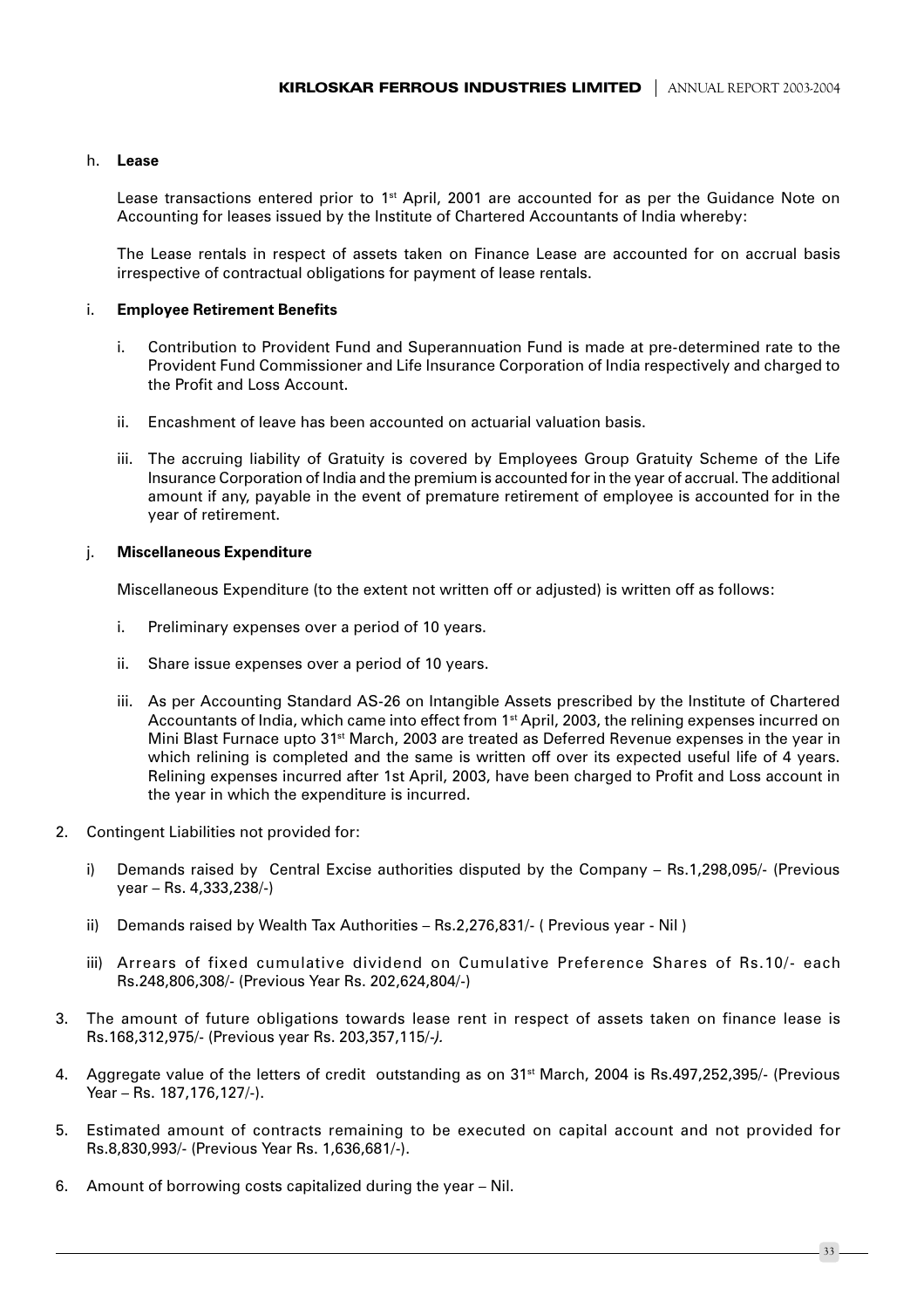### 7. Security:

- a) 900,000 (4,900,000) Privately Placed Secured Redeemable Non Convertible Debentures of Rs. 100/each are secured by hypothecation of the movable properties of the Company situated at Village Bevinahalli including the Company's movables (save and except book debts) including movable machinery, machinery spares, tools and accessories present and future, subject to prior charges created and/or to be created in favour of Company's bankers on raw materials, semi finished goods and finished goods, consumable stores and such other movables for working capital facilities and further are secured by mortgage of immovable property.
- b) The Term loans from a Financial Institution (except Rs.48,652,000/- (Rs.237,863,418/-)) are secured by mortgage of the immovables. They are further secured by hypothecation of the movable properties of the Company situated at Village Bevinahalli including the Company's movables (save and except book debts) including movable machinery, machinery spares, tools and accessories present and future, subject to prior charges created and/or to be created in favour of Company's bankers on raw materials, semi finished goods and finished goods, consumable stores and such other movables as may be agreed by the lead institution, for working capital facilities.
- c) The working capital facilities with Consortium Banks (fund based and non-fund based) are secured by hypothecation of inventories and book debts. Further, the said facility (except to the extent of Rs.368,000,000/-) has been secured by second charge on the immovable properties of the Company situated at Village Bevinahalli.
- The earlier method of accounting of Encashment of Leave was on actual valuation which was based on  $8<sub>1</sub>$ the assumption that such benefits are payable to all employees at the end of the financial year. Due to the change in accounting policy in respect of Leave encashment, the profit for the year is higher by Rs.661.791/-.
- 9. Due to the change in accounting policy in respect of the relining expenses incurred for the Mini Blast Furnace an amount of Rs.53,544,560/- incurred during the year has been charged of to the Profit & Loss Account as against the earlier practice of writing it off over 4 years. Due to this change in accounting practice, the profit for the year are lower by Rs.45,735,978/-.
- 10. Segment Information :

The Company operates in one segment namely Iron Castings.

- 11. Related Party Disclosures :
	- a) Controlling Company: Kirloskar Oil Engines Ltd
	- b) Key Management Personnel: Mr. R.V.Gumaste - Managing Director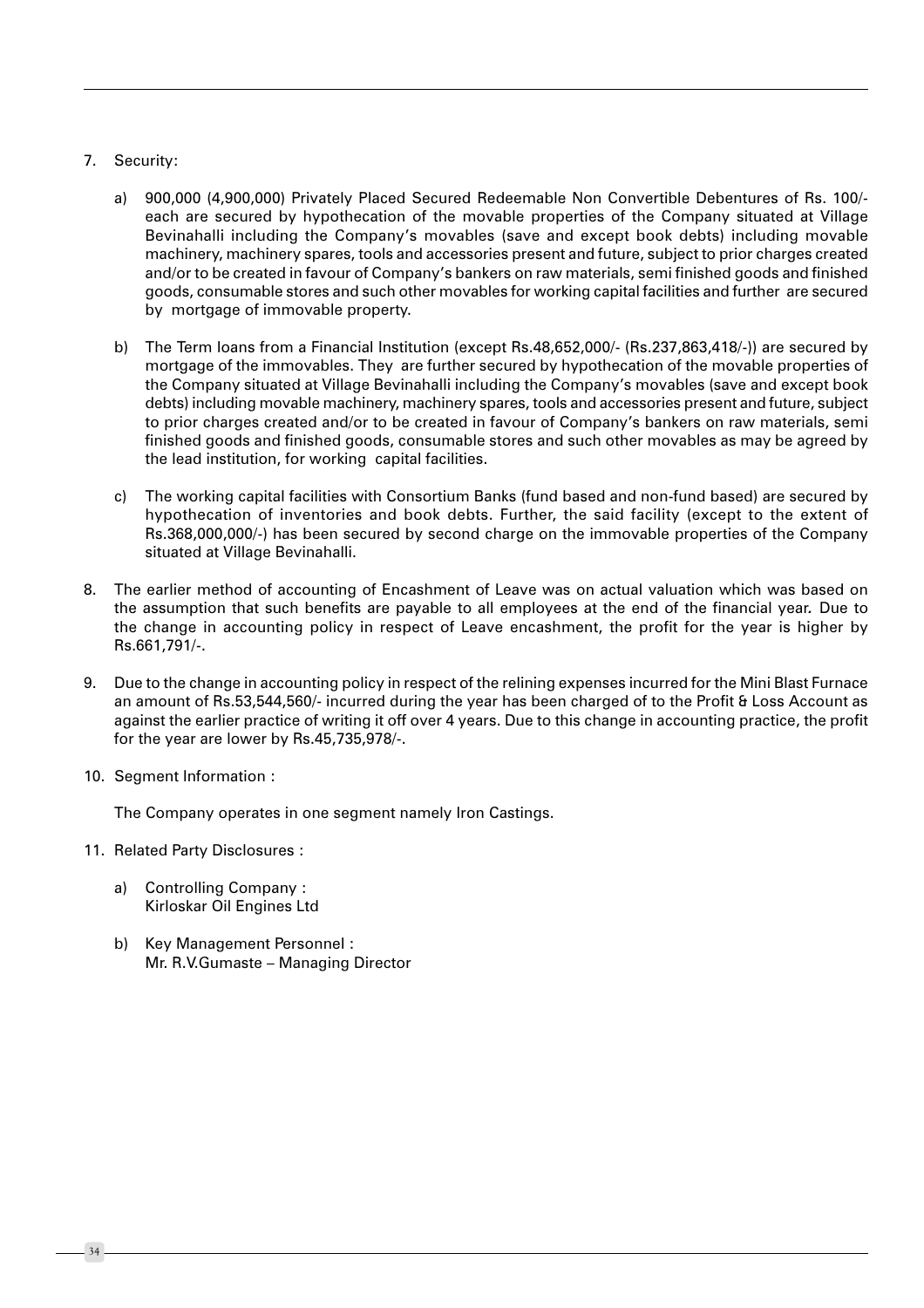c) Transactions with related parties :

| Particulars                                    | Controlling<br>Company | Controlling<br>Company | Key       | Key<br>Management Management |
|------------------------------------------------|------------------------|------------------------|-----------|------------------------------|
|                                                |                        |                        | Personnel | Personnel                    |
|                                                | (Rs)                   | (Rs)                   | (Rs)      | (Rs)                         |
|                                                | 2003-04                | 2002-03                | 2003-04   | 2002-03                      |
| (a) Sale of finished goods                     | 186,503,057            | 126,620,552            |           |                              |
| (b) Sale of Stores & Spares                    | 37,984                 |                        |           |                              |
| (c) Purchase of Material & Components          | 414,272,506            | 454,857,191            |           |                              |
| (d) Lease Rentals                              | 35,044,140             | 35,044,140             |           |                              |
| <b>Other Services</b><br>(e)                   | 7,590,123              | 5,323,170              |           |                              |
| (f)<br>Remuneration                            |                        |                        | 1,557,179 | 2,251,619                    |
| <b>Electricity Charges</b><br>(g)              | 120,035,723            |                        |           |                              |
| <b>Building Rent Received</b><br>(h)           | 6,000,000              |                        |           |                              |
| <b>Other Expenses</b><br>(i)                   | 2,280,087              |                        |           |                              |
| Outstanding as on 31 <sup>st</sup> March, 2004 |                        |                        |           |                              |
| (a) Outstanding Receivables                    | 23,703,133             | 27,891,546             |           |                              |
| (b) Outstanding Payables                       | 286,953,059            | 217,278,902            |           |                              |

# 12. Deferred Tax:

Details of Deferred Tax Assets and Liabilities as on 31<sup>st</sup> March, 2004 are as under:

| <b>Particulars</b>                                | 2003-04<br>(Rs) | 2002-03<br>(Rs) |
|---------------------------------------------------|-----------------|-----------------|
| Deferred Tax Assets:                              |                 |                 |
| Unabsorbed Depreciation as per Income Tax Act     | 581,006,539     | 581,006,539     |
| Disallowance under section 43 B of Income Tax Act | 5,483,708       | 21,972,828      |
| Provision for doubtful debts                      | 9,136,302       | 6,761,133       |
| <b>Total Assets</b>                               | 595,626,549     | 609,740,500     |
| Deferred Tax Liabilities:                         |                 |                 |
| Depreciation                                      | 332,740,213     | 385,464,395     |
| Deferred Revenue expenses                         | 5,800,548       | 12,252,930      |
| Lease Adjustment account                          | 53,748,964      | 53,487,940      |
| <b>Total Liabilities</b>                          | 392,289,725     | 451,205,265     |
| Net Assets/(Liabilities)                          | 203,336,824     | 158,535,235     |

 $-35 -$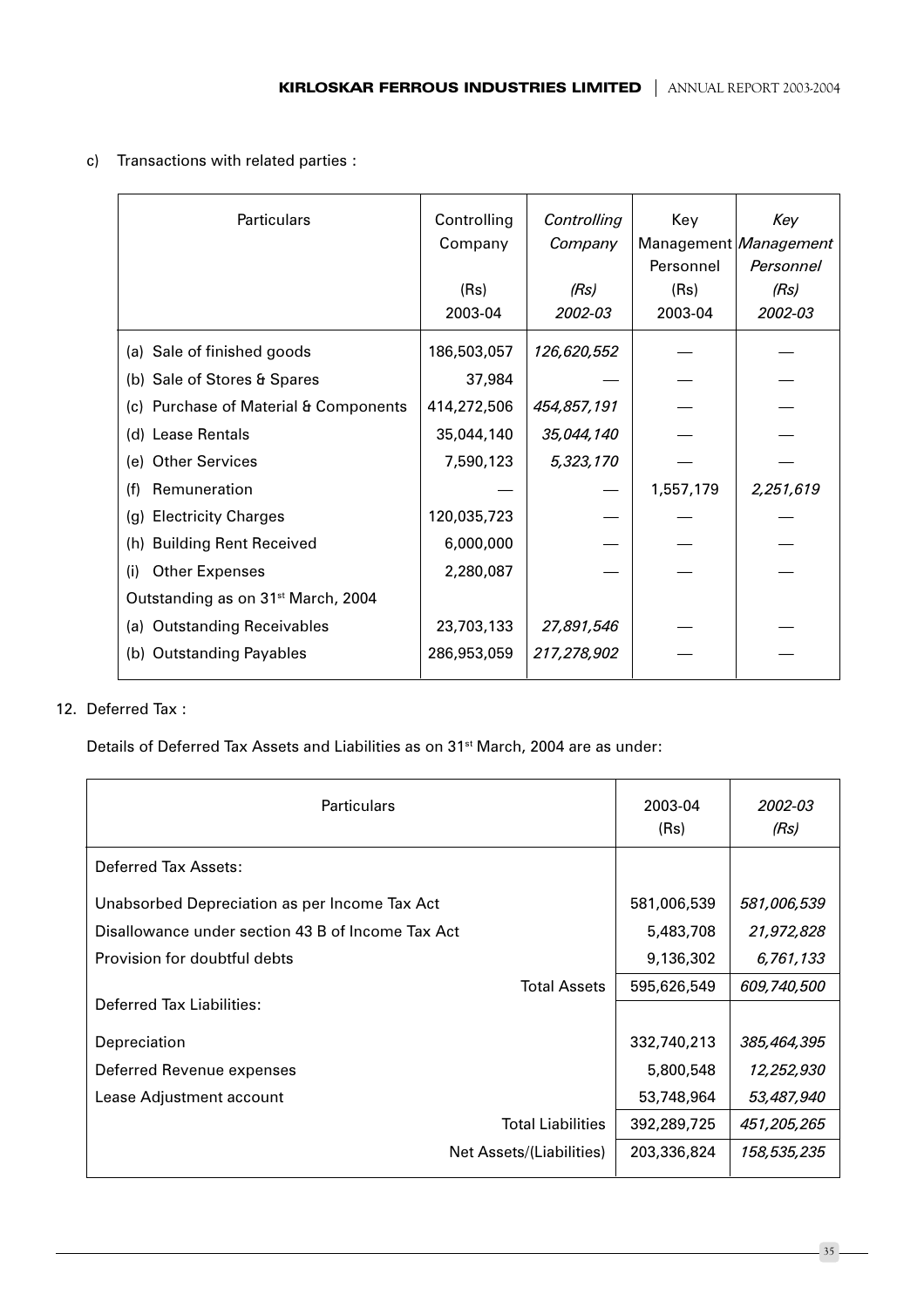13. Payment to Auditors:

| <b>Particulars</b>       | 2003-2004<br>(Rs) | 2002-2003<br>(Rs) |
|--------------------------|-------------------|-------------------|
| As Audit Fees<br>(a)     | 270,000           | 262,500           |
| In other capacity<br>(b) |                   |                   |
| - for certification      | 249,450           | 191,626           |
| - for Tax Audit          | 64,800            | 42,000            |
| For Expenses<br>(c)      | 26,582            | 23,230            |
| Total                    | 610,832           | 519,356           |

- 14. Interest paid on others Rs.10,323,106/- (Previous year Rs. 15,866,952/-) is net of Rs. 729,793/- (Previous Year Rs. 428,716/-) being interest received from customers. [Tax deducted at source Rs. 60,290/- (Previous Year Rs. 122,315/-)].
- 15. Interest on fixed loans includes Rs. 91,985,000/- incurred on account of one time settlement package arrived with the Financial Institutions.
- 16. The Net Gain/(Loss) on account of exchange difference arising on foreign currency transactions is Rs.39,683,611/- (Previous Year - Rs. 3,256,351/-).
- 17. Adjustment pertaining to earlier years includes the provisions written back on account of Anti Dumping Duty on coke fines provided in the earlier years aggregating to Rs. 57,242,734/- considering the decision of Commissioner Appeals Central Excise, Bangalore in favour of the Company.
- 18. C.I.F. Value of Import and Expenditure in Foreign currencies:

| <b>Particulars</b>                                                                                | 2003-2004<br>in Rs.               | 2002-2003<br>in Rs.           |
|---------------------------------------------------------------------------------------------------|-----------------------------------|-------------------------------|
| C.I.F. value of imports<br>(a)<br><b>Capital Goods</b><br><b>Raw Materials</b><br>Stores & Spares | 270,750<br>813,828,753<br>478,864 | Nil<br>398,216,722<br>875,346 |
| Expenditure in foreign currencies<br>(b)<br>Interest<br><b>Others</b>                             | 4,311,407<br>393,108              | 3,359,787<br>1,192,930        |

### 19. Earnings in Foreign Exchange

Nil FOB Value of Exports 248,108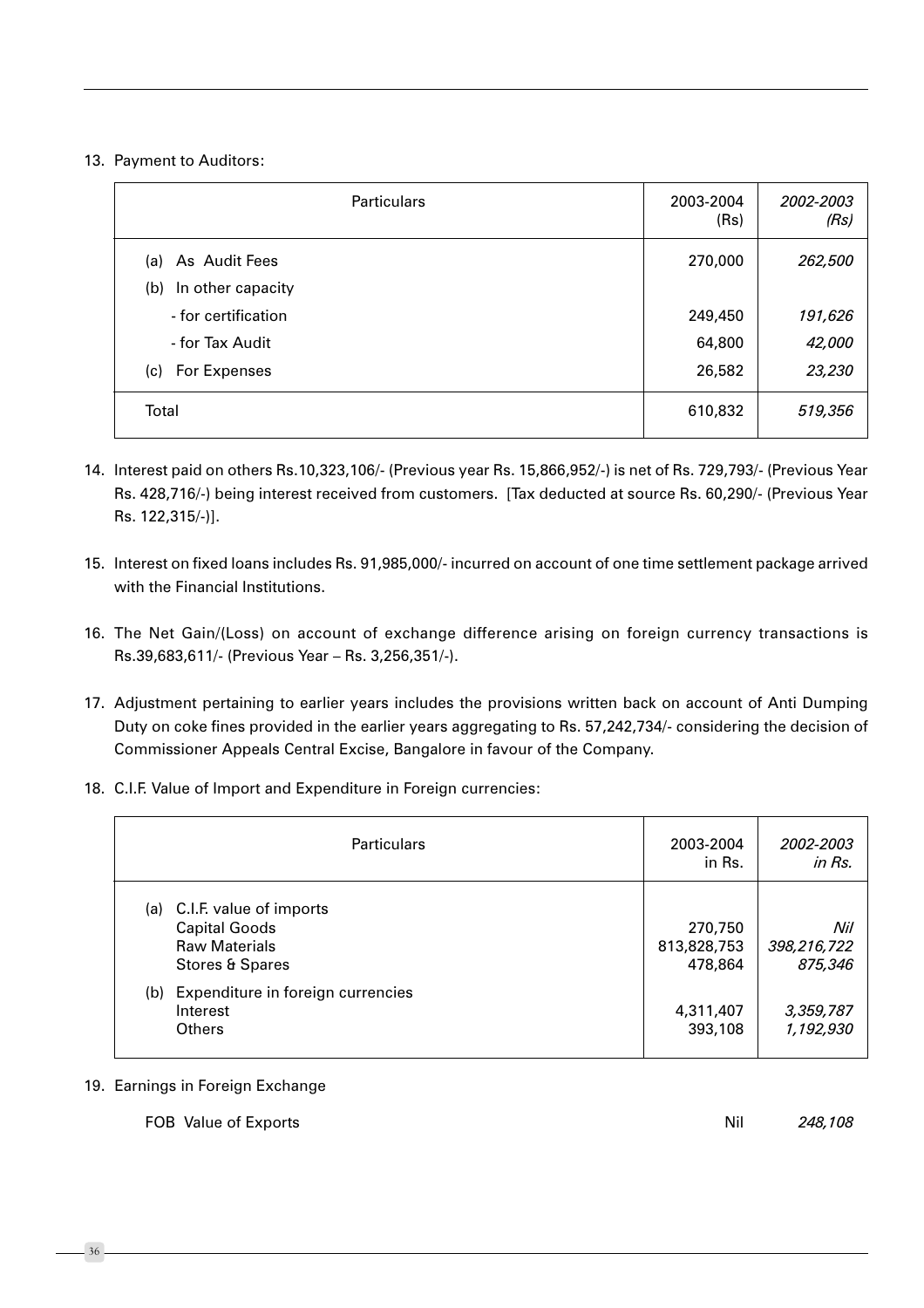- 20. Details of raw material consumption:
	- (i) Raw Material Consumed:

| <b>Particulars</b>    |           | 2003-2004 |               |         | 2002-2003     |
|-----------------------|-----------|-----------|---------------|---------|---------------|
|                       | Unit      | Qty.      | Rs.           | Oty.    | Rs.           |
| Iron Ore Lumps<br>(a) | МT        | 463,085   | 256,592,787   | 482,009 | 223, 147, 461 |
| Coke<br>(b)           | <b>MT</b> | 211,949   | 2,012,608,992 | 218,097 | 1,182,678,928 |
| M.S. Scrap<br>(c)     | МT        | 12,353    | 157,979,768   | 8,622   | 77,281,894    |
| (d)<br><b>Others</b>  |           |           | 75,820,058    |         | 71,104,090    |
| Total                 |           |           | 2,503,001,605 |         | 1,554,212,373 |

(ii) Imported and Indigenous Raw Material Consumption:

| <b>Particulars</b> | 2003-2004     |         | 2002-2003     |         |
|--------------------|---------------|---------|---------------|---------|
|                    | Rs.           | Percent | Rs.           | Percent |
| (a)<br>Imported    | 1,654,344,470 | 66.09   | 1,182,678,928 | 76.10   |
| (b)<br>Indigenous  | 848,657,135   | 33.91   | 371,533,445   | 23.90   |
| Total              | 2,503,001,605 | 100.00  | 1,554,212,373 | 100.00  |

(iii) Imported and Indigenous Stores & Spares Consumption:

| <b>Particulars</b> | 2003-2004   |         | 2002-2003   |         |
|--------------------|-------------|---------|-------------|---------|
|                    | Rs.         | Percent | Rs          | Percent |
| Imported<br>(a)    | 2,957,090   | 1.19    | 800,856     | 0.48    |
| Indigenous<br>(b)  | 244,880,479 | 98.81   | 164,788,546 | 99.52   |
| Total              | 247,837,569 | 100.00  | 165,589,402 | 100.00  |

21. Details of licensed and installed capacity, Production, Stocks and Turnover:

# A. Licensed and installed capacity:

| Class of goods            | Jnit          | <b>Licensed Capacity</b> |  | <b>Installed Capacity</b> |           |
|---------------------------|---------------|--------------------------|--|---------------------------|-----------|
|                           |               | 2003-2004<br>2002-2003   |  | 2003-2004                 | 2002-2003 |
| Liquid Metal for Pig Iron | МT            | Not Applicable           |  | 240,000                   | 240,000   |
| Castings                  | No. of Moulds | Not Applicable           |  | 475,500                   | 475,500   |

Note: Installed capacity includes Mini Blast Furnace with capacity of 120,000 MT per annum taken on lease.

B. Production:

| Class of Goods                         | Unit | 2003-2004 | 2002-2003 |
|----------------------------------------|------|-----------|-----------|
| Liquid Metal                           |      |           |           |
| - Consumed in Foundry                  | MТ   | 28,385    | 20,162    |
| - Consumed for Manufacture of Pig Iron | МT   | 231,592   | 253,194   |
| Castings                               | Nos. | 364,779   | 248,702   |

 $37$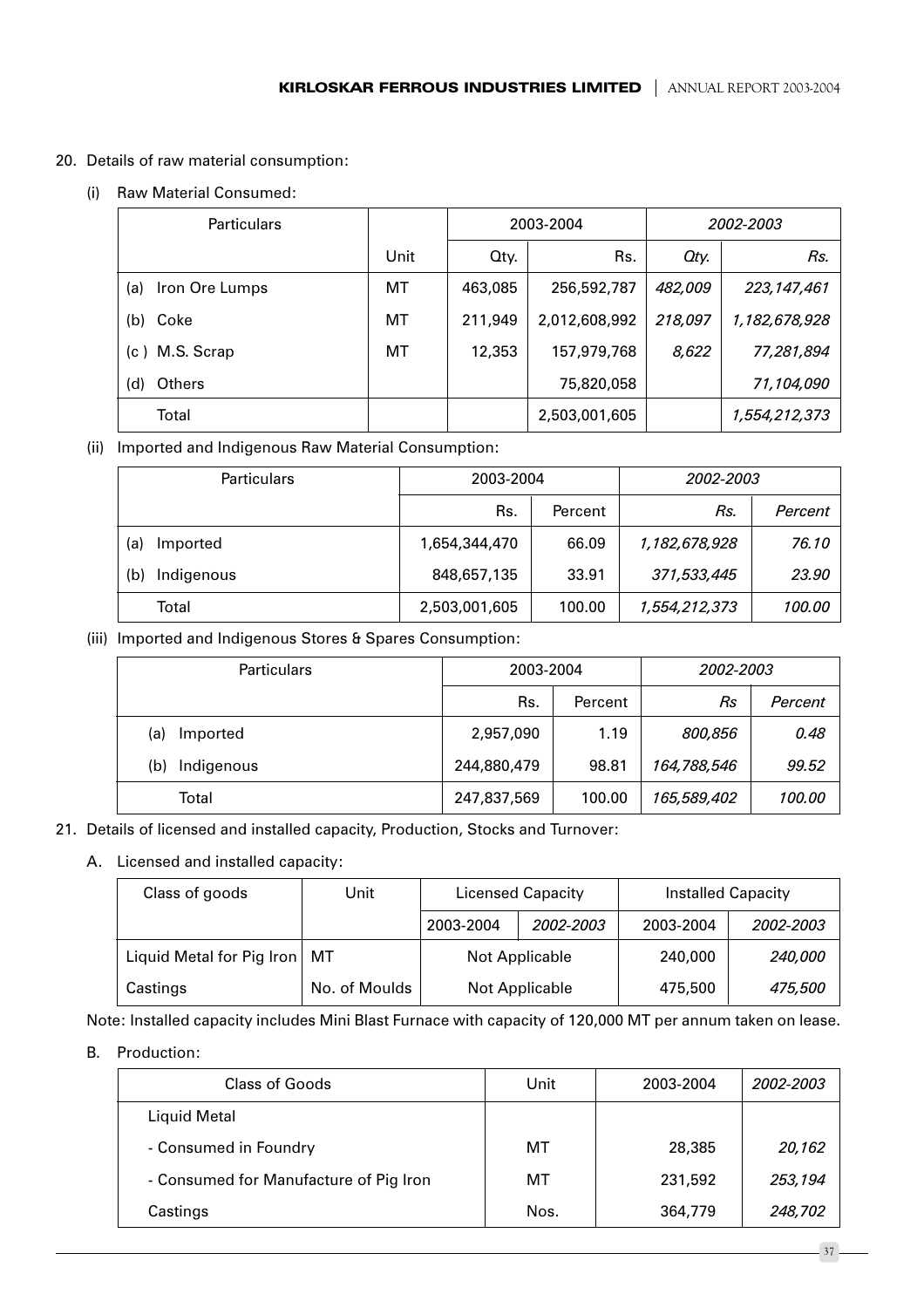# C. Stocks and Turnover:

| <b>Class of Goods</b>                      | Unit |                     | <b>Opening Stock</b>  |           | <b>Closing Stock</b>  |                                                                     | Turnover                    |
|--------------------------------------------|------|---------------------|-----------------------|-----------|-----------------------|---------------------------------------------------------------------|-----------------------------|
|                                            |      |                     | 2003-2004   2002-2003 |           | 2003-2004   2002-2003 | 2003-2004                                                           | 2002-2003                   |
| (a) Pig Iron<br>Quantity<br>Value (Rs.)    | (MT) | 1,655<br>11,662,840 | 1,351<br>9,541,523    | 10,381    | 1,655                 | 212,002<br>110,677,270   11,662,840   2,428,763,565   1,755,525,048 | 240,710                     |
| Castings<br>(b)<br>Quantity<br>Value (Rs.) | Nos. |                     |                       |           |                       | 340,261<br>936,432,195                                              | 229,932<br>547,234,708      |
| (c) Others<br>Value (Rs.)                  |      | 2,665,104           | 2,581,979             | 2,380,012 | 2,665,104             | 394,349,052                                                         | 208,613,731                 |
| <b>Total Turnover</b><br>(Value Rs.)       |      |                     |                       |           |                       |                                                                     | 3,759,544,812 2,511,373,487 |

### Notes:

- (i) Castings turnover is net of rejections -Nos.24,518 amounting to Rs.54,895,120/-(Previous Year 18,770 Nos. amounting to Rs. 44,326,281/-)
- (ii) As the contracts for sale of castings with the customers are in numbers and the stock records are also maintained in numbers, the quantitative information for production, Stock and Turnover of castings are disclosed in numbers.

The weight of these numbers if converted at standard weight of respective Castings will be as under:

| Particulars                                                            | 2003-2004<br>(MT) | 2002-2003<br>(MT) |
|------------------------------------------------------------------------|-------------------|-------------------|
| Production<br><b>Opening Stock</b><br><b>Closing Stock</b><br>Turnover | 26,855<br>25,279  | 19,280<br>17,931  |
| Rejection                                                              | 1,576             | 1,349             |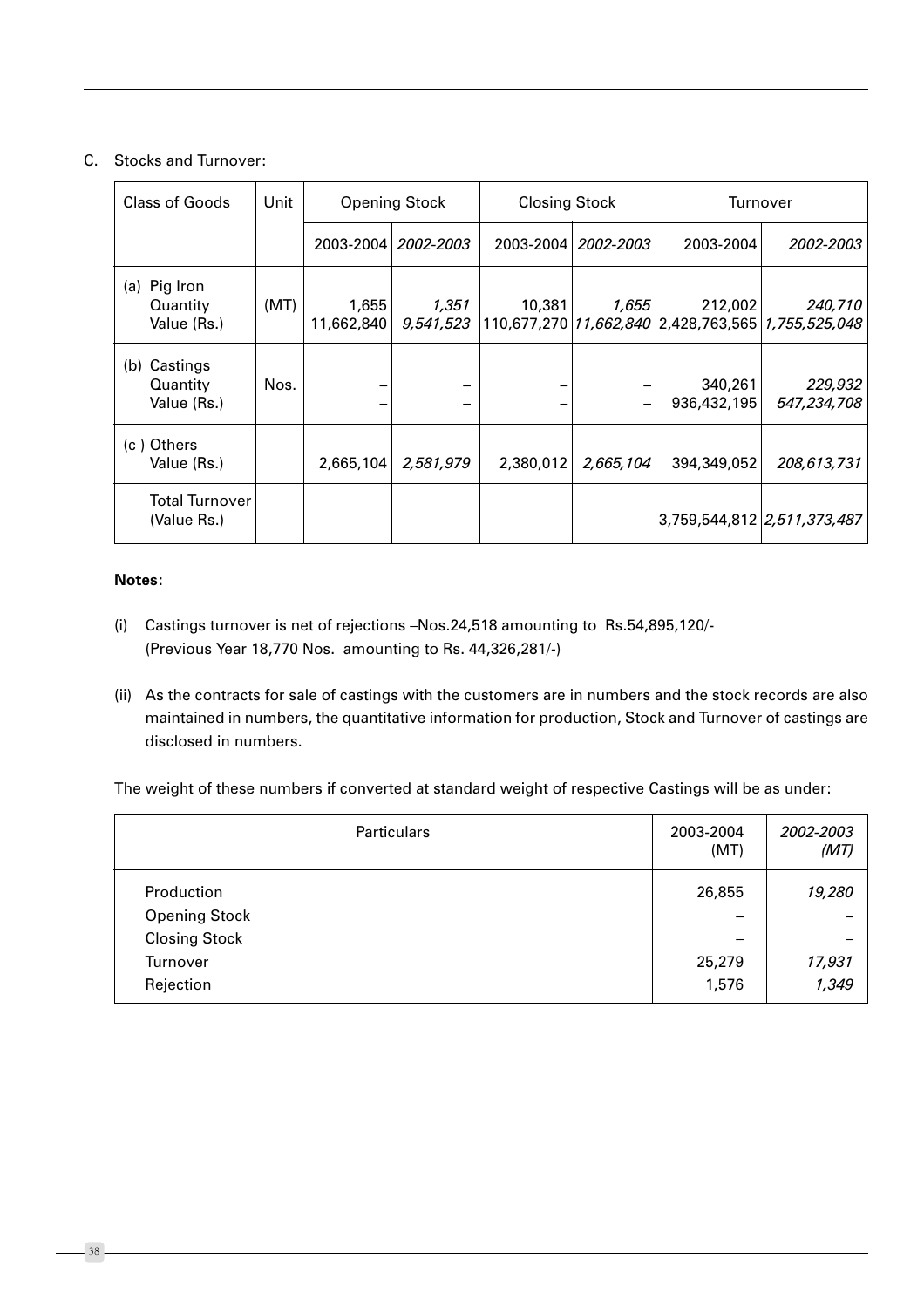22. Details of payment and provisions on account of managerial remuneration included in the Profit and Loss Account as under (minimum remuneration as per Schedule XIII to the Companies Act, 1956)

| <b>Particulars</b>                                                                                                          | 2003-2004<br>(Rs.)                         | 2002-2003<br>(Rs.)                                             |
|-----------------------------------------------------------------------------------------------------------------------------|--------------------------------------------|----------------------------------------------------------------|
| Salary<br>Contribution to P.F.<br><b>Contribution to Superannuation Fund</b><br>Perquisites<br>Leave Encashment<br>Gratuity | 1,215,000<br>102,600<br>128,250<br>111,329 | 1,630,823<br>161,766<br>193,229<br>20,034<br>41,301<br>204,466 |
| Total                                                                                                                       | 1,557,179                                  | 2,251,619                                                      |

In addition to the above, the Managing Director is eligible for Gratuity and leave encashment payable at the end of his tenure.

- 23. (i) Unpaid overdue amount due on 31-3-2004 to Small Scale and / or Ancillary Industrial Undertaking Rs. 955,671/- (Previous year Rs. 544,578/-) on account of principal and Rs.4,613,019/- (Previous year Rs. 4,459,899/-) on account of interest. This disclosure is based on the information available with the Company regarding the status of the suppliers as defined under the "Interest on Delayed Payments to Small Scale and Ancilliary Industrial Undertakings Act, 1993".
	- (ii) The names of small scale industrial undertaking(s) to whom the Company owes sums, including interest outstanding for more than 30 days are: V.S. Lad & Sons (C Block), Chaitanya Lathe & Welding Works, Swastik Enterprises, Innotech Engineers Ltd., Ultraseal (India) Pyt. Ltd. and Canara Hydraulics.
- 24. Earnings per equity share

|    | <b>Particulars</b>                                                                                                                                                         | 2003-04<br>(Rs.) | 2002-03<br>(Rs.)  |
|----|----------------------------------------------------------------------------------------------------------------------------------------------------------------------------|------------------|-------------------|
| a) | <b>Basic Earnings Per Share</b>                                                                                                                                            | 3.75             | (0.18)            |
| b) | The amount of profit/(loss) considered for calculation of<br>EPS is as follows:                                                                                            |                  |                   |
|    | Net Profit/(Loss) after tax                                                                                                                                                | 317,155,566      | <i>29,702,890</i> |
|    | Dividend on Cumulative Redeemable Preference Shares                                                                                                                        | 46,181,504       | 42,595,312        |
|    | Adjusted Profit/(Loss) after tax                                                                                                                                           | 270,974,062      | (12,892,422)      |
| C) | Basic Earnings for equity share has been computed by dividing<br>net profit/(loss) after tax by the weighted average number of equity<br>share outstanding for the period. |                  |                   |
|    | Weighted average number of equity shares used in computing basic<br>earnings per equity share.                                                                             | 72,222,400       | 72,222,400        |
| d) | Face value of each equity share Rs. 10/-                                                                                                                                   |                  |                   |

25. Previous year's figures have been regrouped and reclassified to conform with current year's grouping wherever necessary.

39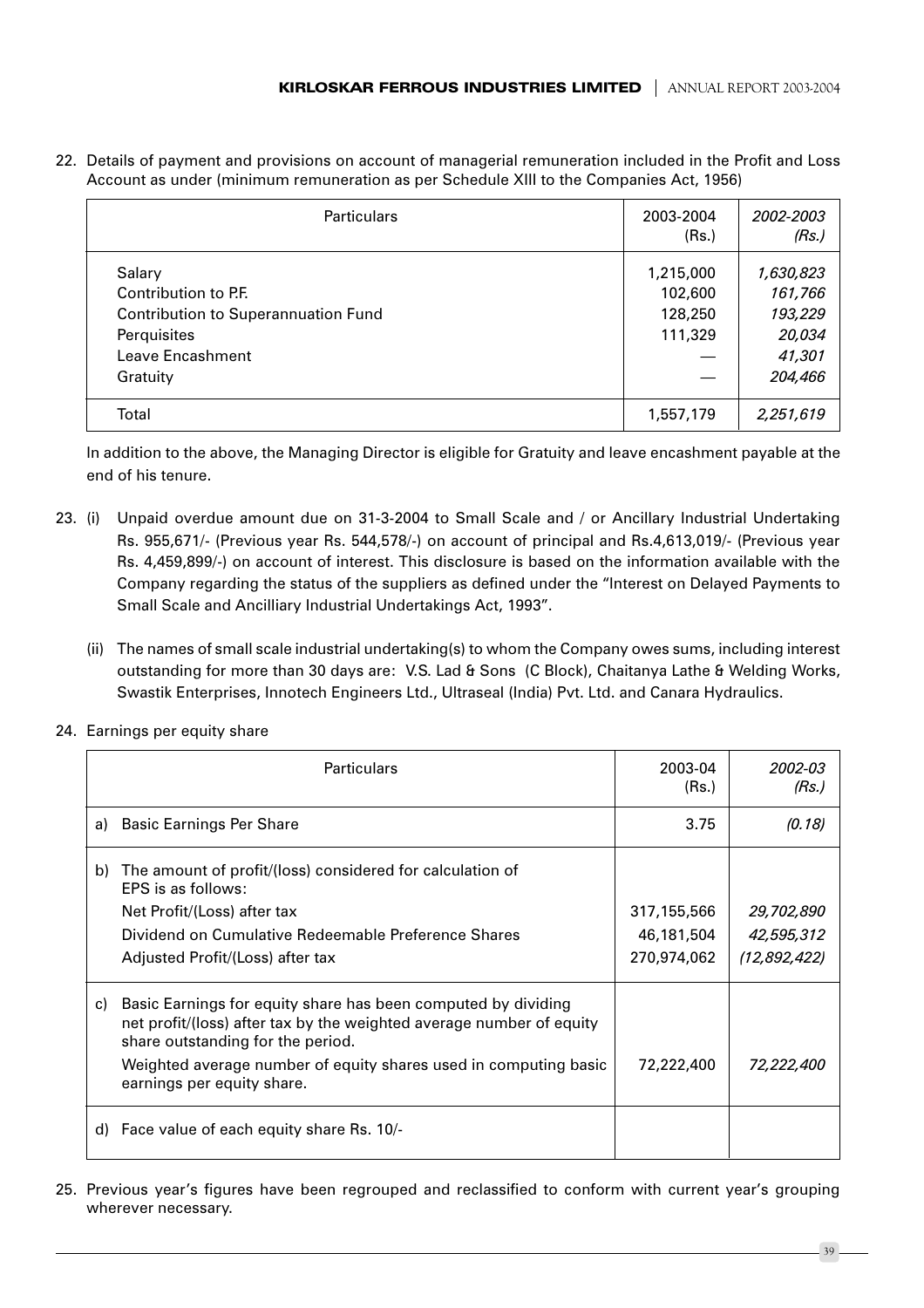# 26. Information as per part IV of Schedule VI of the Companies Act, 1956. **Balance Sheet Abstract and Company's General Business Profile.**

 $\overline{L}$ **Registration Details:** Registration No.

**Balance Sheet Date** 

|  |         | $\sqrt{6}$ 3 2 2 3 |  |  |
|--|---------|--------------------|--|--|
|  | 0 3 2 0 |                    |  |  |

**State Code** 



II. Capital Raised during the year: (Amount in Rs. Thousands)



**Rights Issue**  $N$  $|$   $|$   $|$   $|$   $|$ **Private Placement** 



III. Position of Mobilisation and Deployment of Funds: (Amount in Rs. Thousands)





| Reserves and Surplus |  |   |  |
|----------------------|--|---|--|
|                      |  |   |  |
| Secured Loans        |  |   |  |
|                      |  | g |  |

| <b>Capital Work in Progress</b> |   |                 |   |   |  |
|---------------------------------|---|-----------------|---|---|--|
|                                 |   | $2 \mid 9 \mid$ | 4 | 6 |  |
| Net Current Assets              |   |                 |   |   |  |
|                                 |   | 4   6   5       |   | 8 |  |
| Misc. Expenses                  |   |                 |   |   |  |
|                                 | 6 | 1 <sub>1</sub>  | 6 |   |  |
|                                 |   |                 |   |   |  |





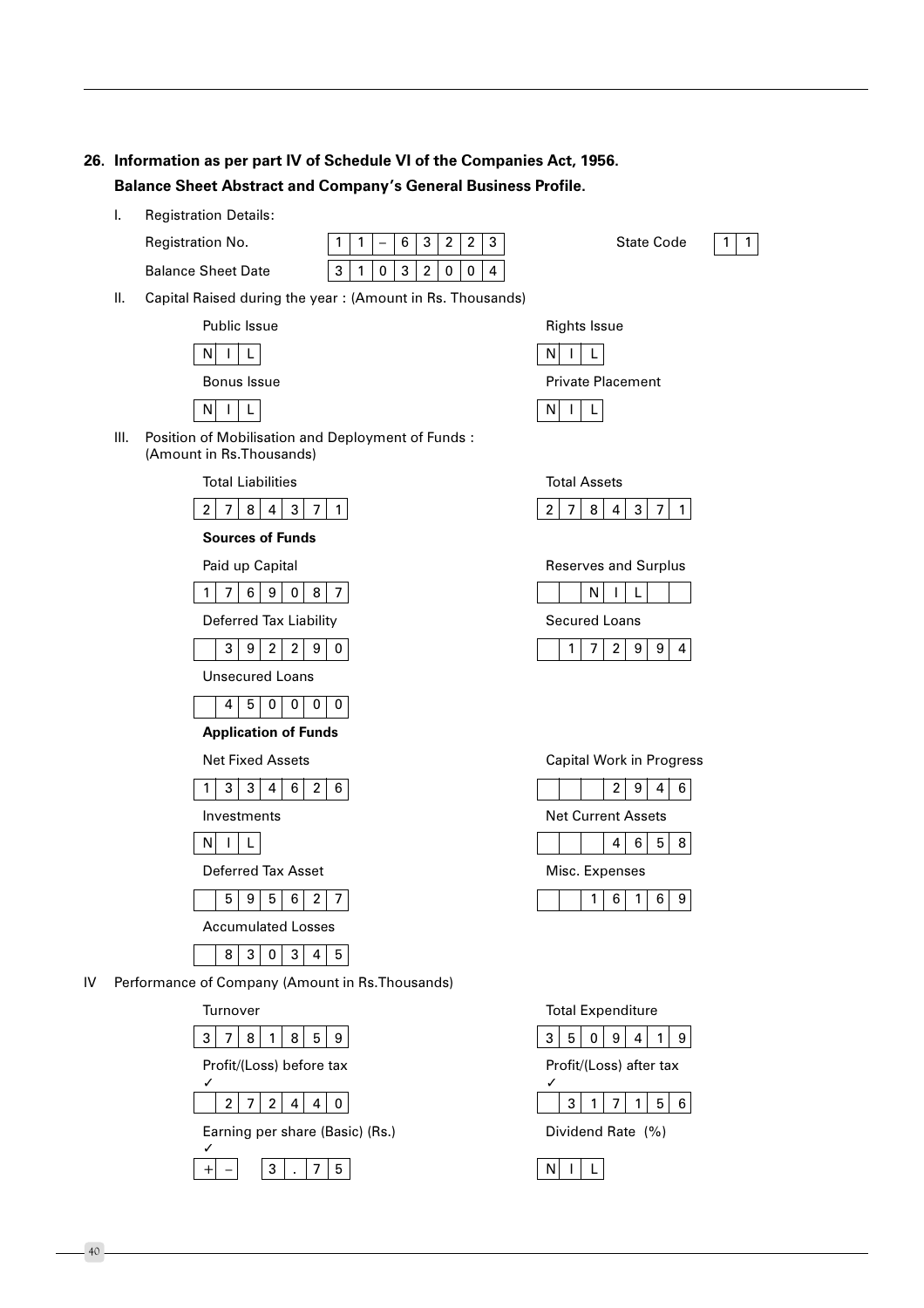# **KIRLOSKAR FERROUS INDUSTRIES LIMITED** | ANNUAL REPORT 2003-2004

| V | Generic Name of Three Principal Products/Services of Company<br>(as per monetary terms)    |
|---|--------------------------------------------------------------------------------------------|
|   | Item Code No.<br>0                                                                         |
|   | Product Description: Non Alloy Pig Iron containing by weight 0.5% or less of Phosphorous.  |
|   | 5<br>Item Code No.<br>2                                                                    |
|   | Product Description Industrial Castings of non-malleable cast iron                         |
|   | 9 <sub>1</sub><br>3<br>2<br>5<br>9<br>$\Omega$<br>9<br>Item Code No.                       |
|   | Industrial Castings of other cast articles of Iron or steel.<br><b>Product Description</b> |

#### **Signatures to Schedules 1 to 18**

As per our report of Even date attatched

For and on behalf of the Board of Directors

For M/s P.G.BHAGWAT **Chartered Accountants**  ATUL C.KIRLOSKAR Chairman

R.V.GUMASTE Managing Director

S.B.PAGAD Partner

Pune: 28<sup>th</sup> June, 2004

**C.S.PANICKER Company Secretary** 

 $-41 -$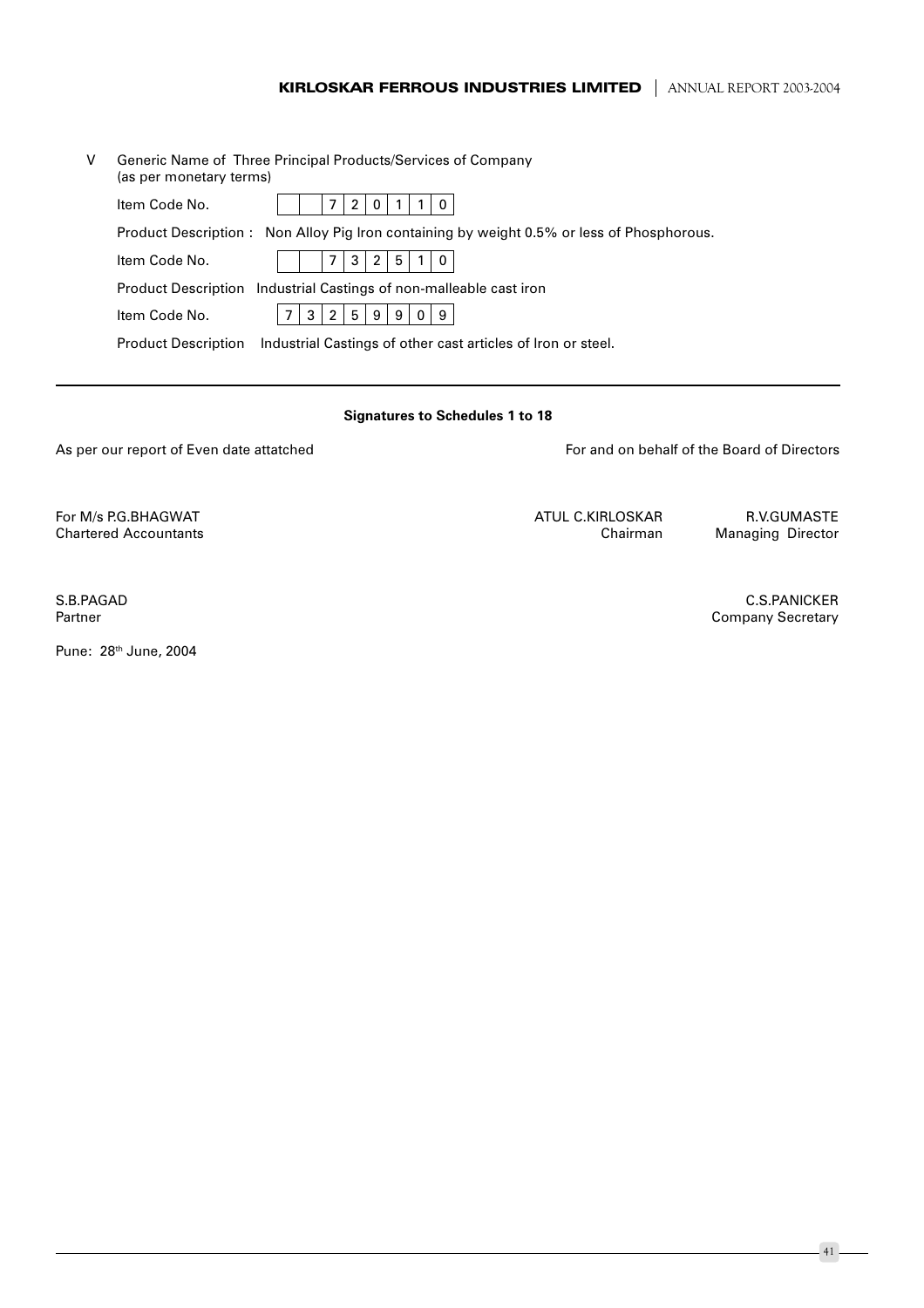# CASH FLOW STATEMENT FOR THE YEAR ENDED MARCH 31, 2004

|    |                                                                                      |                 | 2003-2004                                   | 2002-2003                 |
|----|--------------------------------------------------------------------------------------|-----------------|---------------------------------------------|---------------------------|
|    |                                                                                      | Rs.             | Rs.                                         | Rs.                       |
| А. | <b>CASH FLOW FROM OPERATING ACTIVITIES</b>                                           |                 |                                             |                           |
|    | Net Profit/(Loss) before tax and extraordinary items                                 |                 | 200,310,795                                 | 34,359,919                |
|    | Adjustments for                                                                      |                 |                                             |                           |
|    | Depreciation                                                                         | 117,938,902     |                                             | 118,605,570               |
|    | Write offs                                                                           | 12,132,649      |                                             | 15,399,873                |
|    | Profit on sale of assets                                                             |                 |                                             | (12, 352)                 |
|    | Loss on sale of assets                                                               | 55,034,730      |                                             | 994,955                   |
|    | Interest paid                                                                        | 231,460,723     |                                             | 161,144,869               |
|    | Interest income                                                                      | (16, 206, 376)  |                                             | (1, 743, 105)             |
|    | Rent on Building                                                                     | (6,000,000)     |                                             | (6,000,000)               |
|    | <b>Deferred Revenue Expenses</b>                                                     | 7,773,877       |                                             | (7, 773, 877)             |
|    |                                                                                      |                 | 402,134,505                                 | 280,615,933               |
|    | OPERATING PROFIT BEFORE WORKING CAPITAL CHANGES                                      |                 | 602,445,300                                 | 314,975,852               |
|    | Decrease/(Increase) in Trade & Other Receivables                                     | (53,855,426)    |                                             | 168,421,135               |
|    | Decrease/(Increase) in Inventories                                                   | (121, 172, 658) |                                             | 67,309,096                |
|    | (Decrease)/Increase in Trade Payables                                                | 379,540,787     |                                             | (34,070,773)              |
|    |                                                                                      |                 | 204,512,703                                 | 201,659,458               |
|    | <b>CASH GENERATED FROM OPERATIONS</b>                                                |                 | 806,958,003                                 | 516,635,310               |
|    | <b>Tax Deducted at Source</b>                                                        |                 | (2,575,042)                                 | (385, 022)                |
|    | CASH FLOW BEFORE EXTRA ORDINARY ITEMS                                                |                 | 804,382,961                                 | 516,250,288               |
|    | <b>Prior Period Adjustments</b>                                                      |                 | 72,129,725                                  | (73, 528)                 |
|    | NET CASH FROM OPERATING ACTIVITIES                                                   |                 | 876,512,686                                 | 516,176,760               |
| В. | <b>CASH FLOW FROM INVESTING ACTIVITIES :</b>                                         |                 |                                             |                           |
|    | Purchase of assets                                                                   | (36, 562, 800)  |                                             | (5, 517, 471)             |
|    | Proceeds from sale of assets / Adjustment to Gross Block                             | 17,602,213      |                                             | 14,852                    |
|    | Interest received                                                                    | 15,710,483      |                                             | 2,135,278                 |
|    | Rent on Building                                                                     | 6,000,000       |                                             | 6,000,000                 |
|    | Sale of investments                                                                  |                 |                                             | 500,000                   |
|    | Wealth Tax paid                                                                      | (75, 554)       |                                             | (72, 758)                 |
|    | NET CASH USED IN INVESTING ACTIVITIES                                                |                 | 2,674,342                                   | 3,059,901                 |
| C. | <b>CASH FLOW FROM FINANCING ACTIVITIES:</b>                                          |                 |                                             |                           |
|    | Interest paid                                                                        | (250,094,519)   |                                             | (262,366,425)             |
|    | Proceeds from issue of share capital                                                 |                 |                                             | 60,600,000                |
|    | Proceeds/(Repayment) of Long Term Borrowings                                         | (940, 514, 154) |                                             | (152, 014, 037)           |
|    | Proceeds/(Repayment) from Short Term Borrowings                                      | 344,000,000     |                                             | (24,000,000)              |
|    | Increase/(Decrease) Cash Credit                                                      | (51, 363, 503)  |                                             | (91, 419, 045)            |
|    | NET CASH USED IN FINANCING ACTIVITIES                                                |                 | (897, 972, 176)                             | (469, 199, 507)           |
|    |                                                                                      |                 | (18, 785, 148)                              | 50,037,154                |
|    |                                                                                      |                 |                                             |                           |
|    | NET INCREASE/(DECREASE) IN CASH & CASH EQUIVALENTS                                   |                 |                                             |                           |
|    | <b>Opening Cash and Cash Equivalents</b><br><b>Closing Cash and Cash Equivalents</b> |                 | 125,806,029<br>107,020,881                  | 75,768,875<br>125,806,029 |
|    |                                                                                      |                 |                                             |                           |
|    |                                                                                      |                 |                                             |                           |
|    | As per our report of even date                                                       |                 | For and on behalf of the Board of Directors |                           |

For M/s. P.G.BHAGWAT **Chartered Accountants**  ATUL C.KIRLOSKAR R.V.GUMASTE Chairman Managing Director

S.B.PAGAD Partner

 $-42$ 

Pune: 28th June, 2004

**C.S.PANICKER Company Secretary**